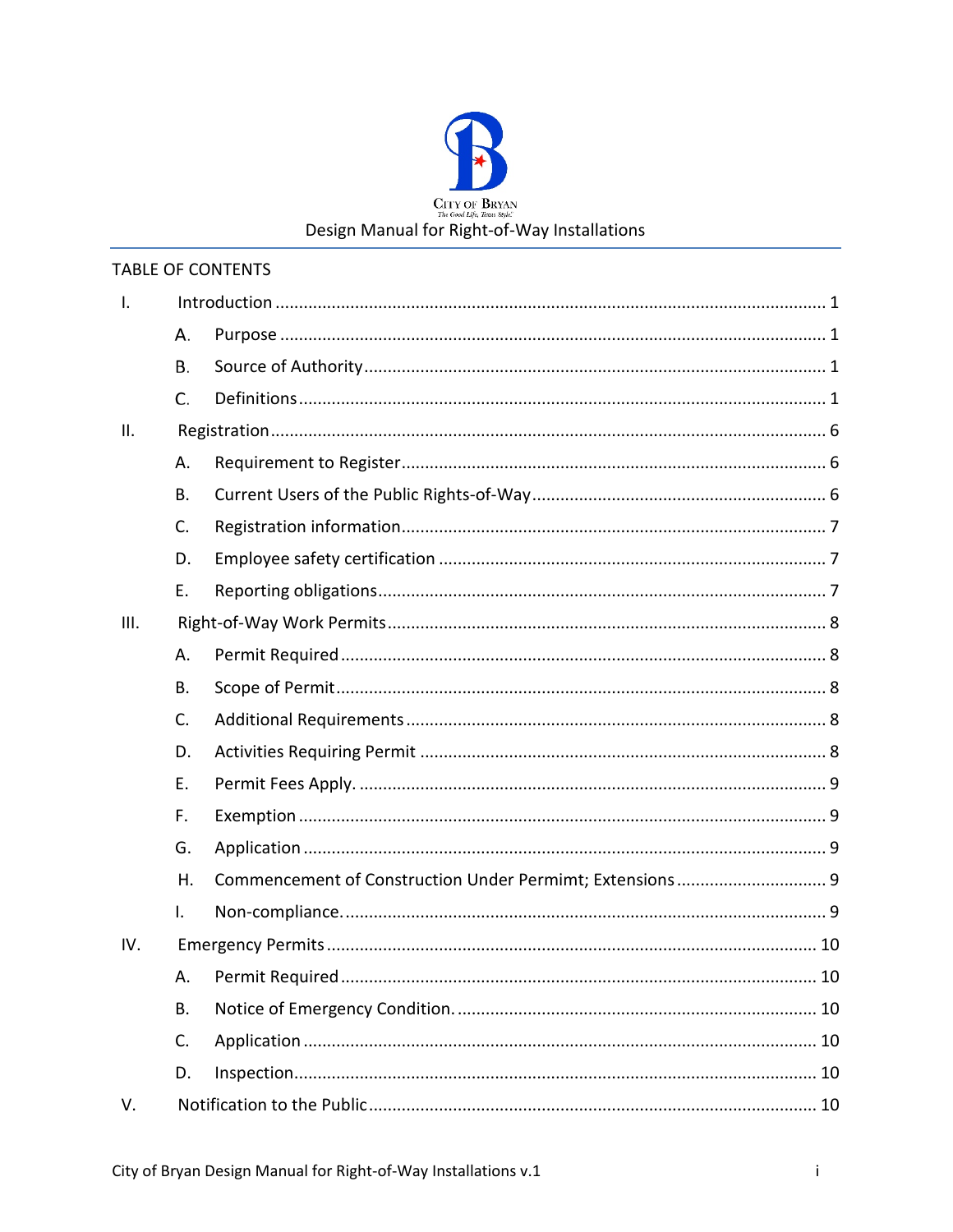|       | А.        |  |
|-------|-----------|--|
|       | Β.        |  |
|       | C.        |  |
|       | D.        |  |
| VI.   |           |  |
| VII.  |           |  |
|       | Α.        |  |
|       | <b>B.</b> |  |
| VIII. |           |  |
|       | Α.        |  |
|       | В.        |  |
|       | C.        |  |
|       | D.        |  |
| IX.   |           |  |
|       | А.        |  |
|       | <b>B.</b> |  |
|       | C.        |  |
|       | D.        |  |
|       | Ε.        |  |
|       | F.        |  |
| Χ.    |           |  |
|       | А.        |  |
|       | В.        |  |
|       | C.        |  |
|       | D.        |  |
| XI.   |           |  |
|       | А.        |  |
|       | В.        |  |
|       | C.        |  |
|       | D.        |  |
|       | Ε.        |  |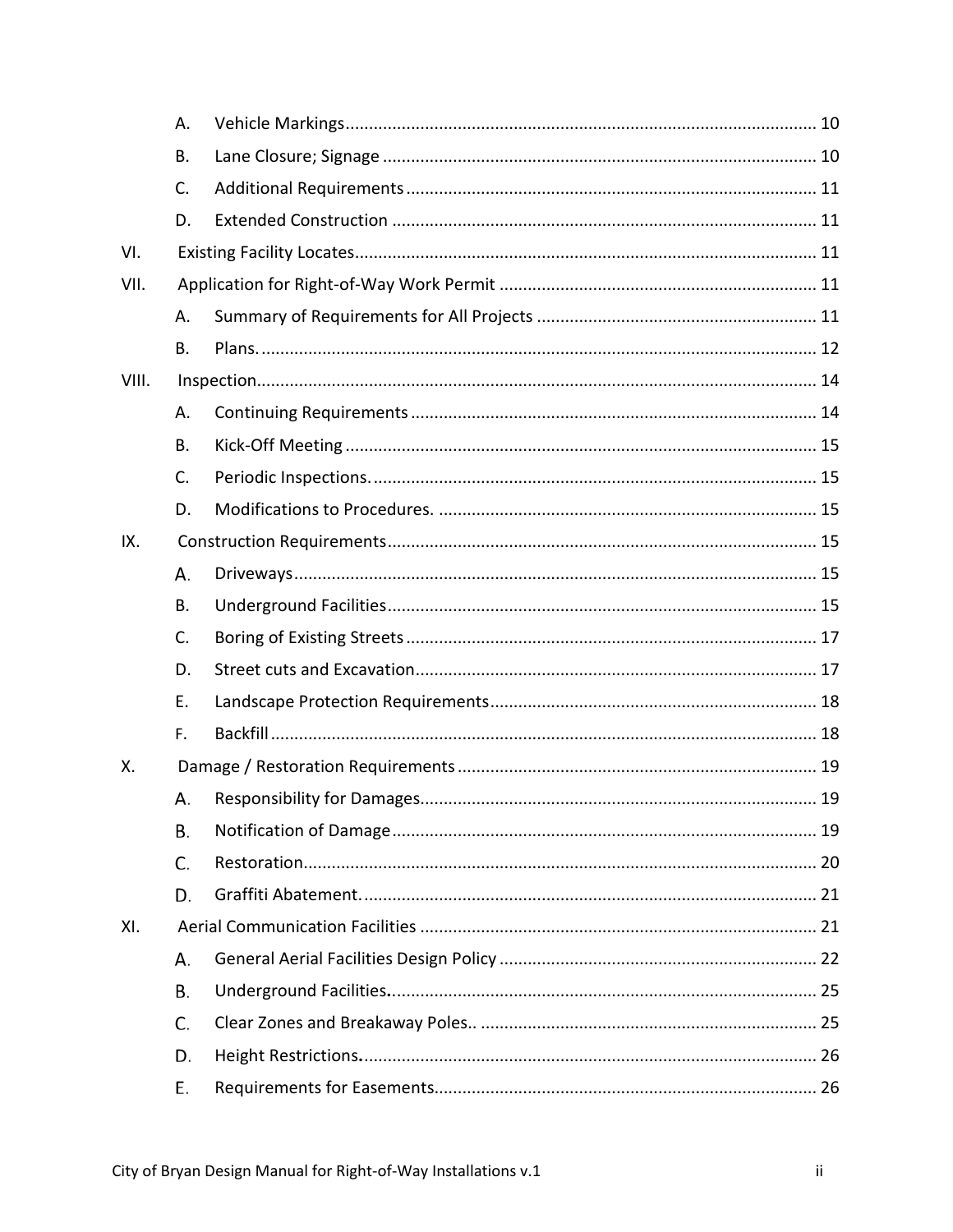| XII. |    |                                                                                  |  |
|------|----|----------------------------------------------------------------------------------|--|
|      | А. |                                                                                  |  |
|      | Β. |                                                                                  |  |
|      | C. |                                                                                  |  |
|      | D. |                                                                                  |  |
|      | Ε. |                                                                                  |  |
|      | F. |                                                                                  |  |
|      | G. |                                                                                  |  |
|      | Η. |                                                                                  |  |
|      | Ι. |                                                                                  |  |
|      | J. |                                                                                  |  |
|      | К. |                                                                                  |  |
|      | L. |                                                                                  |  |
|      | M. |                                                                                  |  |
|      | N. |                                                                                  |  |
|      | Ο. | Coordination of Traffic Signal Maintenance Activities and Emergency Response. 37 |  |
|      | P. | Signal Interference with City's Communications Infrastructure Prohibited.  37    |  |
|      | Q. |                                                                                  |  |
|      | R. |                                                                                  |  |
|      | S. |                                                                                  |  |
|      | T. |                                                                                  |  |
|      | U. |                                                                                  |  |
|      | V. |                                                                                  |  |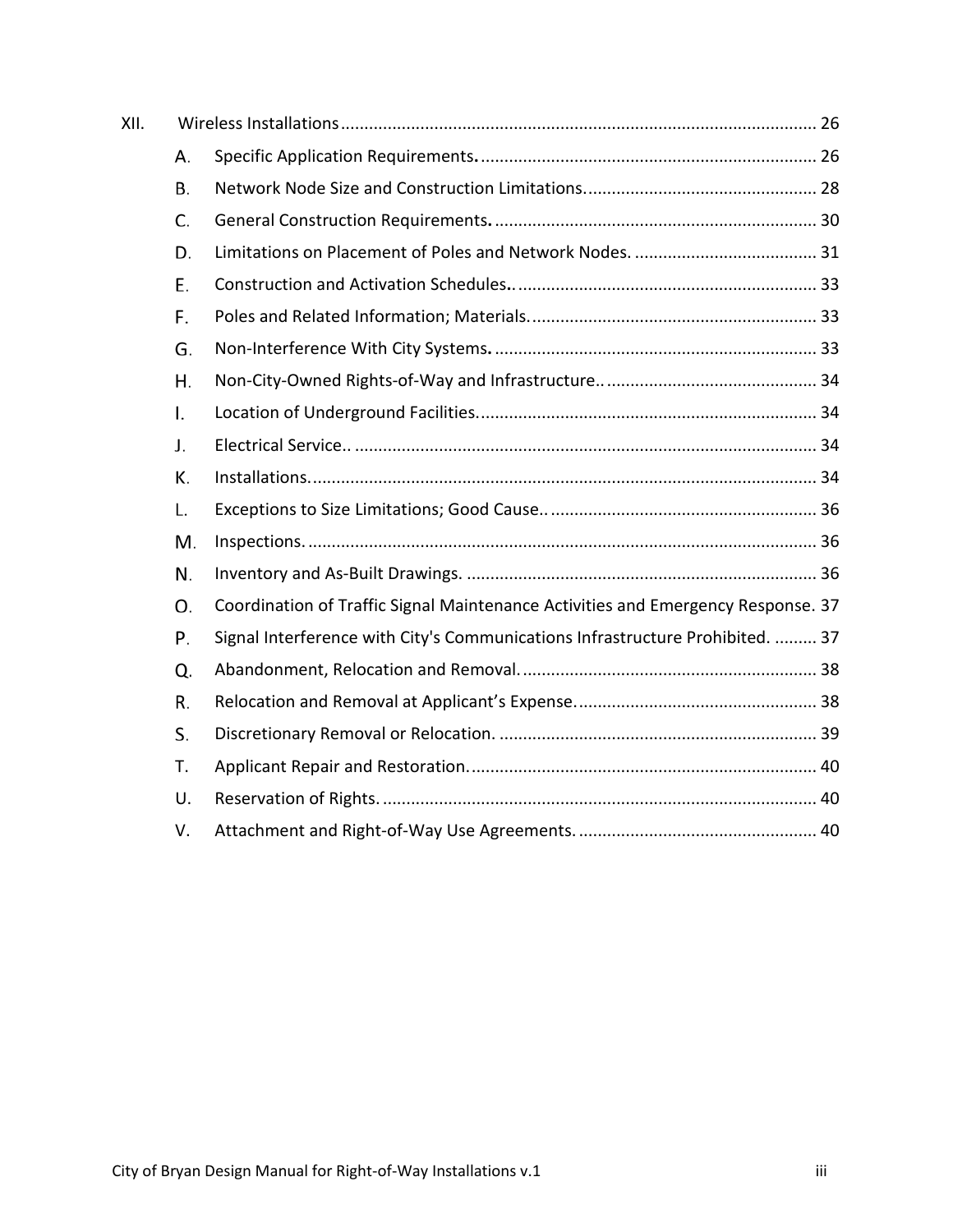## <span id="page-3-1"></span>I. Introduction

### <span id="page-3-0"></span>А. Purpose

On behalf of its citizens, the City of Bryan owns and maintains a large amount of right-of-way and easement areas. Because the use of the City's Public Rights-of-Way for the installation of facilities is increasing, the City has adopted Chapter 106, City Code, and other Code provisions, manuals, and guides that are applicable to utility and public service providers, including without limitation "Network Providers," as defined by Chapter 284, Local Government Code, and other wireless service providers (collectively, "Wireless Applicants"), who install, maintain, repair, or access their facilities located in whole or in part in Public Rights-of-Way within the City. The standards and procedures provided in this Design Manual for Right-of-Way Installations ("Design Manual") are adopted to protect the health, safety, and welfare of the public by reducing impacts to public safety within the City's Public Rights-of-Way; to minimize and reduce impacts to the City, its residents, and visitors; and for the general health and welfare of the public.

To accomplish these purposes, this manual establishes certain minimum criteria for the use of the Public Rights-of-Way in the City's jurisdiction. It is intended to provide technical criteria and details necessary to implement the provisions of Chapter 106, Bryan City Code, and other provisions affecting the use and occupation of the Public Rights-of-Way within the City. The City Code authorizes the City Manager or his designee to administer and enforce the provisions of the Code, and to promulgate regulations including, but not limited to, engineering, technical, and other criteria and standards. Unusual circumstances or special designs requiring exception from the standards in this manual must be approved by the City Engineer or his designee.

#### **B.** Source of Authority

<span id="page-3-2"></span>This operational policy and procedure document was prepared and made effective under the administrative and rule-making authority granted by Sections 2-673 and 106-176 of the Bryan City Code.

#### <span id="page-3-3"></span>C. Definitions

*Aerial Facilities –* means any equipment, wires, or attachments to Poles.

*Antenna* means communications equipment that transmits or receives electromagnetic radio frequency signals used in the provision of Wireless Services.

# *Applicable Codes* means:

(1) Uniform building, fire, electrical, plumbing, or mechanical codes adopted by a recognized national code organization, including without limitation the National Electric Code and the National Electric Safety Code; and

(2) Local amendments to those codes to the extent not inconsistent with this chapter.

*Applicant* is the person or entity applying for a Right-of-Way Work Permit from the City, including without limitation a Network Provider, and shall also mean the *Permittee*, where the Applicant has been granted a Right-of-Way Work Permit.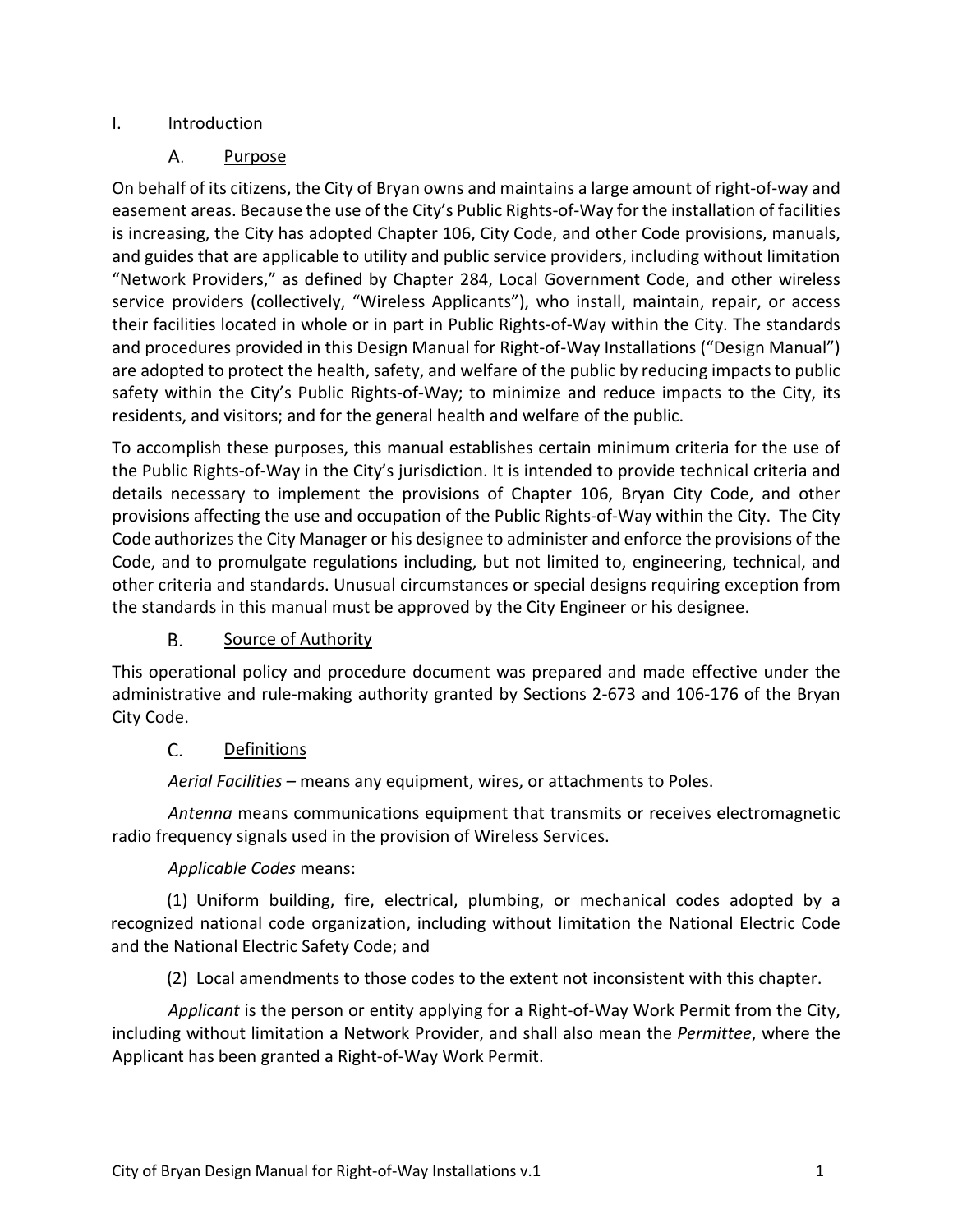*Bryan Texas Utilities* or *BTU* shall mean the entity otherwise known as the municipally owned electric utility of the City of Bryan, Texas.

*Chapter 284* refers to Chapter 284, Local Government Code.

*City* or *Bryan* shall mean the City of Bryan, Texas.

*City Park* means an area that is zoned or otherwise designated by City Code or regulation as a public park for the purpose of recreational activity, otherwise known as a *Municipal Park*.

*Collocate* and *Collocation* mean the placement, installation, mounting, maintenance, modification, operation, or replacement of Network Nodes in the Public Rights-of-Way.

*Commercial Message* shall mean a message placed or caused to be placed before the public by a person or business enterprise directly involved in the manufacture or sale of the products, property, accommodations, services, attractions, or activities or possibly those things which are the subject of the message and that:

(1) Refers to the offer for sale or existence for sale of products, property, accommodations, services, attractions, or activities; or

(2) Attracts attention to a business or to products, property, accommodations, services, attractions, or activities that are offered or exist for sale or for hire.

*Concealment Elements* means a physical design or treatment that minimizes adverse aesthetic and visual impacts on the view from land, property, buildings, and other facilities adjacent to, surrounding, and in generally the same area as the requested location of a Wireless Service facility, including without limitation a Wireless Telecommunications Facility, a Network Node, or a Node Support Pole, which shall mean the least visually and physically intrusive facility, so as to make it substantially invisible, and that is not technologically or commercially impractible under the facts and circumstances.

*Decorative Pole* means a streetlight pole specially designed and placed for aesthetic purposes and on which no appurtenances or attachments, other than specially designed informational or directional signage or temporary holiday or special event attachments, have been placed or are permitted to be placed according to City Code.

*Design District* or *Overlay Design District* means an area that is zoned, or otherwise designated by City Code, and for which the City maintains and enforces unique design and aesthetic standards, such as an overlay district, on a uniform and nondiscriminatory basis.

*Flag* shall mean a piece of fabric that contains colors, patterns, symbols, or words that convey a noncommercial message.

*Franchise Fee* refers to the fees paid by cable or video service providers as holders of state-issued certificates of franchise authority pursuant to Chapter 66, Utilities Code.

*Government Signs* shall mean a sign placed at the direction of a duly authorized officer, employee, department or agency of the government of the United States, the state, or a political subdivision of the state, including but not limited to, directional, traffic safety and public information, or school zone sign.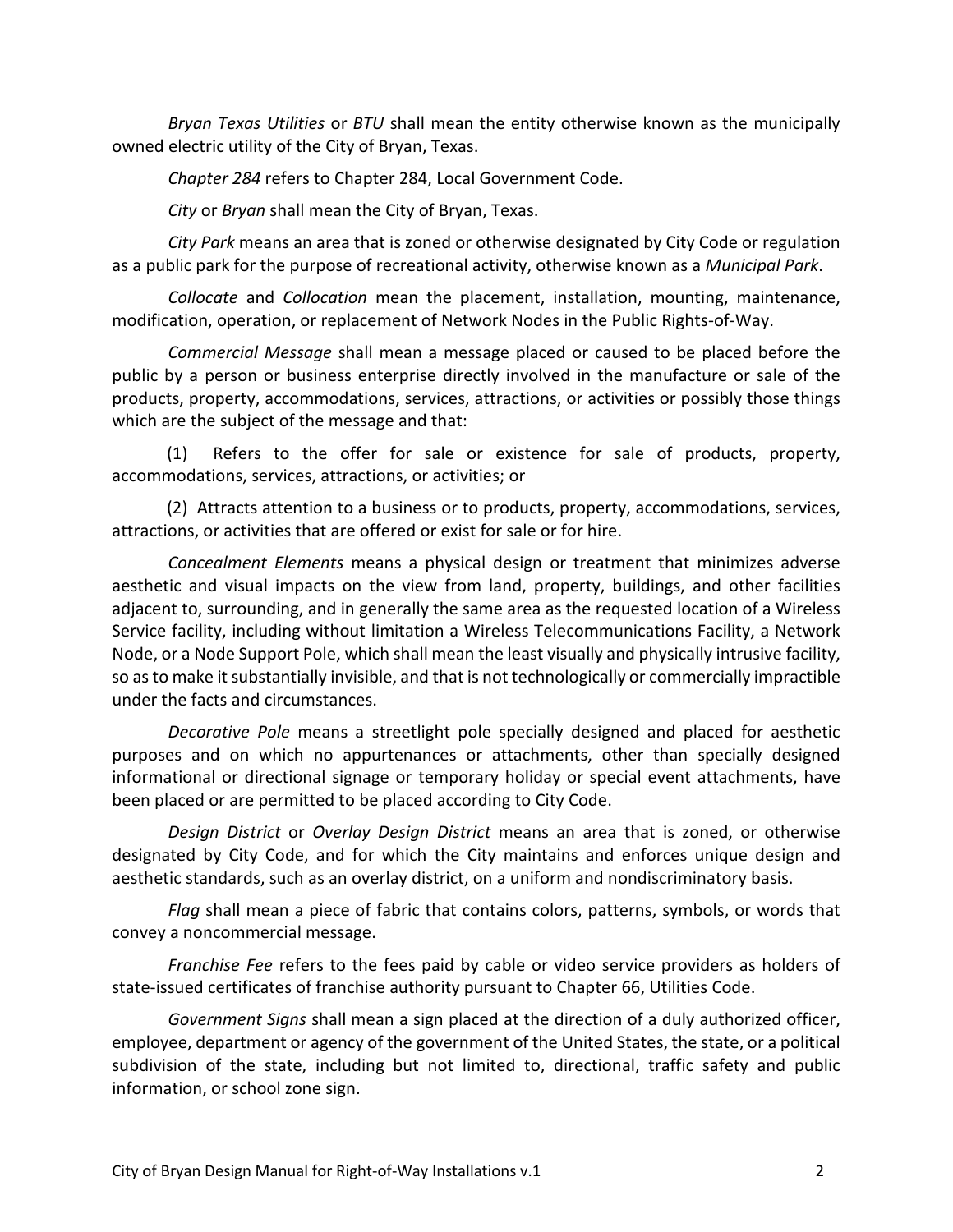*Handheld Sign* shall mean a sign that is held by a person in such a manner that neither the sign nor any object that provide support of the sign touches the ground.

*Historic District* means an area that is zoned or otherwise designated as a historic district under municipal, state, or federal law.

*Inspector* meansthose individuals employed by the City to perform the health, safety, and public welfare duties described herein.

*Law* means common law or a federal, state, or local law, statute, code, rule, regulation, order, or ordinance.

*Macro Tower* means a guyed or self-supported pole or monopole greater than the height parameters prescribed by Section 284.103, Local Government Code, and that supports or is capable of supporting antennas.

*Micro Network Node* means a Network Node that is not larger in dimension than 24 inches in length, 15 inches in width, and 12 inches in height, and that has an exterior antenna, if any, not longer than 11 inches.

*Municipal Fee* refers to the fees paid by certificated telecommunications providers, as defined in and provided by Chapter 283, Local Government Code.

*Municipally Owned Utility Pole* means a utility pole owned or operated by BTU.

*Network Node* means equipment at a fixed location that enables wireless communications between user equipment and a communications network. The term:

- (1) includes:
	- (a) equipment associated with wireless communications;

(b) a radio transceiver, an Antenna, a battery-only backup power supply, and comparable equipment, regardless of technological configuration; and

(c) coaxial or fiber-optic cable that is immediately adjacent to and directly associated with a particular collocation; and

(2) does not include:

- (a) an electric generator;
- (b) a Pole; or
- (c) a Macro Tower.

*Network Provider* means:

(1) a Wireless Service Provider; or

(2) a person that does not provide Wireless Service and that is not an electric utility but builds or installs on behalf of a Wireless Service Provider:

(a) Network Nodes; or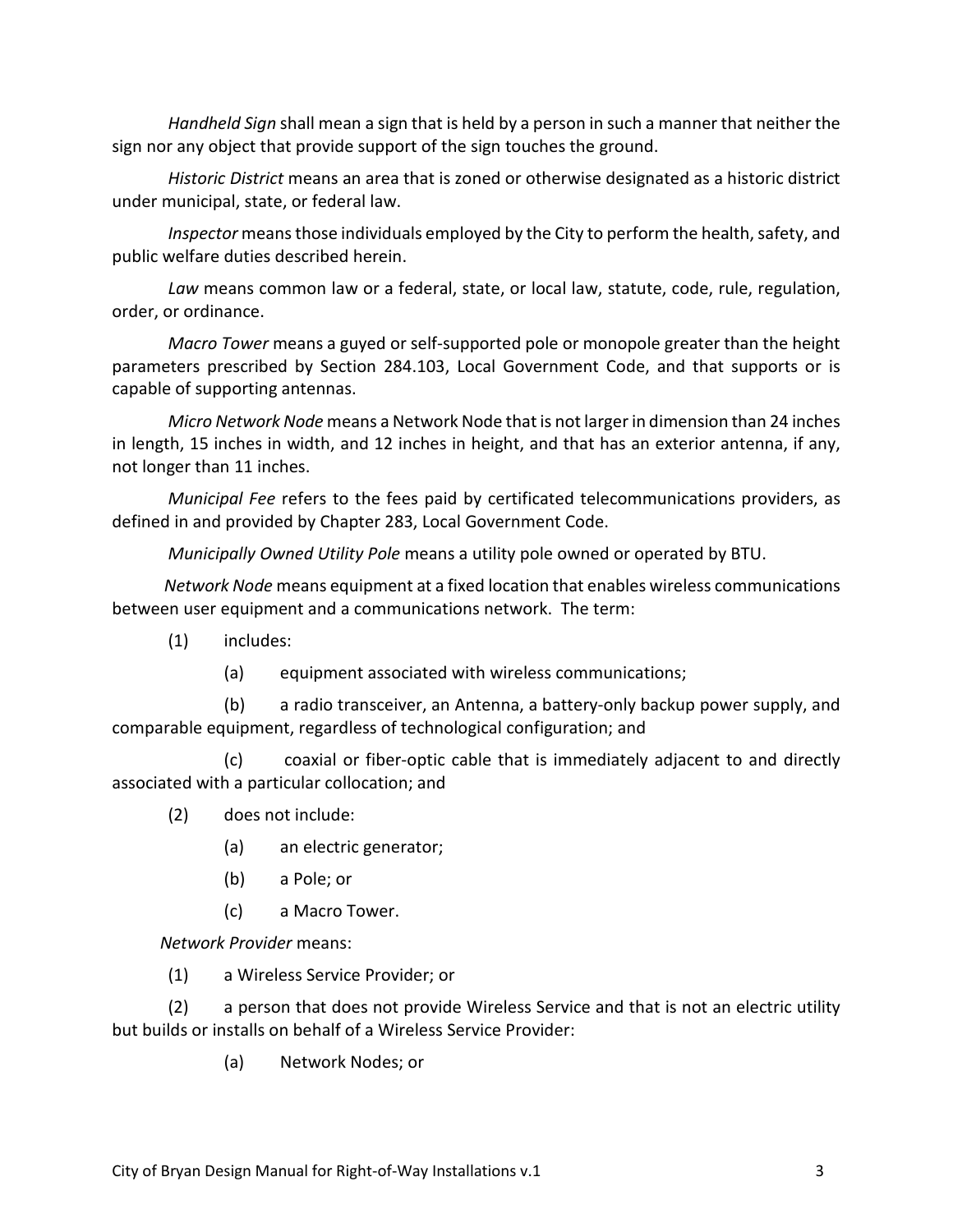(b) Node Support Poles or any other structure that supports or is capable of supporting a Network Node.

*Node Support Pole* means a Pole installed by a Network Provider for the primary purpose of supporting a Network Node.

*Noncommercial Message* shall mean any message that is not a commercial message.

*Non-decorative Streetlight Pole* shall mean a BTU-owned streetlight pole that is not a Decorative Pole.

*Permit* means a written authorization required from the City for the use of or activities within the Public Rights-of-Way, including without limitation collocation on a Service Pole, Municipally Owned Utility Pole, Non-decorative Streetlight Pole, or Node Support Pole, before an Applicant may perform an action or initiate, continue, or complete a project over which the City has police power authority.

*Permitted Event* shall mean a street closing event as defined in this section.

*Pole* means a Service Pole, Municipally Owned Utility Pole, Non-Decorative Streetlight Pole, or Node Support Pole.

*Pole-Loading Analysis* means a structural analysis of an existing Pole with a proposed Network Node or other attachment in accordance with the *AASHTO Standard Specifications for Structural Supports for Highway Signs, Luminaires, and Traffic Signals, 3rd Edition, 1994* or other authorities the City may approve.

*Projecting Sign* shall mean a sign, other than a flat wall sign, which is attached to and projects from a building wall or other structure not specifically designed to support the sign.

*Public Property* shall mean property owned or leased by the federal government, the state, or any political subdivision of the state, including the City.

*Public Right-of-Way* or *Public Rights-of-Way* means the area or areas on, below, or above a public roadway, highway, street, public sidewalk, alley, waterway, or utility easement in which the City has an interest. The term does not include:

- (1) A private easement; or
- (2) The airwaves above a Public Right-of-Way with regard to Wireless Services.

*Public Right-of-Way Management Ordinance* means an ordinance that complies with Subchapter C, Chapter 284, Utilities Code, and specifically, Chapter 106, Bryan City Code.

*Public Right-of-Way Rate* means an annual rental charge paid by a Network Provider to the City related to the construction, maintenance, or operation of Network Nodes within the Public Rights-of-Way in the City.

*Public Right-of-Way User* means a person who has completed the registration process provided in this Design Manual for work in, use of, or occupation of the Public Rights-of-Way within the City.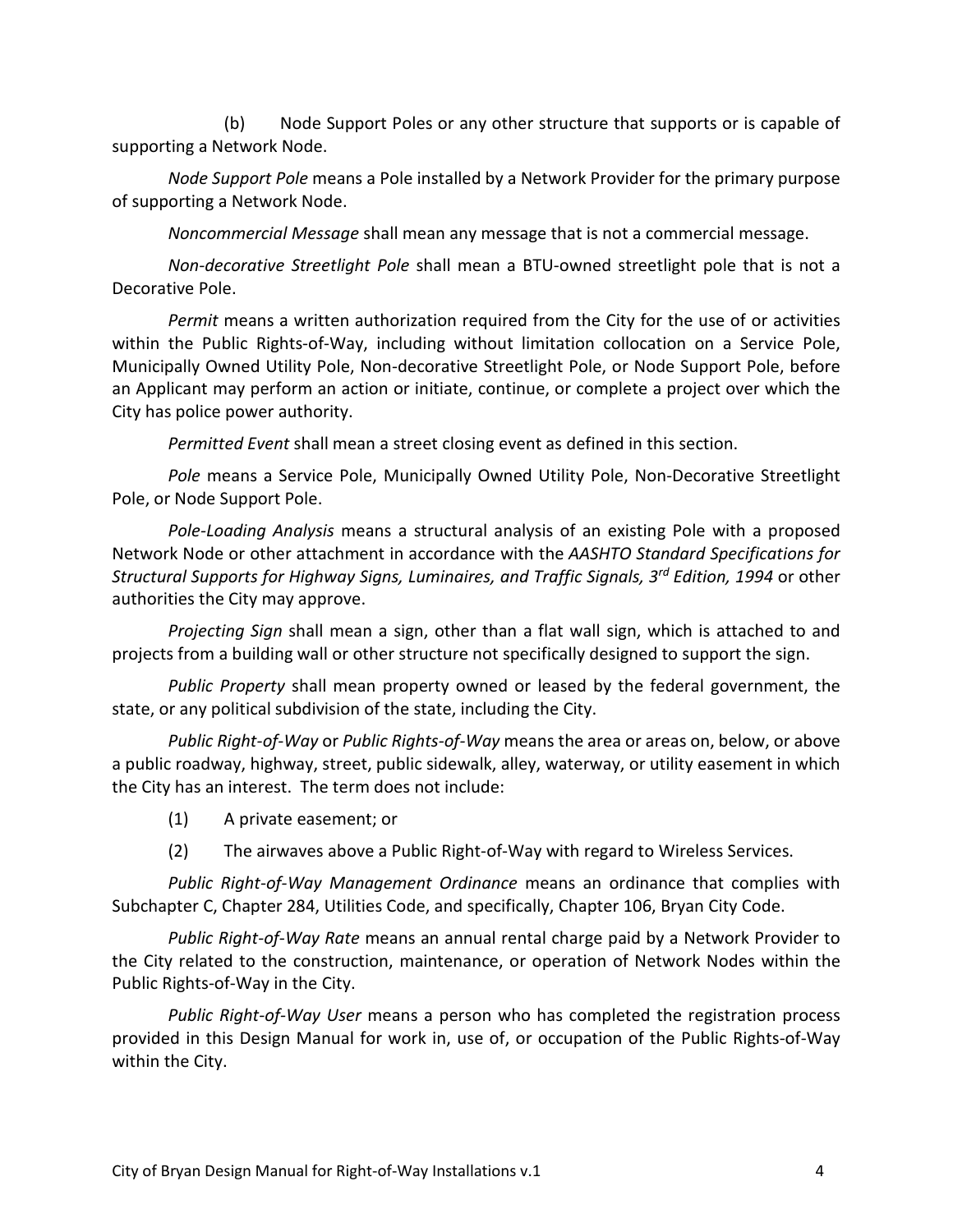*Public Service Provider* means (i) a Certificated Telecommunications Provider under Chapter 283, Local Government Code; (ii) a Network Provider under Chapter 284, Local Government Code; (iii) a holder of a state-issued certificate of franchise authority under Chapter 66, Utilities Code; or (iv) a party to a franchise agreement with the City.

*Rubbish* means garbage, trash, debris, uncultivated brush, and litter.

*Service Pole* means a Pole, other than a Municipally Owned Utility Pole, owned or operated by the City and located in a Public Right-of-Way, including:

(1) A Pole that supports traffic control functions;

(2) A structure for signage;

(3) A Pole that supports lighting, other than a decorative pole; and

(4) A Pole or similar structure owned or operated by the City and supporting only Network Nodes.

*Sign* shall mean any device, display, flag, plaque, poster, design, painting, drawing or graphic that is intended or used to convey a message.

*Special Event* shall mean an event to be held within the City, that is of limited duration, and is likely to attract 100 or more visitors which has been permitted pursuant to section 106- 191 and shall include, without limitation, exhibitions, automobile races, sporting events, festival, air show, carnivals, circuses, revivals, tent sales, concerts, parades, runs, walks, races or motorcades.

*State Maintained Highway* shall mean a road or highway built, maintained, or repaired by the State of Texas, including without limitation.Highway 6 (Earl Rudder Freeway) and frontage road, Highway 21 (San Jacinto), Farm to Market Road 158 (William Joel Bryan), Spur 308 (South College from Sulphur Springs to College Station City limits), Highway 6 Business (Texas Avenue), Farm to Market 974 (Tabor Road from Wilkes Street east to City limits), Farm to Market 1179 (Villa Maria from Briarcrest to west City limits and Briarcrest to east City limits), Highway 47 (from south City limits to Highway 21), Farm to Market 1687 (Sandy Point Road), Farm to Market 1688 (Leonard Road from Farm to Market 2818 to Highway 47, and Farm to Market 2818 (Harvey Mitchell Parkway from south City limits to Highway 6).

*Street Closing Event* shall mean any activity, including but not limited to special events which requires the closing of all traffic lanes of any public street, and which requires rerouting of normal or usual traffic flow and which has been permitted pursuant to section 106-191 of the Bryan City Code.

*Street Tree* shall mean any tree located within a Public Right-of-Way.

*Subdivision Development Wayfinding Signs* shall mean off-site directional signs placed in the Public Rights-of-Way along arterial and major collector roadways within a planned development type residential subdivision and used to guide the public to amenities and/or facilities located within the subdivision, and which signs are installed and maintained by the developer and/or Home Owners Association and which require a special use license.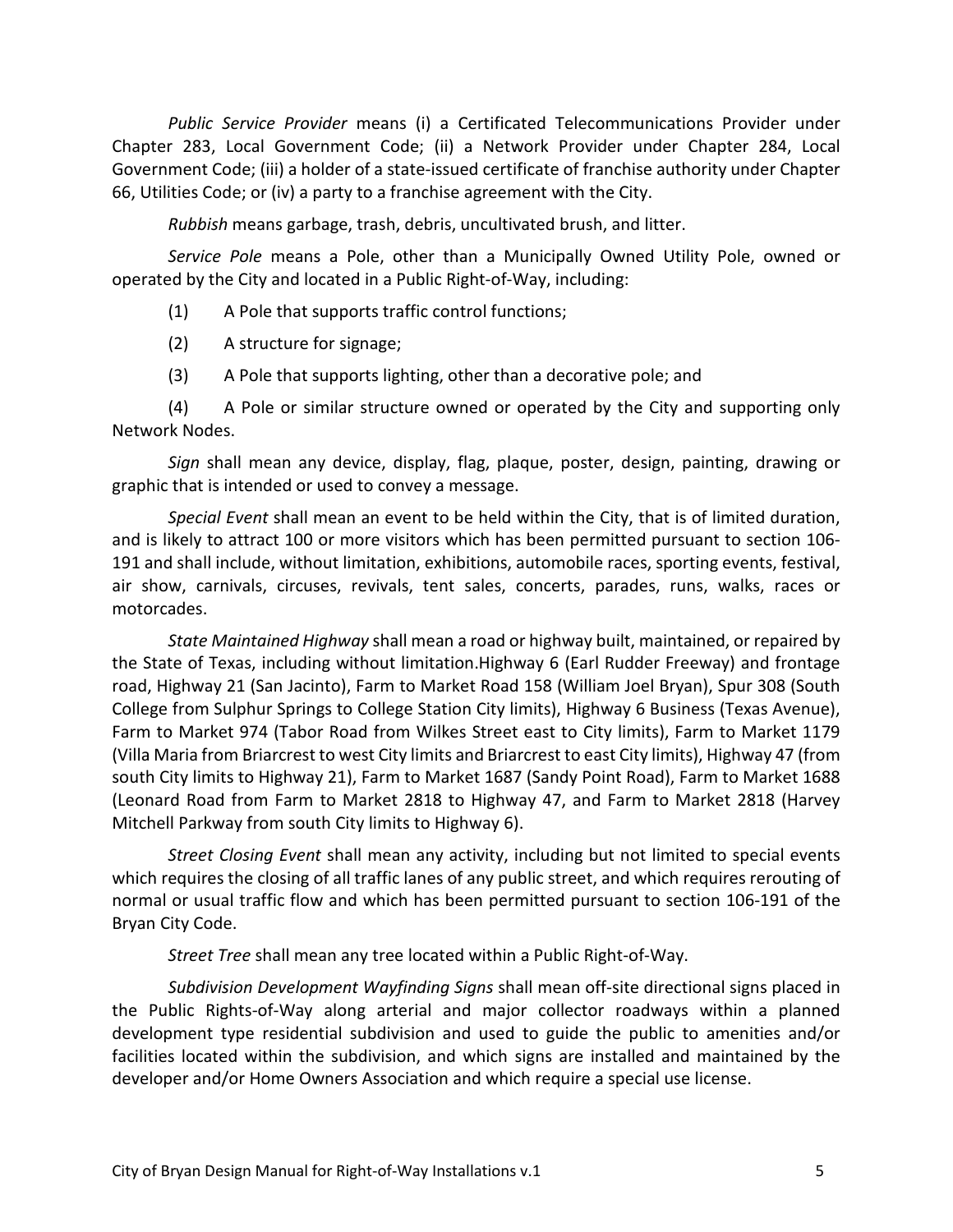*Temporary Sign* shall mean any sign constructed of cloth, canvas, light fabric, cardboard, wallboard, plastic, metal or other light materials, not to exceed six square feet in size and not intended for long-term use.

*Transport Facility* or *Transport Facilities* means each transmission path physically within a Public Right-of-Way, extending with a physical line from a Network Node directly to the network, for the purpose of providing backhaul for Network Nodes.

*Utility Pole* means a Pole that provides:

(1) Electric distribution with a voltage rating of not more than 34.5 kilovolts; or

(2) Services of a telecommunications provider, as defined by Section 51.002, Utilities Code.

*Weeds* and *Grass* shall mean weeds and/or grass, or other uncultivated plants on any premises or right-of-way, which grown in such rank profusion as to harbor reptiles or rodents, or create a fire hazard; and weeds and/or grass or, other uncultivated plants on any premises which are permitted to, or do, attain a height greater than 12 inches on the average.

*Wireless Installation License Agreement* means an agreement between the City and a Network Provider providing the terms and conditions of access to the Public Rights-of-Way and to City Service Poles.

*Wireless Service* means any service, using licensed or unlicensed wireless spectrum, including the use of Wi-Fi, whether at a fixed location or mobile, provided to the public using a Network Node.

*Wireless Service Provider* means a person that provides Wireless Service to the public.

<span id="page-8-0"></span>II. Registration

<span id="page-8-1"></span>A. Requirement to Register. All persons intending to perform work within the Public Rights-of-Way within the City shall register with the Public Works Department. Registration may be performed on a one-time basis and shall be completed prior to commencement of any work. Insurance, Performance/Assurance Bond and Sureties must be approved and on file with the Risk Management Department, Public Works Department, and Finance Department upon registration. A certification shall be provided to each applicant that successfully completes the registration process. Annual registration updates shall be performed on the anniversary of the initial registration certification.

<span id="page-8-2"></span>B. Current Users of the Public Rights-of-Way. All persons with facilities occupying the Public Rights-of-Way within the City or who are currently performing work within the Public Rights-of-Way must register with the City within thirty (30) days of the effective date of this Design Manual. All Public Rights-of-Way Users shall report all changes in its registration information within thirty (30) days of such change. No Public Rights-of-Way User shall be authorized to utilize the Public Rights-of-Way in any capacity or manner without registering and obtaining the necessary Right-of-Way Work Permit from the city.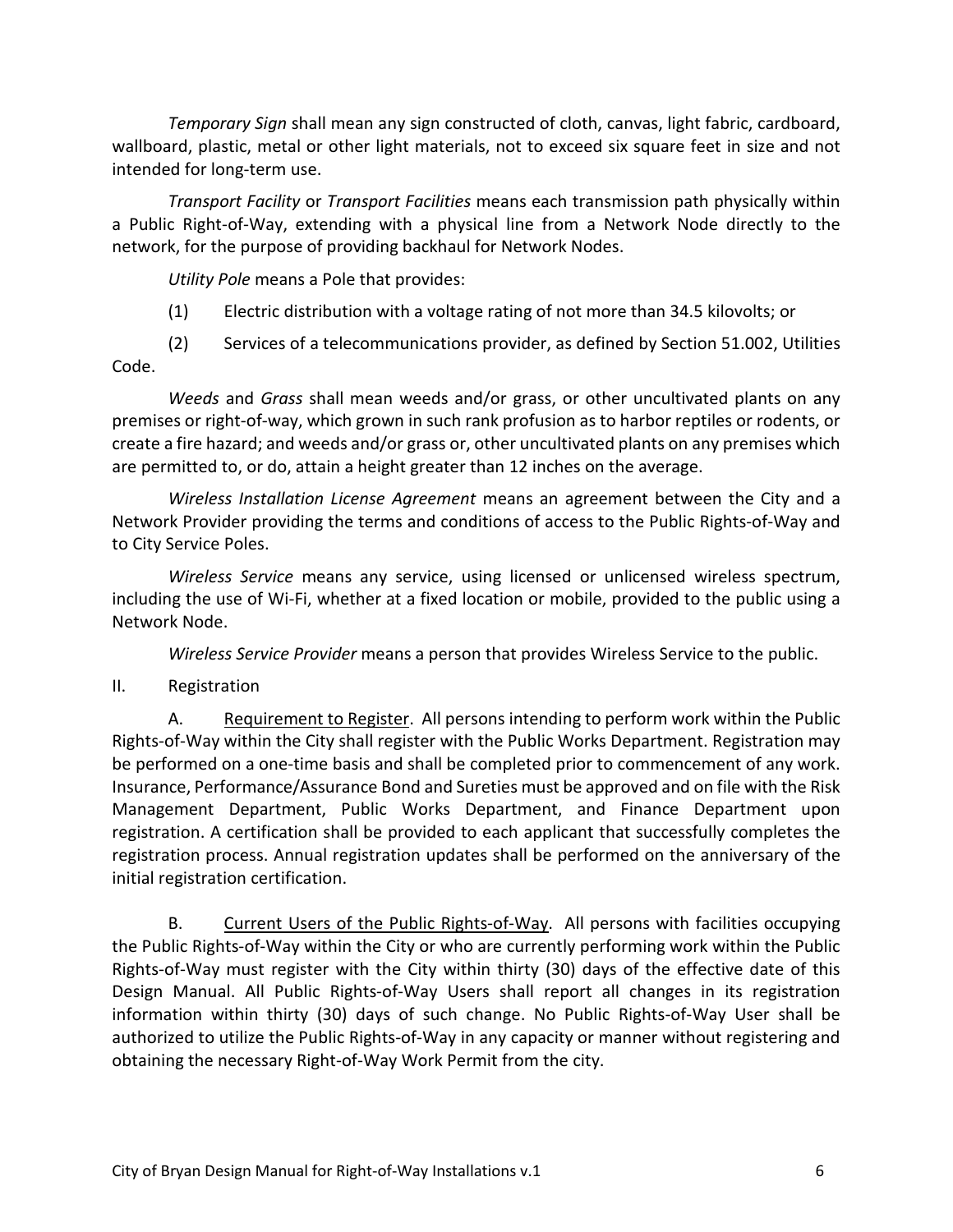<span id="page-9-0"></span>C. Registration information. The information required for registration includes the following:

- 1. Identity and legal status of the Public Rights-of-Way User and names of all operators of any facilities in the Public Rights-of-Way.
- 2. Name, address, telephone number, fax number, and email address of an officer, agent or employee responsible for the accuracy of the registration information.
- 3. Name, address, telephone number, fax number and email address of the local representative of the Public Rights-of-Way User available at all times to act on behalf of the Public Rights-of-Way User in the event of an emergency.
- 4. If applicable, certificate number issued by the Public Utility Commission of Texas ("PUC") or other certifying state agency.
- 5. General description of services to be provided.
- 6. Insurance and bonding information.
- 7. Employee safety certification information.

<span id="page-9-1"></span>D. Employee Safety Certification. The Public Rights-of-Way User operating facilities or constructing facilities in any Public Rights-of-Way within the City is responsible for the safe movement of pedestrian and vehicular traffic through the construction area. The Public Rightsof-Way User shall obtain certification through a City-approved training organization for a sufficient number of employees working within the Public Rights-of-Way such that a certified employee is present at the job site during construction activities. The Public Rights-of-Way User shall meet all requirements for barricading and traffic control as specified in the Texas Manual on Uniform Traffic Control Devices ("TMUTCD"). Alternative training programs may be submitted to the Public Works Director for City certification. Only those individuals who are qualified by means of adequate training in safe traffic control practices and have a basic understanding of the principles established by applicable standards and regulations, including those in TMUTCD, as evidenced by certification, shall place and maintain the traffic control devices in the construction area. Employee certificates shall be maintained current by Public Rights-of-Way User at all times. An employee shall produce, upon request of an inspector or police officer, proof of a valid training certificate.

<span id="page-9-2"></span>E. Reporting Obligations. All Public Rights-of-Way Users shall provide on demand, proof of any necessary permit, license, certification, grant, registration, franchise agreement or any other authorization required by any governmental entity, including, but not limited to, the city, State or Federal Government, including a description of the Public Rights-of-Way User's intended use of the Public Rights-of Way, information sufficient to determine whether the Public Rights-of-Way User is subject to franchising or licensing by the City, and information to determine whether the Public Rights-of-Way User has applied for and received any certificate of authority required by the PUC. The information provided shall be sufficient to determine that the Public Rights-of-Way User has applied for and received any permit or other approvals required by the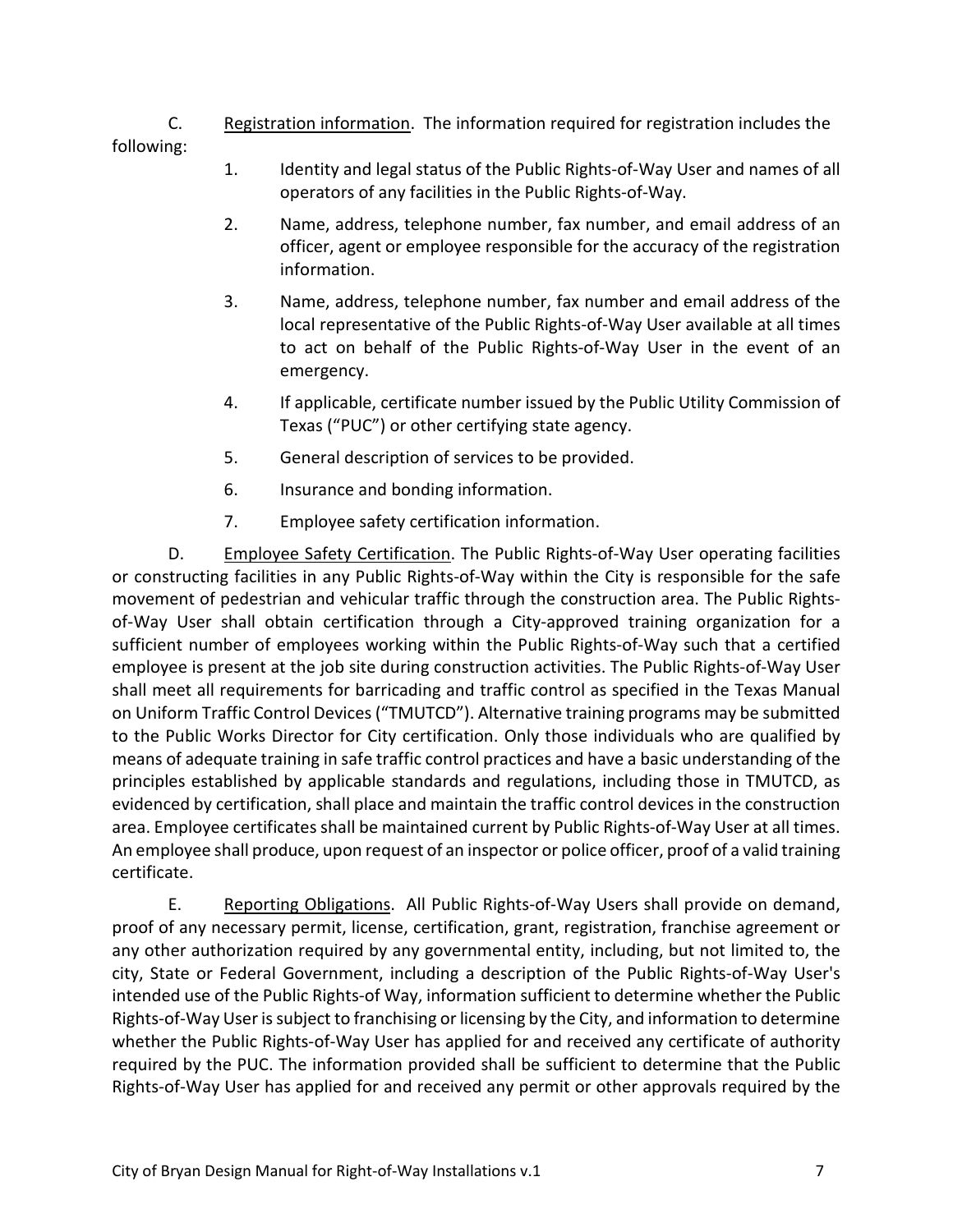FCC. Public Rights-of-Way Users shall provide all such other information as may be reasonably required by the City to complete the registration statement.

# <span id="page-10-0"></span>III. Right-of-Way Work Permits

<span id="page-10-1"></span>A. Permit Required. No person, franchised utility, City-licensed facility operator, special utility district, or other non-City-owned utility shall perform work affecting the Public Rights-of-Way without first obtaining the appropriate permits required by the City.  $1$ 

<span id="page-10-2"></span>B. Scope of Permit. As used herein, "work affecting the Public Rights-of-Way" includes, but is not limited to, installation, or construction of any structure, pipe, pole, conduit, culvert, or facility, including a telecommunications, cable service, or video service facility, in or on a public way, and any construction, reconstruction, grading, oiling, repair, maintenance, opening or excavation of a Public Right-of-Way for any purpose, but does not include the construction of public improvements performed by City employees.

<span id="page-10-3"></span>C. Additional Requirements. Issuance of a permit for work within the Public Rightof-Way does not relieve the Permittee from the responsibility to obtain other necessary permits and to conform to other regulatory requirements. In certain areas of the Public Right-of-Way, location restrictions, setbacks, natural resource preservation, wetland, or other local, state, or federal regulations may apply. For example, a separate TxDOT permit may be required, in addition to a Right-of-Way Work Permit, for work performed in the Public Right-of-Way.

<span id="page-10-4"></span>D. Activities Requiring Permit. An individual Right-of-Way Work Permit is required for an activity which affects the Public Rights-of-Way and meets any of the following conditions:

- The activity involves the removal, modification, or replacement of any Cityowned facilities (e.g., street pavement, trees, concrete curbs, sidewalks, or bike path).
- The activity involves removal, replacement, modification or new installation of a residential or commercial driveway.
- The activity involves the relocation or modification of the existing facility (e.g., changing the foot line or elevation of underground facilities or moving existing poles or guy lines to a new location).
- The activity involves the cutting of any root 2 inches in diameter or greater of a street tree, or the cutting of a branch 2 inches in diameter or greater of any street tree.
- The activity involves installing pipe, conduit, or cable.
- The activity includes closing a lane of traffic on any street.

<span id="page-10-5"></span> <sup>1</sup> Including, without limitation, City permits formerly known as "driveway permits," "culvert permits," or "utility permits," which are now authorized under and subsumed within the requirements of this Design Manual for Right-of-Way Installations as Right-of-Way Work Permits.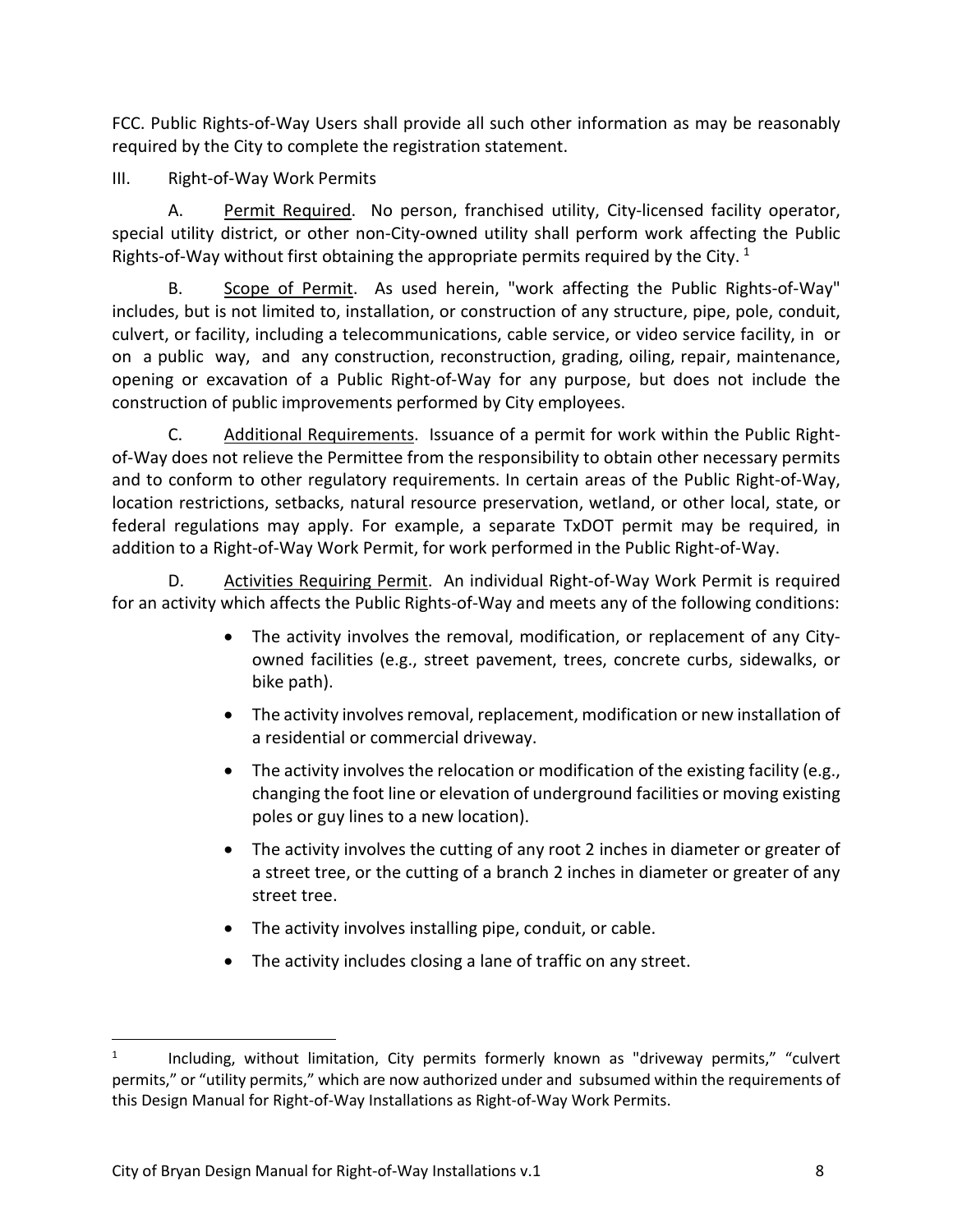- The activity includes excavation of existing material or placement of fill materials or aggregate in the Public Rights-of-Way.
- The activity includes installation of underground utilities.
- The activity includes installation of facilities above or below ground for the purpose of expansion or upgrade, including without limitation the installation of a Pole or Network Node.
- The activity involves installing facilities, cable, wire, or lines in an existing conduit installed by another utility or entity.
- The activity includes installation of any type of groundwater monitoring well or any other facility to be located within the Public Right of Way.

<span id="page-11-0"></span>E. Permit Fees Apply. Permit fees shall be charged for all permits issued for work within the Public Rights-of-Way unless otherwise noted herein. The amount of the fee shall be sufficient to recover the City's costs related to processing the permit and inspection activities during and after the work. Contractors performing work on behalf of the City of Bryan are exempt from fees for such work.

<span id="page-11-1"></span>F. Exemption. The City of Bryan and BTU are exempt from the requirements of Right-of-Way Work Permits if the work is being performed by the City or BTU employees or their contractors.

<span id="page-11-2"></span>G. Application. The Applicant is required to complete the Right-of-Way Work Permit Application. A copy of the application may be filled out on the City's website a[t www.bryantx.gov](http://www.bryantx.gov/) under the Departments tab/Engineering/Permits or one can be picked up at the City of Bryan main office located at 300 S. Texas Ave. Applicant to submit permit to rowpermit@bryantx.gov.

H. Commencement of Construction Under Permit; Extensions. A Permittee shall commence construction under its Permit not less than six months after approval and shall diligently pursue completion of the permitted project and testing, where required. A Permittee shall also provide the City Engineer with not less than 48-hours notice that it will first enter the Public Rights-of-Way to begin work on the permitted project. Permits that have not expired at the time of a request for extension of time to commence construction may qualify for a single 180-day extension. Requests for permit extensions must be in writing and received by the Engineering Department prior to the permit expiration date, otherwise the applicant will need to submit a new Right-of-Way Work Permit Application with corresponding application fees. Written extension requests must include the reason for the request. An extension request will be reviewed and approved, approved with conditions, or denied by the Engineering Department.

<span id="page-11-3"></span>I. Non-compliance. Work commenced prior to obtaining an approved permit or performed after an approved permit has expired may result in workers being removed from the Public Rights-of-Way and a stop work order being issued to the responsible party to prevent any further work in the Public Rights-of-Way until an approved permit is obtained and application fees are paid in full. Failure to comply with permit conditions may result in workers being removed from the Pubic Rights-of-Way and a stop work order being issued to the responsible party to prevent any further work until a resolution acceptable to the City is reached. Non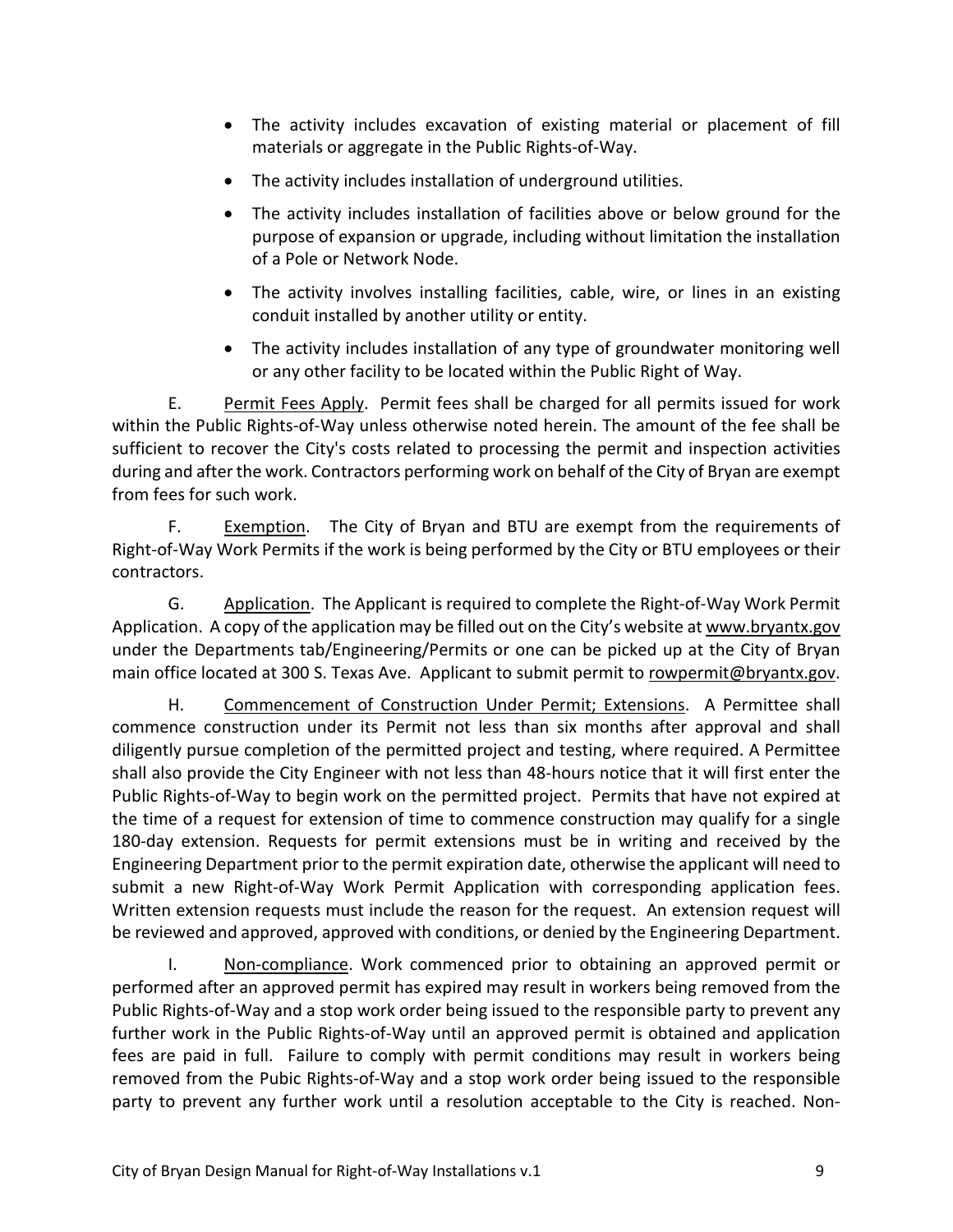compliance with permit conditions may also result in cancellation of existing permits and/or suspension of processing of future permit applications until a resolution acceptable to the City is reached. Failure to pay required fees may result in cancellation of existing permits and/or suspension of processing of future permit applications until payment is received.

<span id="page-12-0"></span>IV. Emergency Permits

<span id="page-12-1"></span>A. Permit Required. A Right-of-Way Work Permit is required for all work within the Public Rights-of-Way. However, when emergency repairs of an existing facility are necessary, work may commence prior to the application for a permit, provided all conditions of Emergency Permits are met.

<span id="page-12-2"></span>B. Notice of Emergency Condition. If a condition occurs requiring emergency repairs of an existing installation during the normal working hours of the Engineering Department, immediate verbal notice to the Inspector or City Engineer is required. Where emergency repairs are necessary outside the normal business hours of the Engineering Department, the City of Bryan Police Department should be notified if the work is within a street or alley and will necessitate a lane closure. If a representative of the Public Works Department is needed, upon request of the Permittee, the City of Bryan Police Department will notify the "on-call" supervisor of the Public Works Department.

<span id="page-12-3"></span>C. Application. Application for an emergency permit shall be submitted no later than the next working day following the emergency repairs. This application must clearly describe the nature of the emergency and the action the Permittee has taken to date.

<span id="page-12-4"></span>D. Inspection. The site of any emergency work will be inspected at the Inspector's first opportunity. The Inspector will ensure that the permit process is followed, the work was acceptably performed, that no City facilities were damaged, and that the site was returned to a condition as good as, or better than, that prior to the work being performed.

E. Costs. A Permittee shall reimburse the City for all costs or expenses it incurs in responding to the emergency within ten (10) days of receipt of an invoice for such costs.

<span id="page-12-5"></span>V. Notification to the Public

The following notification procedures apply if work is to be performed in the street or within a Public Right-of-Way:

<span id="page-12-6"></span>A. Vehicle Markings. For all construction within the Public Right-of-Way in front or rear of property, the person performing the work on behalf of the public service provider shall conspicuously mark their vehicle with the company name and telephone number.

B. On-Site Copy of Permit. Personnel present during construction or other activities within the Public Rights-of-Way shall have a copy of the relevant permit on-site.

C. Contractor Identification; Personal Protective Gear. All personnel present during construction shall wear all required personal protective gear with with visible contractoridentifying information, including without limitation a Class 2 safety vest.

<span id="page-12-7"></span>D. Lane Closure; Signage. Any closure of a traffic lane or blocking of a sidewalk or alley lasting longer than one day must be identified by a 3-foot by 3-foot sign that is clearly legible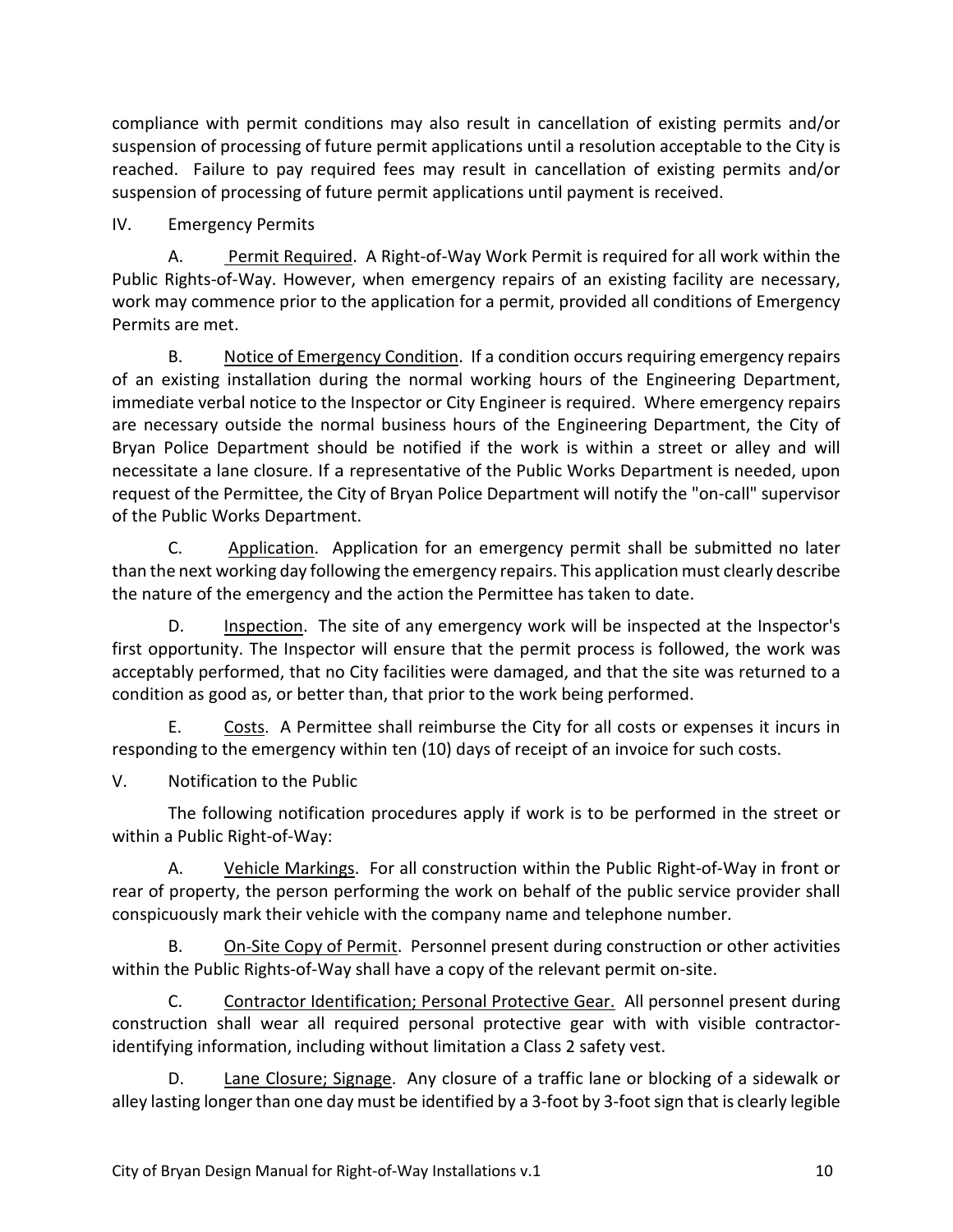to the traveling public. The sign must be posted at or in close proximity to the work site and must contain:

- 1. The name of the owner and Permittee;
- 2. The name of the person performing the construction on behalf of the public service provider, if any; and
- 3. A local 24 hour contact number that can be used in case of an emergency.

<span id="page-13-0"></span>E. Additional Requirements. The requirements above are in addition to any signs, barricades, or warning devices required by law, Ordinance, or approved traffic control plan. The sign information listed above may be included on barricades or warning devices.

<span id="page-13-1"></span>F. Extended Construction; Weekend, Holiday, or Late Hours. When permitted construction is anticipated to last longer than two weeks or to occur on weekends, holidays, or outside normal working hours, Monday through Friday, 7:30 a.m. to 5:00 p.m., the Permittee will give written notification to all adjacent property occupants by conspicuously posting the notification on each adjacent property at least 72 hours before commencement of construction, unless the director or representative determines that an emergency exists.

# <span id="page-13-2"></span>VI. Existing Facility Locates

Prior to construction, a permittee or its contractor shall obtain utility locates by contacting the Texas 811, 1-800-344-8377, or online at [http://www.texas811.org/.](http://www.texas811.org/) The following departments within the City of Bryan are not members of the Texas One Call System.

- Information Technology
- Water Distribution
- Wastewater Collection
- Signal Lights/Warning Flashers
- Stormwater Facilities

Prior to construction, a permittee or its contractor shall obtain city utility locates by contacting the Public Works Call Center at 979-209-5900, Monday through Friday, 7:30 a.m. to 5:00 p.m..

<span id="page-13-3"></span>VII. Application for Right-of-Way Work Permit

<span id="page-13-4"></span>A. Summary of Requirements for All Projects. Subject to the further requirements of this Design Manual pertaining to specific types of projects, the Applicant shall submit the following information with all Right-of-Way Work Permit applications:

- 1. Fees. The application shall be submitted with the required fee.
- 2. Plans. Detailed construction plans sealed by a licensed professional engineer containing all information necessary to review, construct, and inspect the improvements. Plans shall be clear and legible and shall typically flow left to right and top to bottom. Drawings should be to standard engineering scales showing dimensions to proposed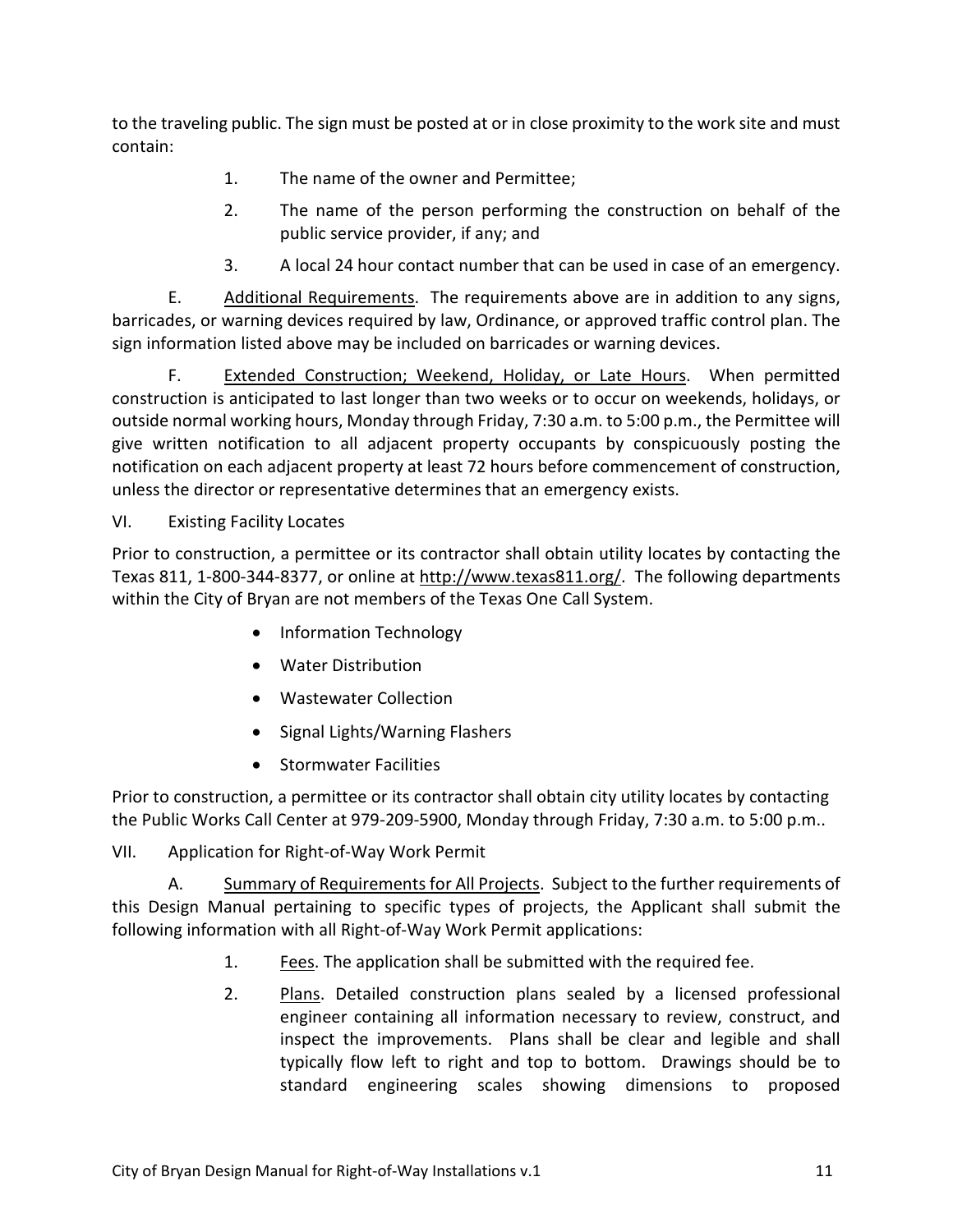improvements off of known visible existing points (such as manholes, back of curb, buildings, etc).

- 3. Site specific detailed traffic control plan. More complex traffic control plans requiring detours or affecting multiple lanes of traffic will require traffic control plans sealed by an engineer.
- 4. Storm Water Pollution Prevention Plan (project limits).
- 5. Contractor's and Permittee's certificates of insurance.
- <span id="page-14-0"></span>B. Plans.
	- 1. Construction Plans. The construction plans shall be submitted digitally in Portable Document Format ("PDF") and are required to show:
		- a. Whether a facility is overhead or underground.
		- b. The full limits of the proposed work. The minimum plan size is 11"x17" and minimum scale is 1"=100', unless otherwise approved. Provide graphic scale.
		- c. The location of all existing and proposed public facilities, including City water lines, storm drainage facilities, and sanitary sewer lines in relation to all proposed utilities, if there is a potential for conflict. Construction drawings for existing and proposed public facilities may be requested from the City of Bryan Engineering Dept. The elevation of the existing and proposed public facilities should be noted, or a profile shown, in relation to the proposed utility line, if there is a potential for conflict. The plans shall indicate how potential conflicts will be avoided.
		- d. Detail of proposed facility installation, i.e., pipe size, depth and dimensions of occupied space. If utility structure is proposed, dimensions, type, and location shall be indicated on the plans.
		- e. Planned pavement removal and replacement limits for street cuts, if allowed.
			- i. Pavement cuts, if allowed, will be done in accordance to provided City standards.
			- ii. All concrete driveways and streets shall be bored rather than open cut. The length of the bore must be sufficient for meeting the fully improved (ultimate) roadway width as specified in the City of Bryan's Future Thoroughfare Development Plan.
		- f. Detailed drawings of any bores, trenches, hand holes, manholes, vaults, switch gears, transformers and pedestals, including height, width and depth. Utility structures need a dimensional drawing and the placement site pre-approved by the City of Bryan.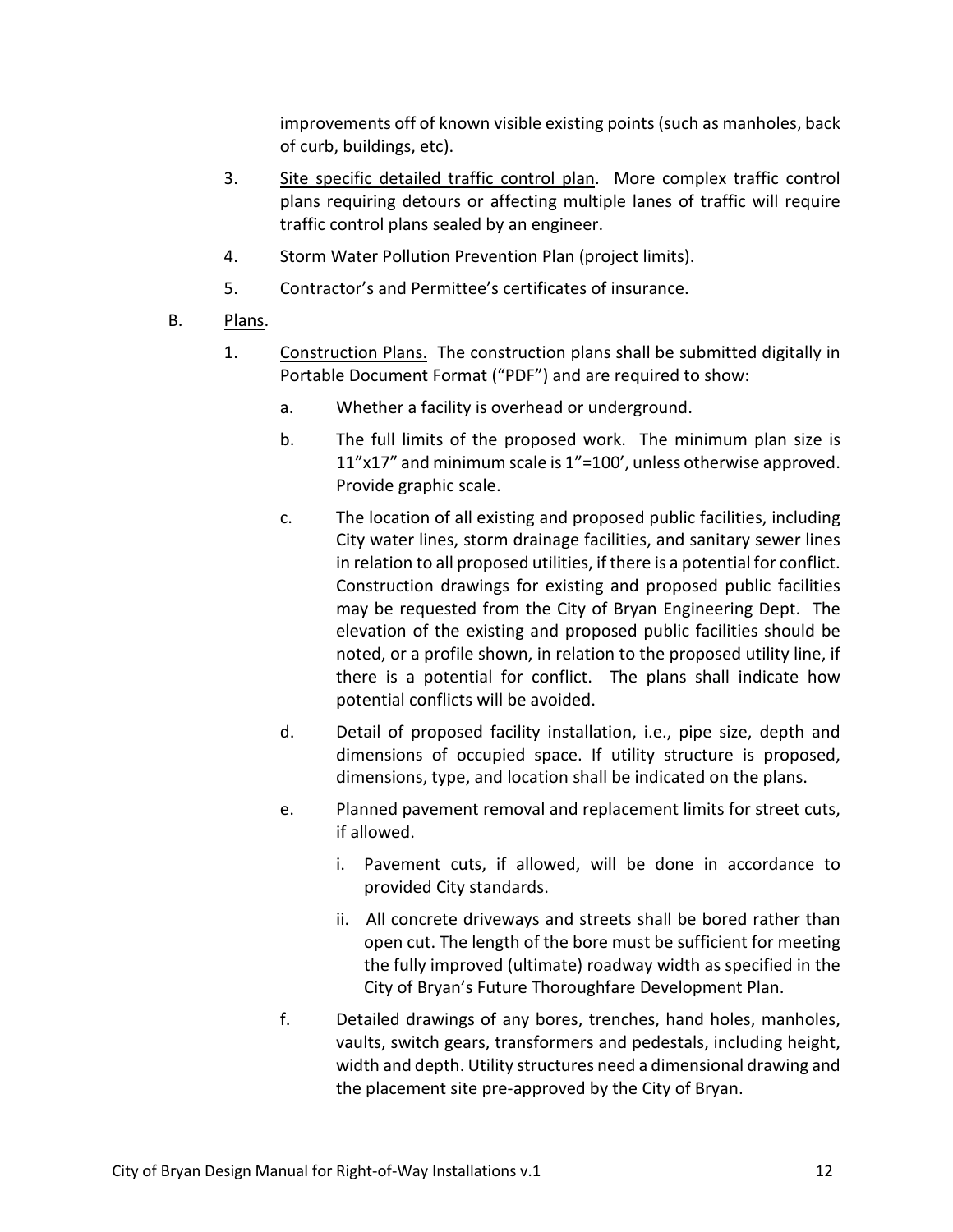- 2. Storm Water Pollution Prevention Plan
	- a. Stream Crossings. Permittee shall submit two sets of a Storm Water Pollution Prevention Plan to the Engineering Department in cases where stream/creek crossings are open cut. A four-foot vertical clearance below the bottom of the proposed stream bed or drainage facility is required. The Permittee shall contact the Engineering Department for future improvements to the stream/creek, which may impact the proposed alignment.
	- b. All Other Projects. In all other cases, the Permittee is required to implement erosion control measures for construction activities in accordance with the City's Storm Water Pollution Control Ordinance, as amended and other City ordinances, state laws, and federal regulations.
	- c. Measures to be Used. The following pollution prevention measures shall be used where applicable:
		- i. Avoid placing pollution prevention structural controls in the floodway.
		- ii. Trap/contain boring "mud" or waste material to prevent flow in the street and/or storm drain system through the use of a vacuum excavator, or equivalent method.
		- iii. Remove construction debris and trash daily.
		- iv. Place erosion control matting, seeding or sod on bare ground as soon as possible, but no later than 14 days after completion of construction work.
		- v. Clean sediment from streets and other paved surfaces. Sediment shall be removed by sweeping and not by washing into the storm drain system.
- 3. Traffic Control Plan
	- a. General. Any work that may impact traffic flow or result in lane closures in streets will require a site specific traffic control plan sealed by a licensed professional engineer and the closures shall comply with the most current edition of *The Texas Manual on Uniform Traffic Control Devices* ("TMUTCD") as adopted by Ordinance, as amended. The Permittee shall indicate on the permit application if a lane closure is required. It is the Permittee's responsibility to submit and obtain approval of a site specific traffic control plan from the Engineering Department.
	- b. City Requirements. In addition to the general requirements of the TMUTCD: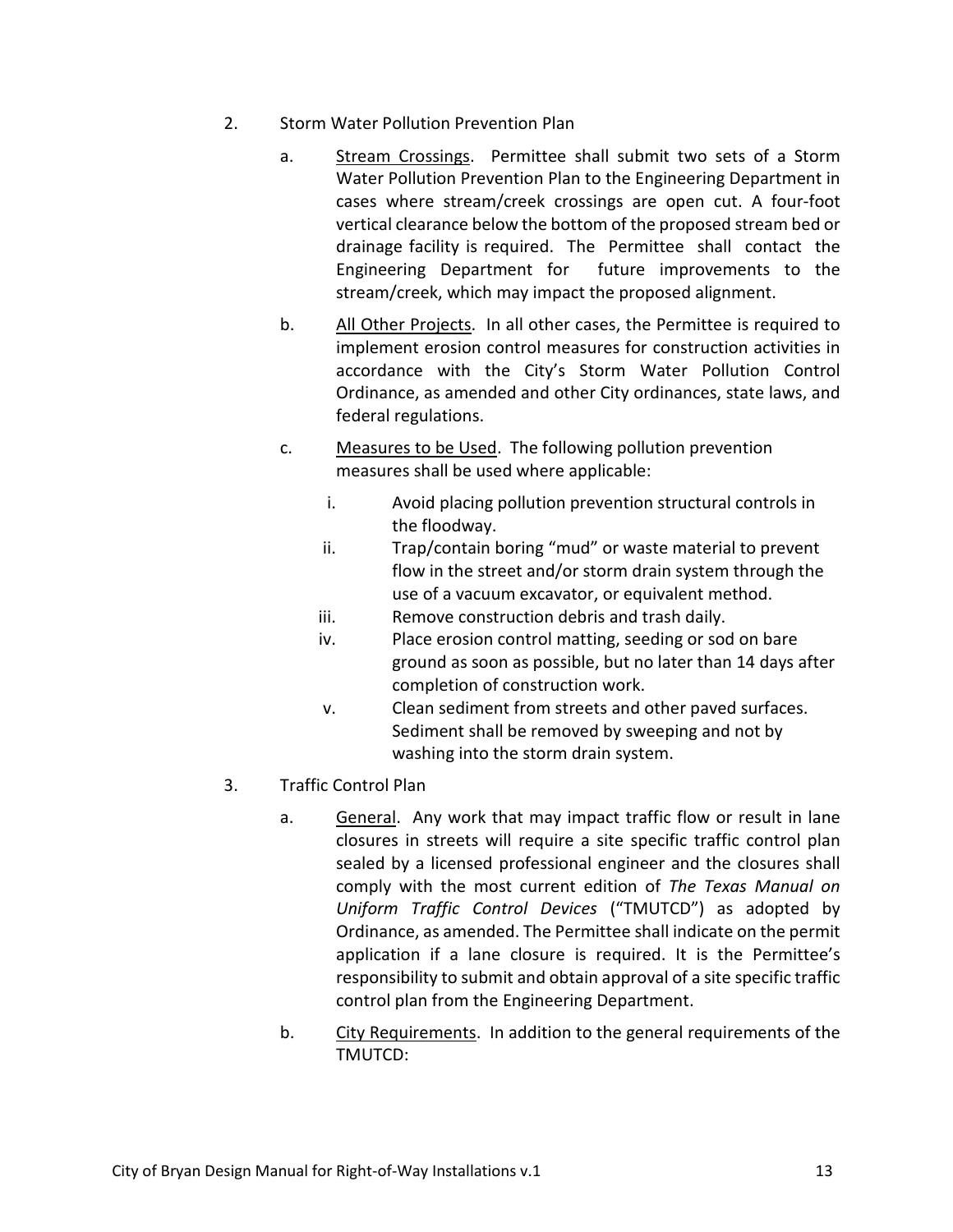- i. Unless permission is expressly granted by the City Engineer or his designee, a Permittee shall not cause or allow interference with traffic flow on any street during the hours of 6:00 a.m. through 9:00 a.m. and 4:00 p.m. through 6:00 p.m. Monday through Friday. If within or adjacent to a school the no interference of traffic flow will be allowed during the hours of 3:00 p.m. and 5:00 p.m. If construction on a partially closed street stops for the day, all lanes must be reopened to traffic, unless an extended time of closure is expressly granted by the City Engineer or his designee.
- ii. The City Engineer or designee may review the Permittee's placement of these barriers and warning devices. When, in the judgment of the Inspector, additional barricades or warning devices are necessary, he/she shall so inform the Permittee and the Permittee shall take prompt action to comply.
- iii. All personnel working in or near lane closures must have been certified in a Work Zone Safety and/or Flagger Safety course and be able to provide proof of certification.
- iv. The Permittee must notify the Engineering Department in writing 48 hours prior to any work requiring a permit that is proposed for a weekend.
- v. Except in the case of an emergency, no work shall be permitted between the hours of 10:00 p.m. and 6:00 a.m. unless authorized in writing by the City Engineer or his designee.
- vi. The City Engineer or designee may require that the work occur overnight when necessary to expedite construction or minimize disruption to traffic.

# <span id="page-16-0"></span>VIII. Inspection

<span id="page-16-1"></span>A. Continuing Requirements. Work under the permit is subject to City inspection before, during, and after completion of the work. A copy of the approved permit and plans or drawings must be on the work site at all times. Inspections of the Permittee's work by the Inspector shall in no way relieve the Permittee from the obligation of performing all work within the Public Rights-of-Way in strict accordance with the requirements of the City of Bryan Standard Specifications, provisions of this manual, the Bryan City Code, recognized national standards, related administrative rules, and specific permit conditions. Nor shall this inspection relieve the Permittee of the Permittee's responsibility to perform any required corrections in case the work is later found deficient.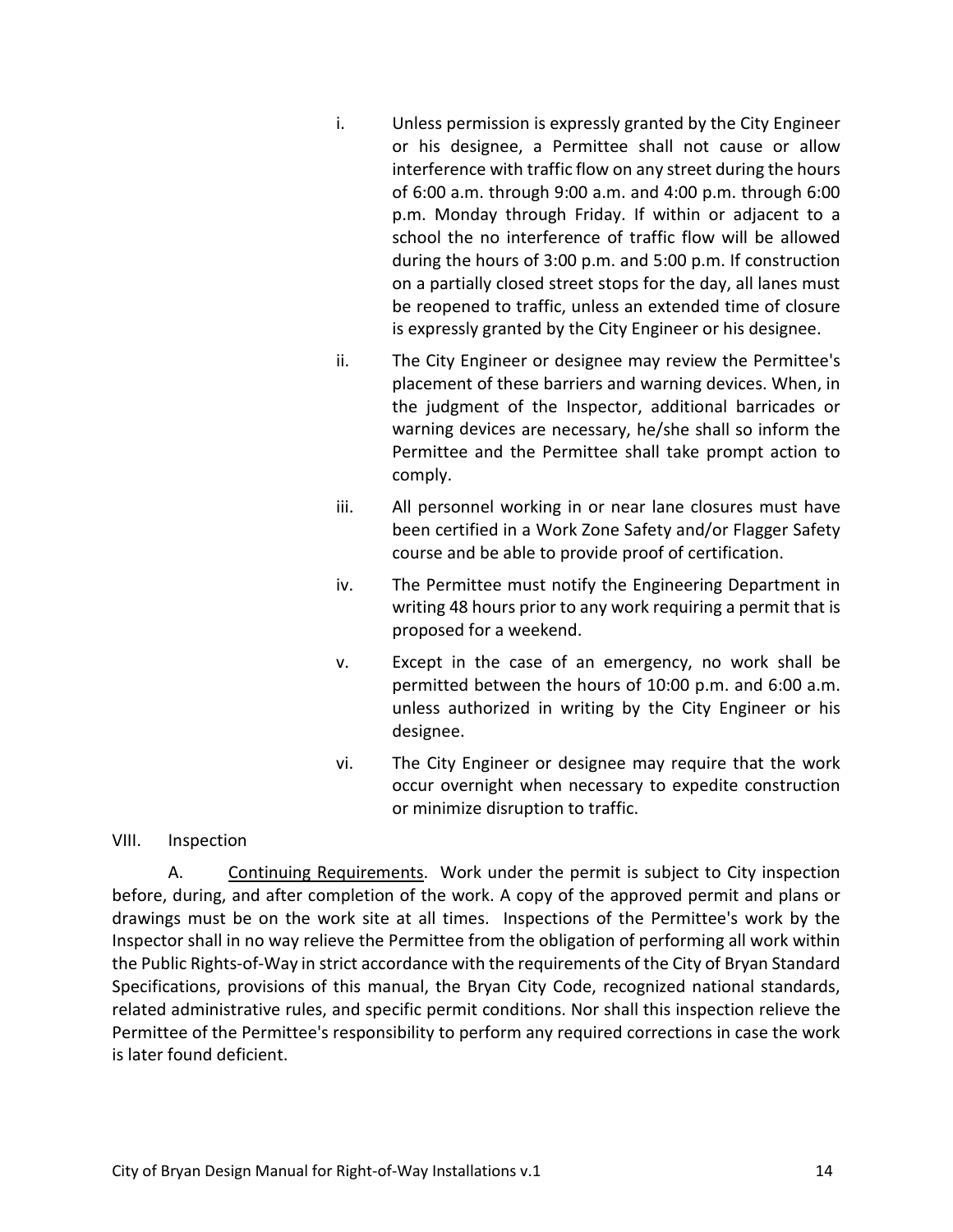The Inspector shall be responsible for inspection of work performed under Right-of-Way Work Permits for work within the Public Rights-of-Way.

<span id="page-17-0"></span>B. Kick-Off Meeting. Upon receiving the notice of intent to commence the work, the Inspector will endeavor to meet with the Permittee or its contractor representative in charge of the construction at or before the commencement of the work covered by the permit. At this time, the methods and planned sequence of the operations should be discussed, unanswered questions resolved, and agreement obtained on preexisting damage to facilities in place.

<span id="page-17-1"></span>C. Periodic Inspections. The Inspector will periodically monitor operations performed by the contractor to see that work is performed according to the permit conditions. The work must strictly conform to the approved plans. Any changes in the proposed facility from that shown on the approved permit must have the prior consent of the Inspector. If a field change is approved by the Inspector, the Permittee shall submit modified permit drawings which document the change. The Inspector may require the Permittee to apply for a new permit if the requested change cannot be resolved by a field decision.

<span id="page-17-2"></span>D. Modifications to Procedures. The Inspector may require changes in construction technique or workmanship if hazardous conditions are present and may halt construction if it does not conform to the approved permit and plans or drawings.

- <span id="page-17-4"></span><span id="page-17-3"></span>IX. Construction Requirements
	- А. **Driveways** 
		- 1. Design Requirements. Driveway design shall comply with the latest revisions of applicable sections from the City of Bryan Code of Ordinances as well as the B/CS Unified Construction Details. Materials shall also conform to the B/CS Unified Technical Specifications.
			- a. Driveways without existing adjacent sidewalks shall be required to provide an accessible route crossing the driveway.
			- b. Detectable warning surfaces for sidewalks at driveway crossings shall only be required if the driveway has stop or yield control by signage and/or pavement marking.

B. Underground Facilities**.** Underground facilities shall conform to the following requirements:

- 1. Bury Depth. Underground facilities shall have a minimum bury depth of 36 inches. Depths of underground electric facilities shall be as mandated by BTU.
- 2. Locating and Warning. Contractors shall install one or more of the following devices for warning of the existence of underground facilities: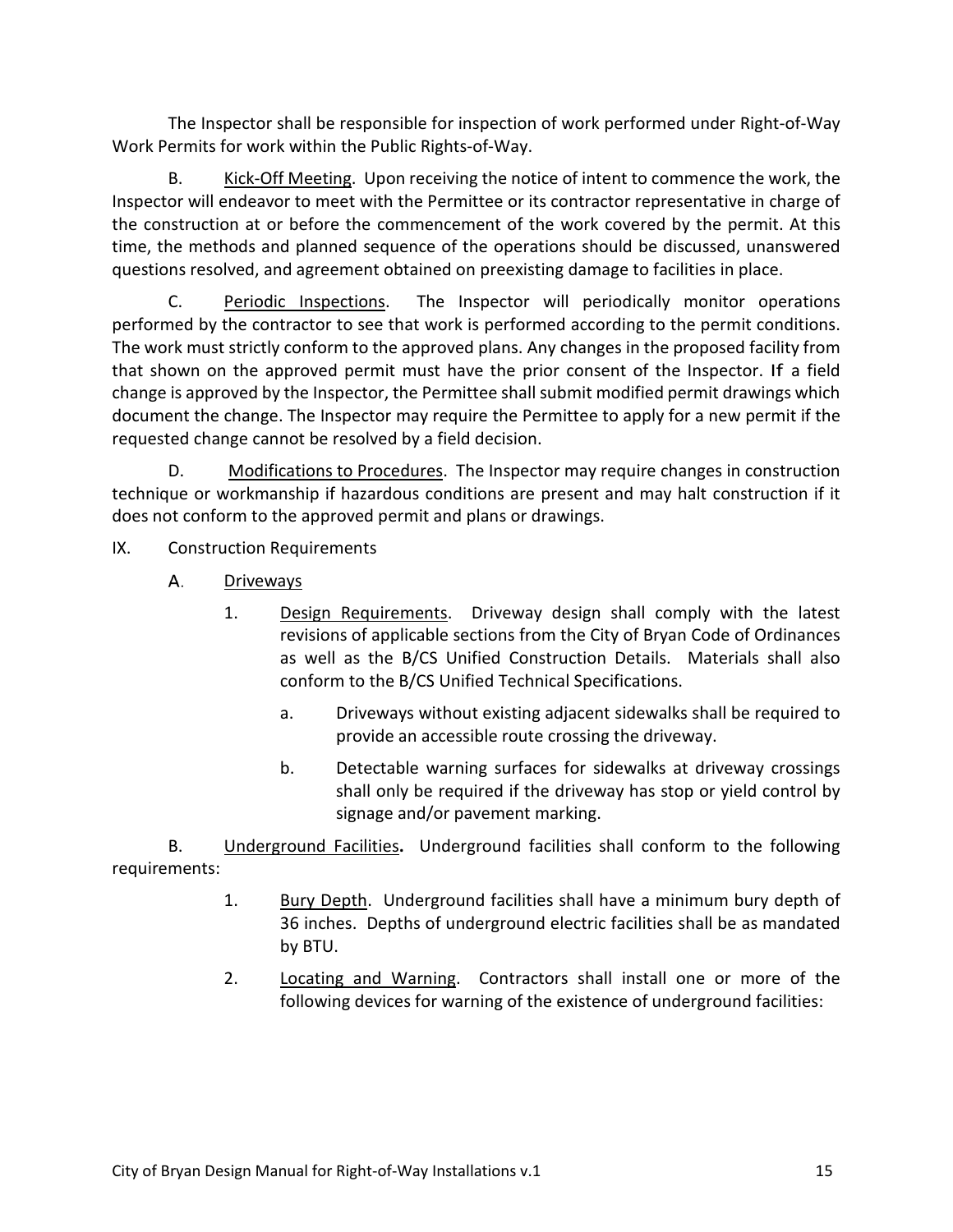- a. Metal Detector Tape;
- b. Colored Backfill;
- c. Conductive Trace Wire;
- d. Conduit colors; or
- e. Warning Tape.

If metal detector tape, warning tape, or colored backfill are used, then white or gray PVC conduits are allowed. If metal detector tape, warning tape, or colored backfill are not used, then conduit colors shall conform to the American Public Works Association ("APWA") Uniform Color Code (*e.g*., Red for electric, Orange for communications, etc.).

3. Horizontal Offset from Existing Utilities. For proposed underground facilities the horizontal offset between the exterior of existing and proposed utilities shall conform to the following table:

| <b>Existing Utility Type</b>   | <b>Existing Utility Size</b><br>(inches) | Horizontal Offset (feet)      |
|--------------------------------|------------------------------------------|-------------------------------|
| <b>Water or Sewer</b>          | $\leq 12''$                              | 5'                            |
| Water or Sewer                 | >12"                                     | <b>Contact Water Services</b> |
| <b>Storm Sewer</b>             | Anv                                      | 5'                            |
| <b>Buried Electric</b>         | Any                                      | <b>Contact BTU</b>            |
| <b>Overhead Electric Poles</b> | Any                                      | <b>Contact BTU</b>            |

- 4. Crossing Facilities. All facilities that cross existing drainage facilities, sanitary sewer, or water mains shall be buried under the existing pipes with a two foot minimum vertical clearance at the underside of the existing pipes. Should any existing or proposed City facility be deeper than 12 feet, utility will be allowed to place their facility above the existing pipes with a two foot vertical clearance at the top of the existing pipe. In either case, the proposed facility must be a minimum of 48 inches under top of pavement. The location and elevation of all crossed existing utilities must be potholed prior to installation of new facility.
- 5. Parallel Facilities. All facilities that run parallel to an existing or proposed drainage facility, sanitary sewer, or water main shall have a five foot minimum horizontal clearance from the exterior face of the pipes or manholes, unless otherwise authorized. Please note that the elevation of the individual lateral services of these pipes may vary. All conduits must be two feet below all lateral service pipes.
- C. Boring under Existing Streets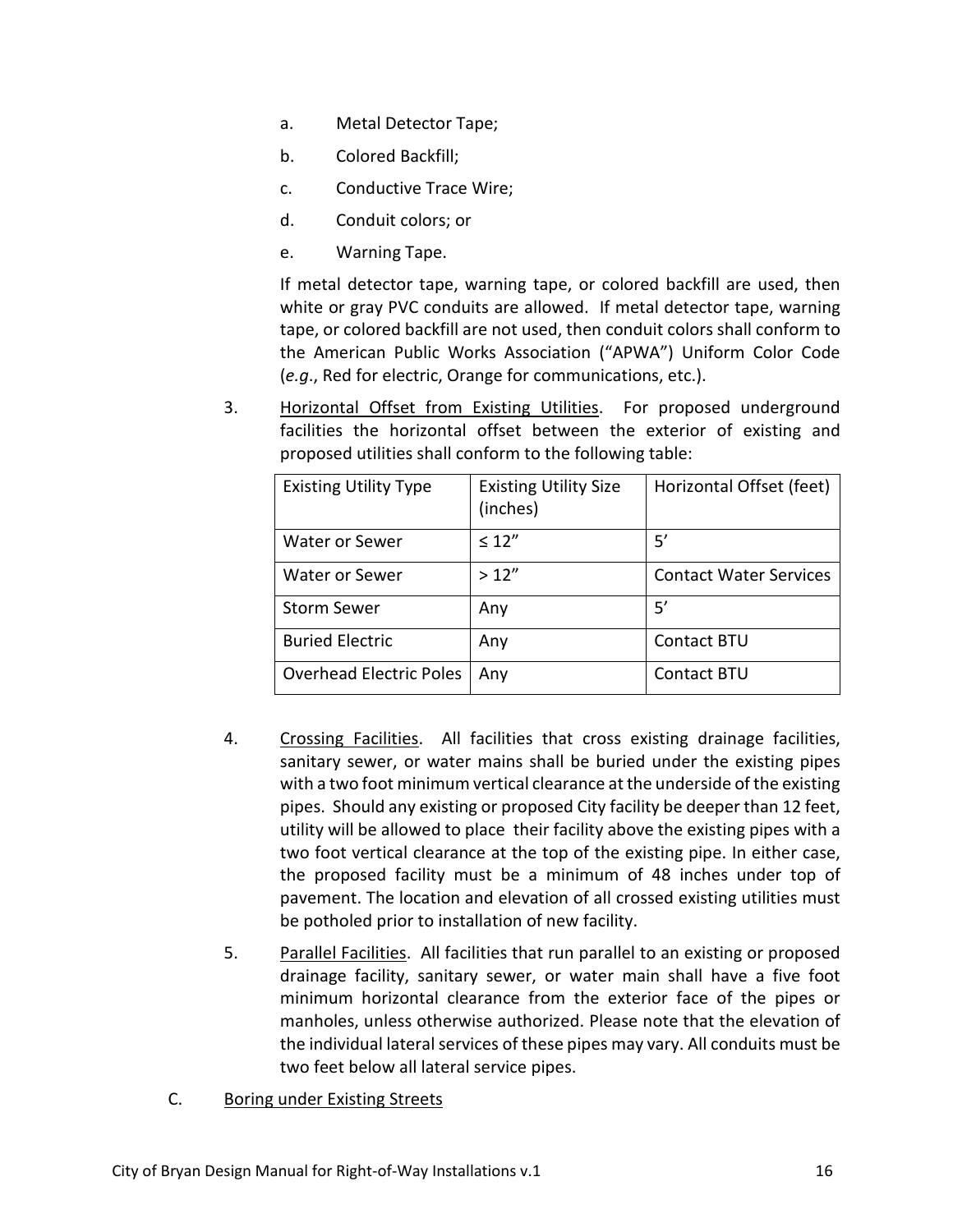- 1. Dry Boring Only Permitted. Only dry boring techniques may be used in the Public Right-of-Way in the City. Further, dry bores under any existing City street shall be cased. Jetting types of boring equipment are not allowed.
- 2. Directional Boring. Up to 4" diameter directional bores will be permitted under City streets with functional classifications of Local or Collector (defined as a roadway with 3 or fewer travel lanes). Directional bores under Arterial streets will only be allowed by permission from the City Engineer or his designee. All directional boring shall have the locator place bore marks and depths while the bore is in progress. Locator shall place a mark at each stem with a paint dot and indicate the depth at every other stem. The contractor shall be able to locate the bore head at all times in accordance with the latest technologies and provide the location of the bore to the director upon request.
- 3. Boring Pit Locations. The location of the boring pits shall be a minimum of five feet from the roadway to prevent undermining of the curb, gutter, or shoulder section. The pits or trenches excavated to facilitate this operation shall be backfilled and compacted immediately after work is completed.
- 4. Depth. All facilities installed under pavement shall be buried to a minimum depth of 48 inches under top of pavement for the fully improved ultimate roadway width. This measurement shall be made from the existing or proposed top of pavement, whichever is lower. For this section, proposed improvements are defined as any facility with a designated location and elevation as shown on available construction plans. These stipulations are with the condition that additional depth may be necessary due to other constraints or utilities. Upon written request, an exception may be granted by the City Engineer.
- D. Street Cuts and Excavation
	- 1. Saw Cuts. The removal of portions of existing pavement, drives, slabs, and sidewalks shall require full depth saw cut by the use of a power driven saw. Where concrete removal is approved by the director or representative, locations of the removal shown on the plans are indicative only of the need for a saw cut; removal shall be to existing joints. Where a saw cut is made in a drive approach the entire drive approach will be replaced.
	- 2. Temporary Coverings. In the event that it is necessary to place a temporary surface on any cut opening, the temporary surface shall be composed of hot mix asphalt or approved materials. Gravel or flexbase surface material shall not be used as a temporary surface on any cut. Temporary surfaces shall be adequately compacted to prevent deterioration of repair during the temporary period. If a pavement cut is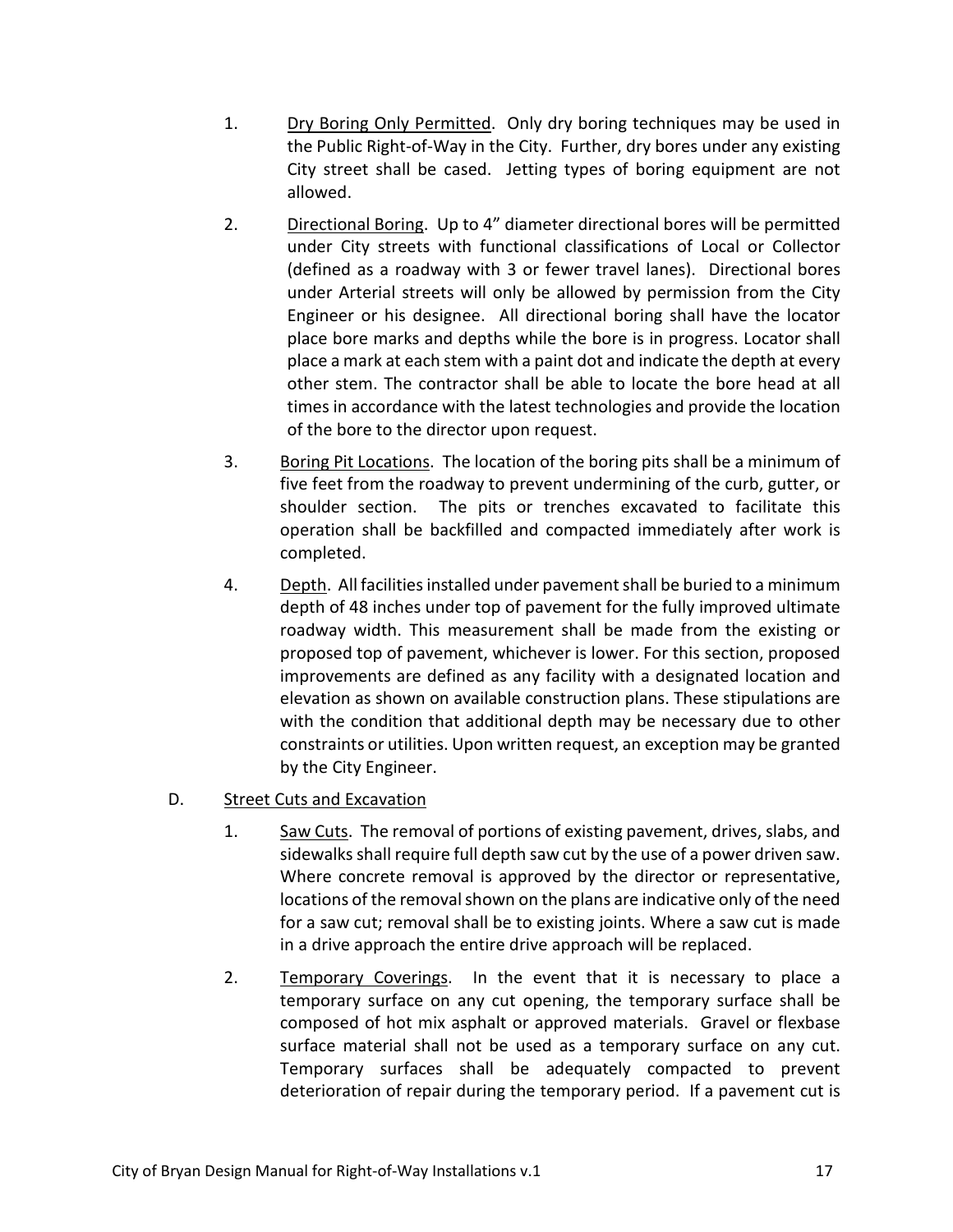to be covered, the Permittee shall use steel plates, or equivalent plates, of sufficient strength and thickness to support all traffic. Plates must be sufficiently secured in place so as not to become dislodged or in any way cause a hazard to traffic. Plates must be marked with the name of the Permittee and contractor performing the construction and with a local 24 hour contact number that can be used in case of an emergency, unless a sign identifying the contractor is posted at or in close proximity to the work site. Asphalt transitions may need to be placed as required to provide a smooth riding surface. Any temporary surface that fails to provide a nondeteriorating riding surface or fails to meet the requirements of these specifications shall be removed and replaced at the direction of the City Engineer or his designee and at the Permittee's expense.

<span id="page-20-0"></span>E. Landscape Protection Requirements. The proposed facility route should be designed to minimize damage to trees and/or landscaping.

- 1. All trees within street medians must be bored 48 inches under the root system. Boring shall begin 24 inches outside of the drip line and exit 24 inches outside the drip line on the other side of the tree. The drip line is an imaginary line that extends from the tree's outer branches and leaves, directly to the ground.
- 2. Manholes shall be placed outside the drip line of the tree.
- 3. Should work need to be performed near a tree, a temporary construction fence shall be erected 12 inches outside the drip line of the tree.
- 4. Permittee shall be responsible for any damage to public or private landscaping and sprinkler systems.

F. Backfill. Backfill of all trenches and bore pits shall begin immediately following installation of the new facility in accordance with the following requirements:

- 1. All loose concrete, rocks, roots, trash and other debris shall be removed from the excavation prior to any backfill being placed.
- 2. Backfill material shall consist of the native material obtained from the street excavation unless, in the opinion of the City Engineer or his designee, this material is unsuitable for use.
- 3. All backfill material shall be compacted in lifts of loose depth not exceeding 8 inches and compacted to at least 95% of Standard Proctor Density at optimum moisture content, two percentage points, as determined by ASTM D698.
- 4. Permitte may elect to backfill with flowable backfill material. In addition, the City Engineer or his designee shall have the authority to require any Permittee to use flowable fill to backfill an excavation in the Public Rightof-Way in the interest of preserving the public convenience or safety.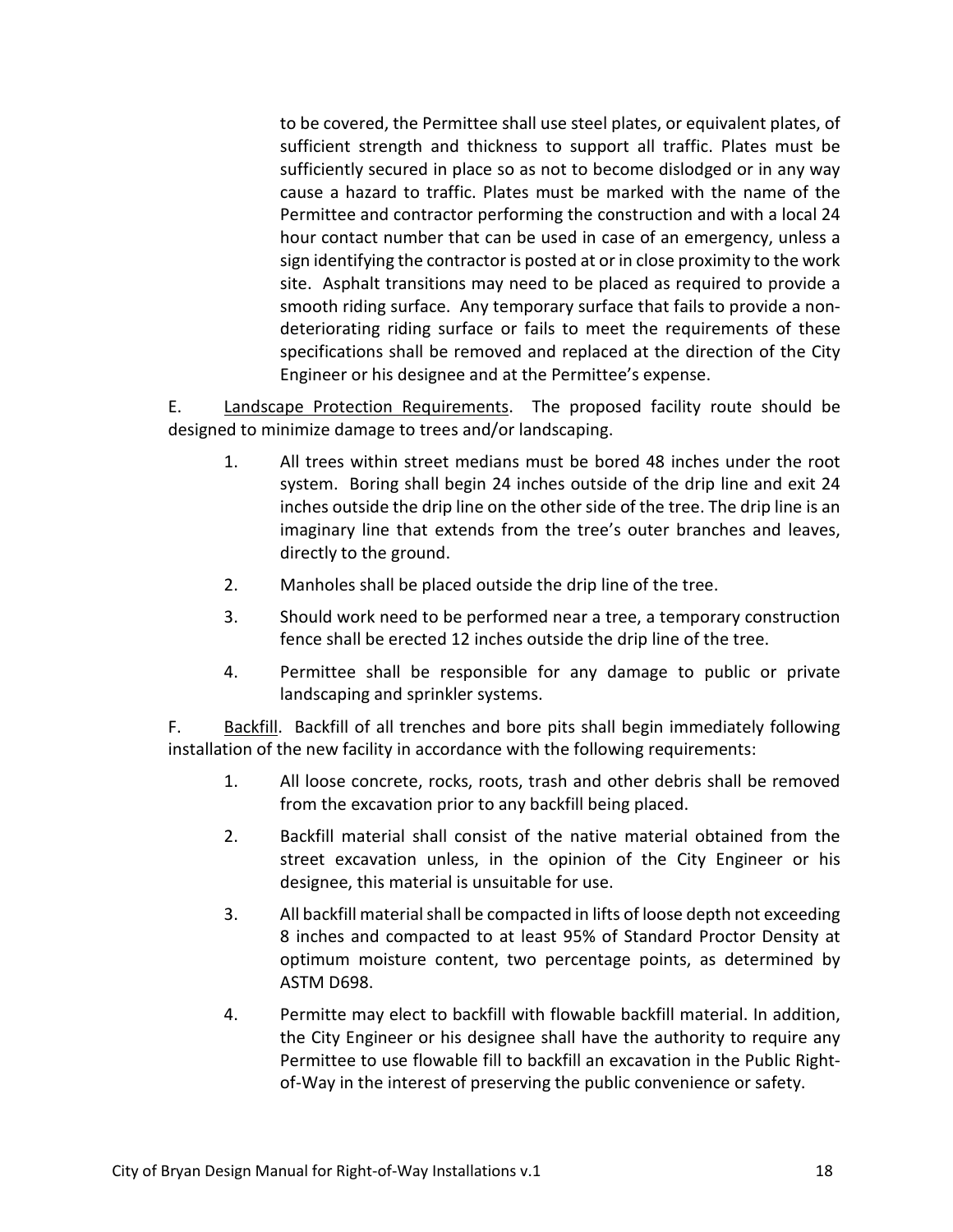- 5. Flowable type backfill shall have a compressive strength of 1500 PSI.
- 6. The City may request material test on compaction. The Permittee shall notify the city inspector 24 hours prior to completion of backfill.
- 7. If the tests on the backfill do not meet the above requirements, the backfill shall be considered unacceptable and shall be removed and replaced. The Permittee shall bear the cost of all corrections and subsequent testing if the backfill is deemed unacceptable.
- <span id="page-21-2"></span><span id="page-21-1"></span><span id="page-21-0"></span>X. Damage / Restoration Requirements
	- А. Responsibility for Damages
		- 1. Applicant Responsible. Applicant shall be responsible and liable for the acts and omissions of Applicant's employees, temporary employees, officers, directors, consultants, agents, Affiliates, subsidiaries, sub-lessees, and subcontractors in connection with the performance of activities within the Public Rights-of-Way, as if such acts or omissions were Applicant's acts or omissions.
		- 2. City Not Liable. The City shall not be liable to Applicant for any damage caused by other entities sharing the same City service pole or for failure of Applicant's Network Nodes for whatever reason, including damage resulting from vehicular collisions, weather related events, or malicious attacks. Further, the City shall not be liable to Applicant by reason of inconvenience, annoyance, or injury to the Network Nodes or Node Support Poles or activities conducted by Applicant therefrom, arising from the necessity of repairing any portion of the Public Rights-of-Way, or from the making of any necessary alteration or improvements, in, or to, any portion of the rights-of-way, or in, or to, City's fixtures, appurtenances, or equipment. The City will use reasonable efforts not to cause material interference to Applicant's operation of its Network Nodes or Node Support Poles.
	- В. Notification of Damage
		- 1. Damage to Private Facilities. The City Inspector and the owner of any damaged private facility must be immediately notified of damage to private facilities caused or found by the Permittee. When private wastewater or stormwater lines are damaged the Permittee shall immediately notify the owner and the City Engineer or his designee. Required repairs shall meet the current adopted City of Bryan Codes and be inspected by the Building Inspector.
		- 2. Damage to City Facilities. When a City facility is damaged the Permittee shall immediately notify the Inspector and the Public Works Call Center at (979) 209-5900. The Inspector will coordinate with appropriate city departments responsible for infrastructure that was damaged to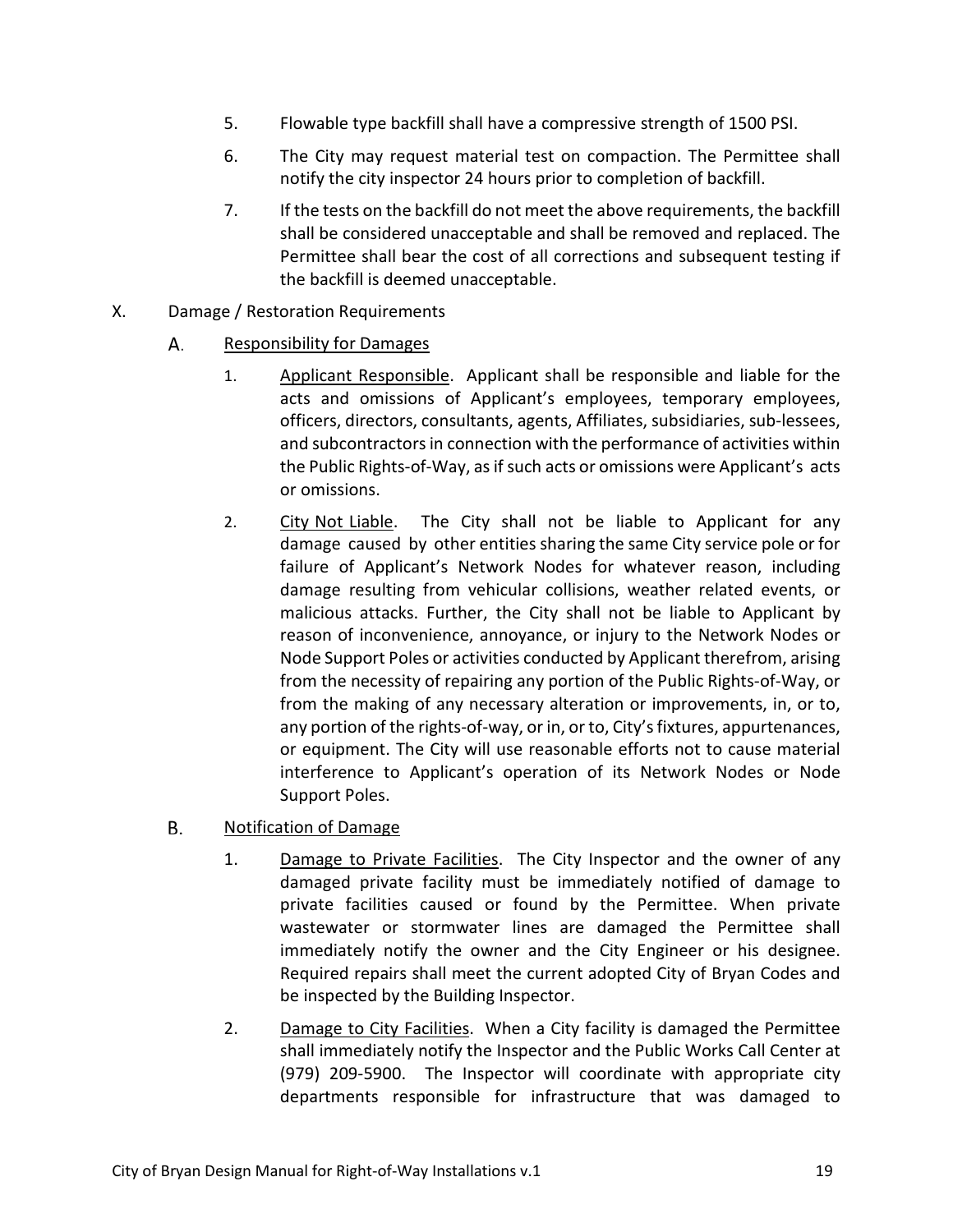determine repair strategy. The City shall have the option of providing repair consultation to the Applicant responsible for the damage, directing the repair performed by the person( s) responsible for the damage, or having the repair performed by City crews at the expense of the Applicant responsible for the damage. In all cases whether repairs are made by applicant or by the City, the applicant is responsible for the cost.

If a Permittee contests responsibility for the damage to a City facility discovered within the Permittee's work zone, the Permittee shall still be held responsible for effecting immediate repairs to the damaged facility. The Permittee should then be directed to submit a billing to the City's Risk Management Department showing the exact time and materials expended to effect the repairs. Also, the Permittee should include, in narrative form, an explanation as to the cause of the damage, the reasons the Permittee should not be held responsible, and justification for the billing.

#### <span id="page-22-0"></span>C. **Restoration**

- 1. Repair of Public Rights-of-Way and Third-Party Property. Applicant shall repair any damage to the Public Rights-of-Way and the property of any third party resulting from Applicant's removal or relocation activities (or any other of Applicant's activities hereunder) within ten (10) days following the date of such removal or relocation, at Applicant's sole cost and expense, including restoration of the Public Rights-of-Way and such property to substantially the same or better condition as it was immediately before the date Applicant was granted a Permit for the applicable location.
- 2. Restoration Work. Restoration work must be performed to the satisfaction of the City Engineer or his designee and must include, but is not limited to, the following:
	- a. Vegetation restoration shall include restoration or replacement of any damanged trees, shrubs or other vegetation. Sod shall be used for turf replacement and shall match existing adjacent type.
	- b. Ruts shall be removed and the topsoil shall be prepared to provide a smooth surface free of rock and gravel. Irrigation systems shall be repaired to preconstruction condition and extent.
	- c. Installation or reinstallation of all manholes and hand holes, as required by the City Engineer or his designee.
	- d. Backfilling and compaction of all completed bore pits, potholes, trenches, or other holes must be performed on a daily basis, or provide proper protection according to the Occupational Safety and Health Administration standards.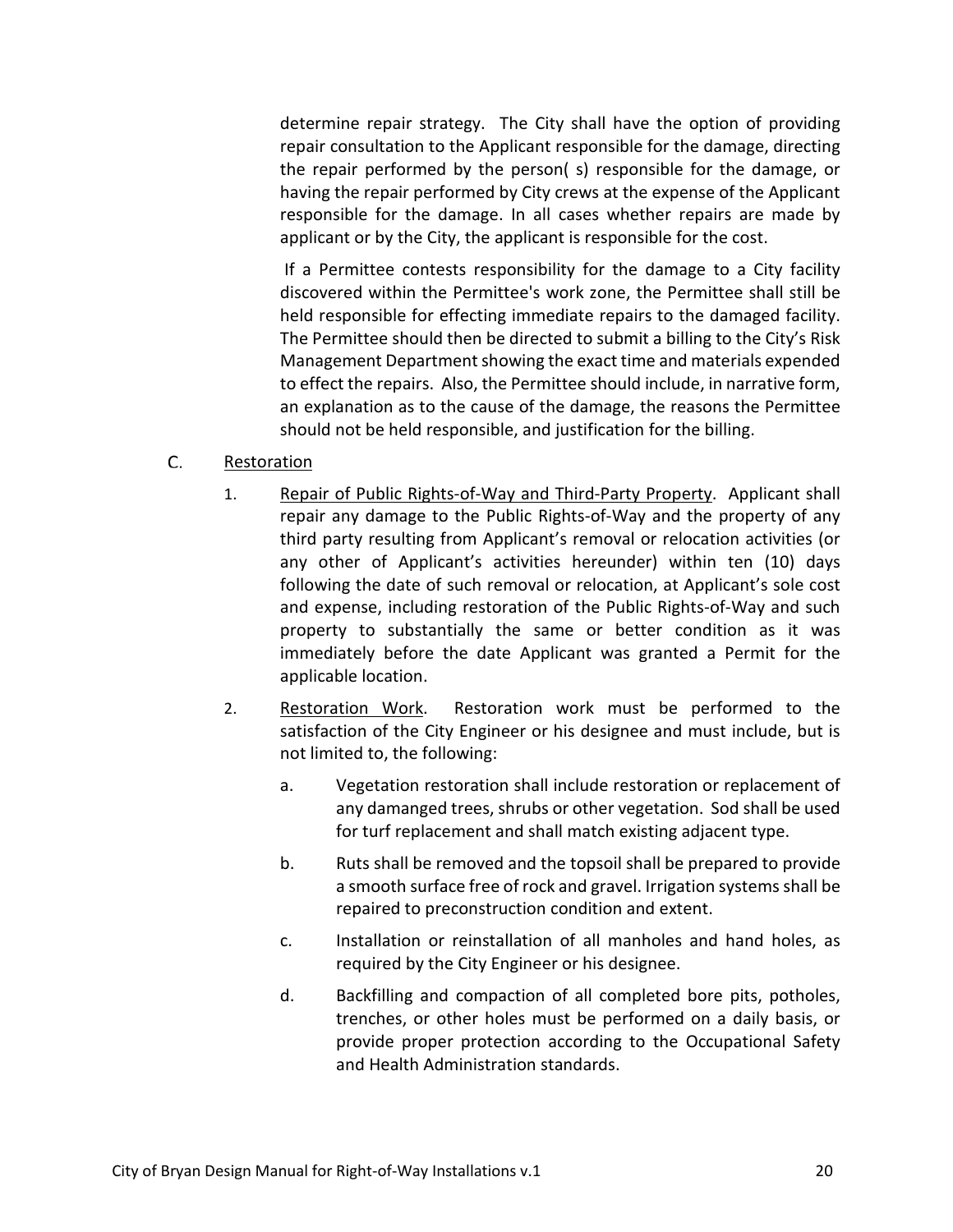- e. All sub-grade, streets, sidewalks and alleys shall be restored in accordance with City of Bryan Standards.
- f. All trenches and disturbed areas shall be leveled.
- g. Damaged traffic control devices, including but not limited to, imbedded loop detectors, pavement markings, underground conduits and signs shall be restored or repaired.
- h. All location flags must be removed during the clean-up process at the completion of the work.
- i. Special street, sidewalk, or drive approach surfaces shall be restored to match the color, texture, and pattern of the surrounding special surfaces.
- j. Restoration must be made in a timely manner. If restoration is unsatisfactory or not performed in a timely manner, then all of the Permittee's work on the project in question will be halted, and no additional permit will be issued to Permittee until the restoration is completed to the satisfaction of the City Engineer or his designee. Any hold on the Permittee's work will include work previously permitted but not completed.
- k. The City Engineer or his designee must approve any exceptions to these provisions.
- 3. Notice of Completion. Applicant shall provide notice that it has completed restoration under this subsection within 10 days of completion.
- 4. City Approval. Approval repair, restoration and replacement shall be subject to the sole, reasonable discretion of the City.
- 5. Applicant Failure to Restore. If Applicant does not repair such property or perform such work as described in this subsection, then the City shall have the option, upon 15 days' prior written notice to Applicant, or immediately if there is an imminent danger to the public, to perform or cause to be performed such reasonable and necessary work on behalf of Applicant and to charge Applicant for the actual costs incurred by the City. Applicant shall reimburse the City for the costs within 15 days of being presented with an invoice summarizing the work and its cost.

<span id="page-23-0"></span>Graffiti Abatement. As soon as practical, but not later than fourteen (14) days D. from the date Applicant receives notice thereof, Applicant shall remove all graffiti on any of its poles, equipment and related supporting equipment located in the Public Rights-of-Way.

<span id="page-23-1"></span>XI. Aerial Communication Facilities

Sections I thru X above are applicable to these facilities in addition to the requirements listed below.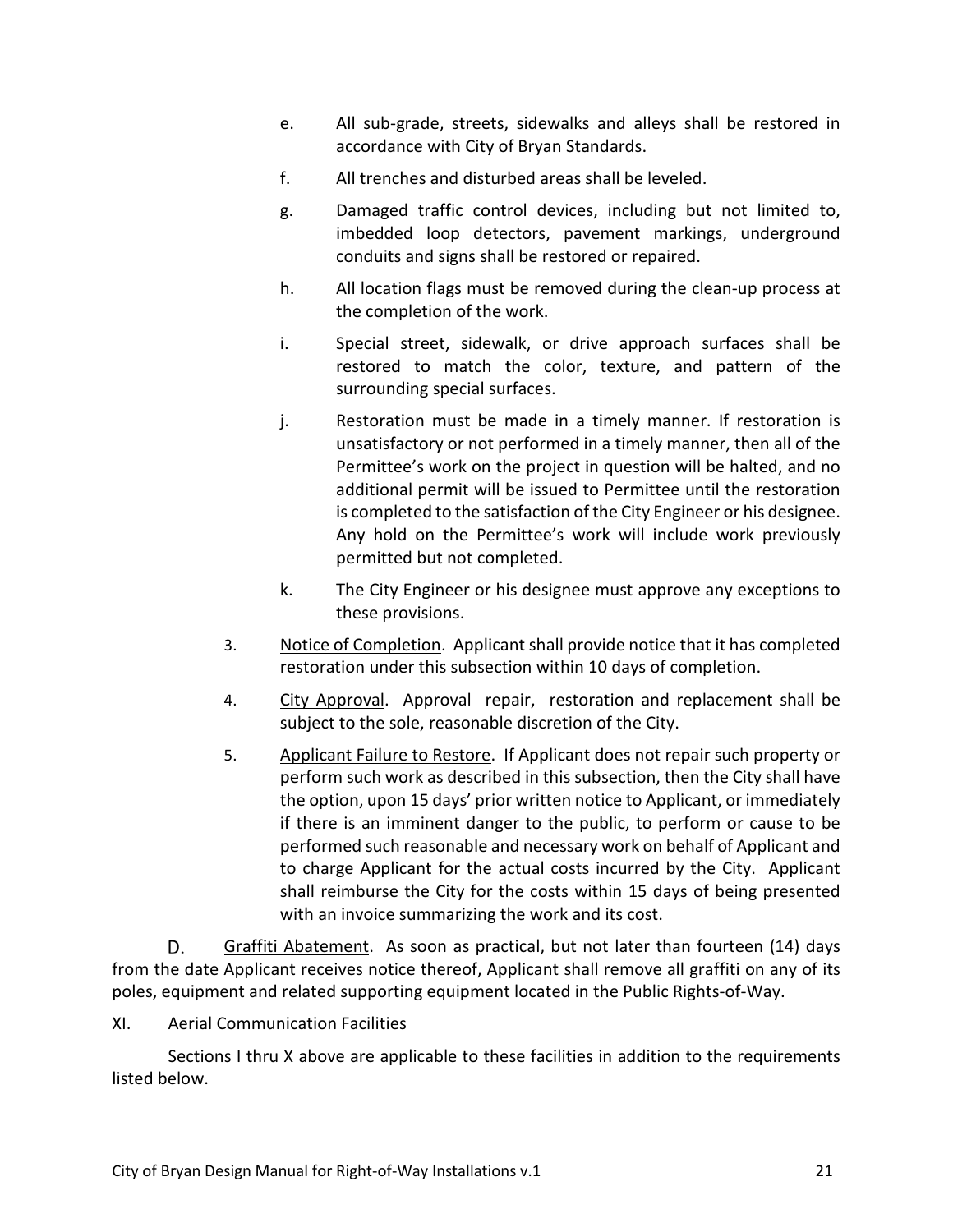### <span id="page-24-0"></span>А. General Aerial Facilities Design Policy

- 1. Collocation Where Feasible. A provider of wireline or wireless communications services seeking to install Aerial Facilities shall collocate its facilities on existing available Poles whenever feasible. Except as provided in Chapter 284, Local Government Code, or Chapter 106, City Code, communications service and electric power cables shall be attached to BTU Municipally Owned Utility Poles or the Poles of another communications service provider pursuant to their respective requirements. No attachment of aerial facilities to City Service Poles shall be permitted, except as provided in Chapter 106, City Code, and this Design Manual for Right-of-Way Installations.
- 2. Pole Attachment Agreement. An Applicant seeking to attach Aerial Facilities to a BTU or other Pole owner's Poles shall obtain the agreement of the Pole owner to such attachment before making application to the City for a Right-of-Way Work Permit.
- 3. Application Requirements. A person seeking to install aerial facilities in the Public Rights-of-Way shall complete and submit a Right-of-Way Work Permit Application. To constitute a complete Application, the submission shall include:
	- a. Fee. Applicant shall submit the prescribed permit fee with the complete Application.
	- b. Maps. Applicant shall submit maps showing the location of the existing Pole to which the Attachment is proposed to be made or the location for the new Pole, including a street-view image.
	- c. Existing Pole or Pole Location or New Pole.
		- i. If an existing Pole is proposed for use, Applicant shall submit plans and drawings prepared by a professional engineer licensed in the State of Texas who has performed a Pole-Loading Analysis in which he or she has evaluated the existing Pole or infrastructure for structural stability to carry the proposed Attachment and determined that it can bear the wind load without Pole modification or whether the installation will require Pole replacement or reinforcement.
		- ii. If Pole replacement or reinforcement is necessary, Applicant shall provide engineering design and specification drawings for the proposed replacement of or alteration to the existing Pole. Any Pole replacement or reinforcement shall be at Applicant's sole cost, unless otherwise agreed with the Pole owner. All replacement or reinforced poles shall match the character of the pre-existing Pole in order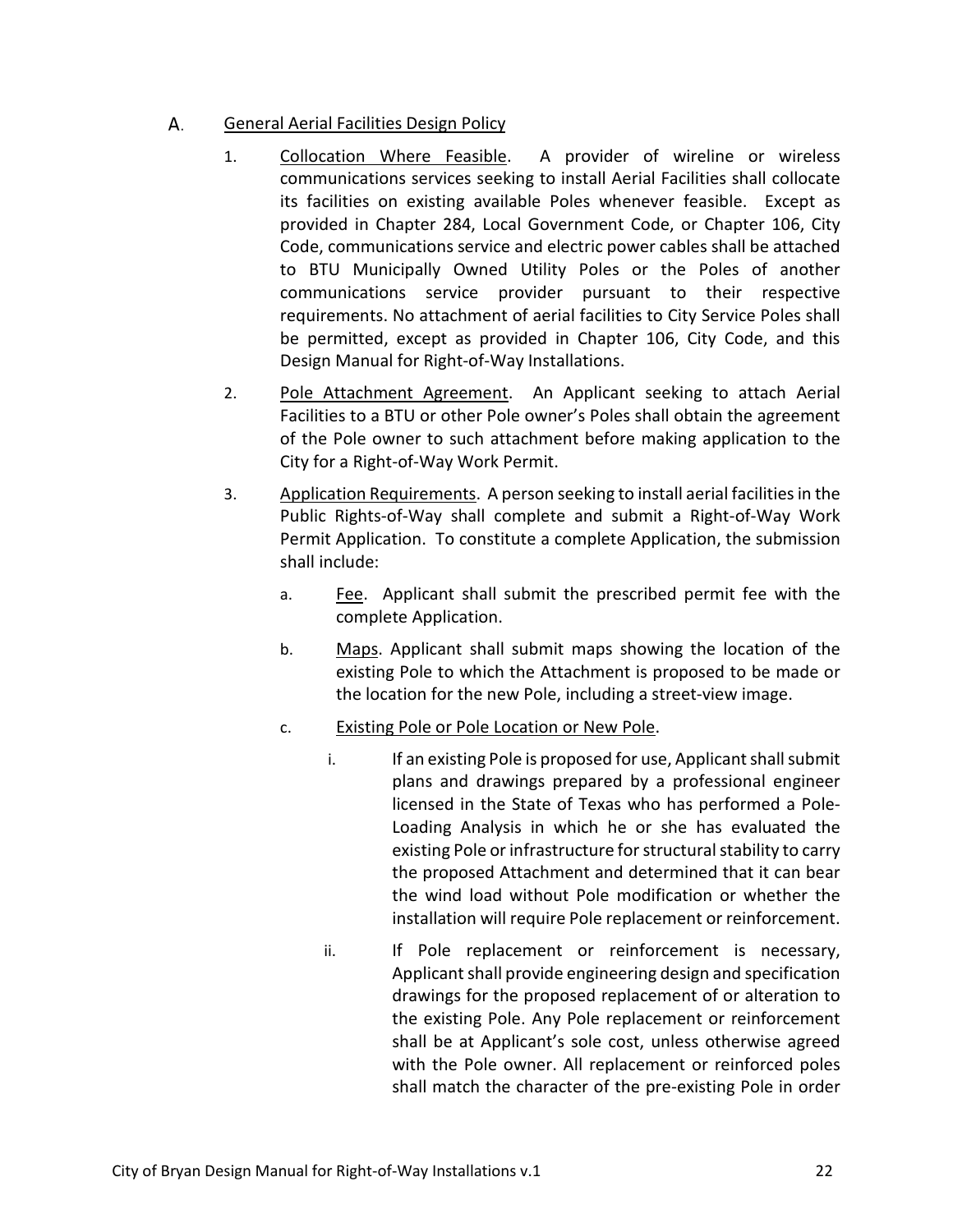to blend into the surrounding environment and be visually unobtrusive. City reserves the right to deny any proposed replacement or reinforced Pole due to its failure to be consistent with surrounding infrastructure.

- iii. If a new Pole is proposed for installation, Applicant shall provide engineering design and specification drawings for the proposed new Pole. Any new Pole shall be installed at Applicant's sole cost. All new poles shall match the character of pre-existing Poles within a 500-foot radius in order to blend into the surrounding environment and be visually unobtrusive. City reserves the right to deny any proposed new Pole due to its failure to be consistent with surrounding infrastructure.
- iv. Plans. In addition to the Application requirements set forth in Section VI hereof, Applicant must submit electronic scale drawings in Portable Document Format ("PDF") showing:
	- [a] The dimensions of the proposed Attachment as it is intended to be attached to existing Poles or structures or a new Pole;
	- [b] The dimensions of any proposed new Pole;
	- [c] All other equipment associated with the proposal; and
	- [d] A previous similar installation in another location or, if of a design that has not previously been deployed, images showing a typical installation of similar design.
	- [e] images and pictures for illustration as needed

For each element of the plans, Applicant's scale drawings or pictures shall indicate the spacing of such facilities from existing curbs, driveways, sidewalks, ground boxes, manholes, valves, Service Poles, Municipally Owned Utility Poles, Streetlight Poles, and any other Poles or appurtenances. Applicant shall include a before-and-after image or drawing of the Pole, its proposed attachments, and associated equipment.

- d. Plans of Installation Relative to Surrounding Facilities. Applicant shall submit scale construction plans depicting the current extent of the Public Rights-of-Way in relation to:
	- i. The proposed Attachment, Pole, and related equipment;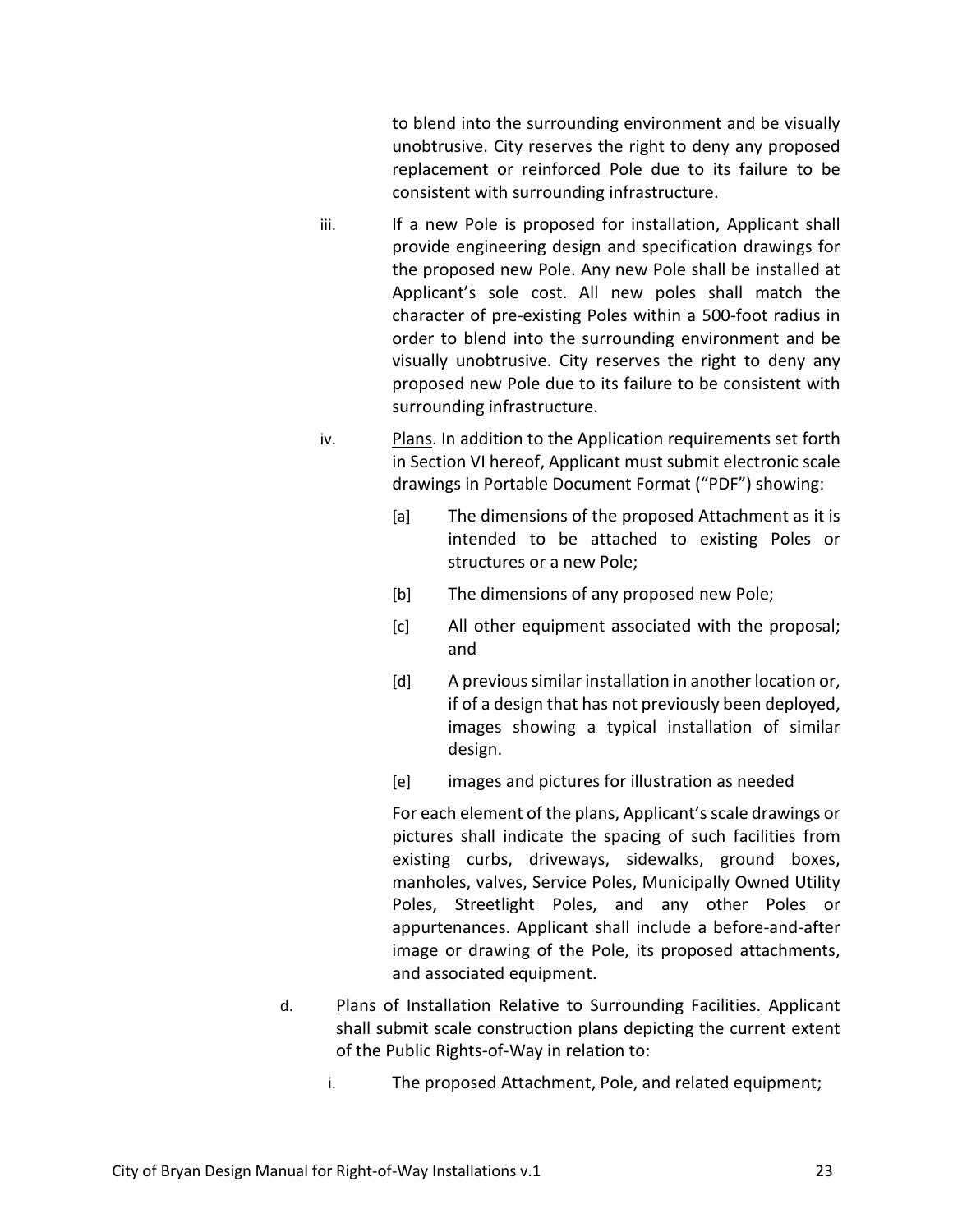- ii. Any proposed underground conduit or underground or above-ground equipment; and
- iii. The spacing of each such appurtenance from existing utility facilities.

The drawings shall also show a sectional profile of the relevant Public Rights-of-Way and identify all existing utilities and existing utility conflicts.

- e. Conformity to Codes. All scale drawings in the Application shall demonstrate that the proposed installation conforms to the requirements of this Design Manual, City Code, all other applicable national, state, or local manuals or codes.
- f. Electric Service. Where required for the functioning of the Attachment, Applicant shall provide City with evidence that it has applied for or obtained electric service from Bryan Texas Utilities and shall provide sealed engineered drawings for conduit size, circuit size, calculations for amperage, distances running, and related electrical service information, including the location of the electric meter relative to the pole and Network Node.
- 4. Additional Requirements. A person seeking to install Aerial Facilities in the Public Rights-of Way of the City shall conform its installation to the following requirements:
	- a. The Applicant shall obtain prior written permission to access the relevant real property, including where applicable: (i) an agreement to attach, a permit, or other form required by the pole owner; (ii) a relevant form of permission from private property owners and governmental entities for occupation or use of private property or Public Rights-of-Way.
	- b. The Applicant shall ensure that all Aerial Facilities and related equipment are installed in accordance with the National Electrical Safety Code (NESC), National Electric Code (NEC), and all other applicable state and federal laws, rules, City Code and regulations.
	- c. The Applicant shall determine the load and sag of each cable to ensure compliance with NESC requirements and the Pole owner's standards. No Aerial Facility may sag lower than 18' at mid-span under fully loaded conditions.
	- d. The Applicant shall install its Aerial Facilities without the use of extension arms, standoff brackets, or similar hardware, unless otherwise approved in advance by the City Engineer or his designee for each proposed Pole.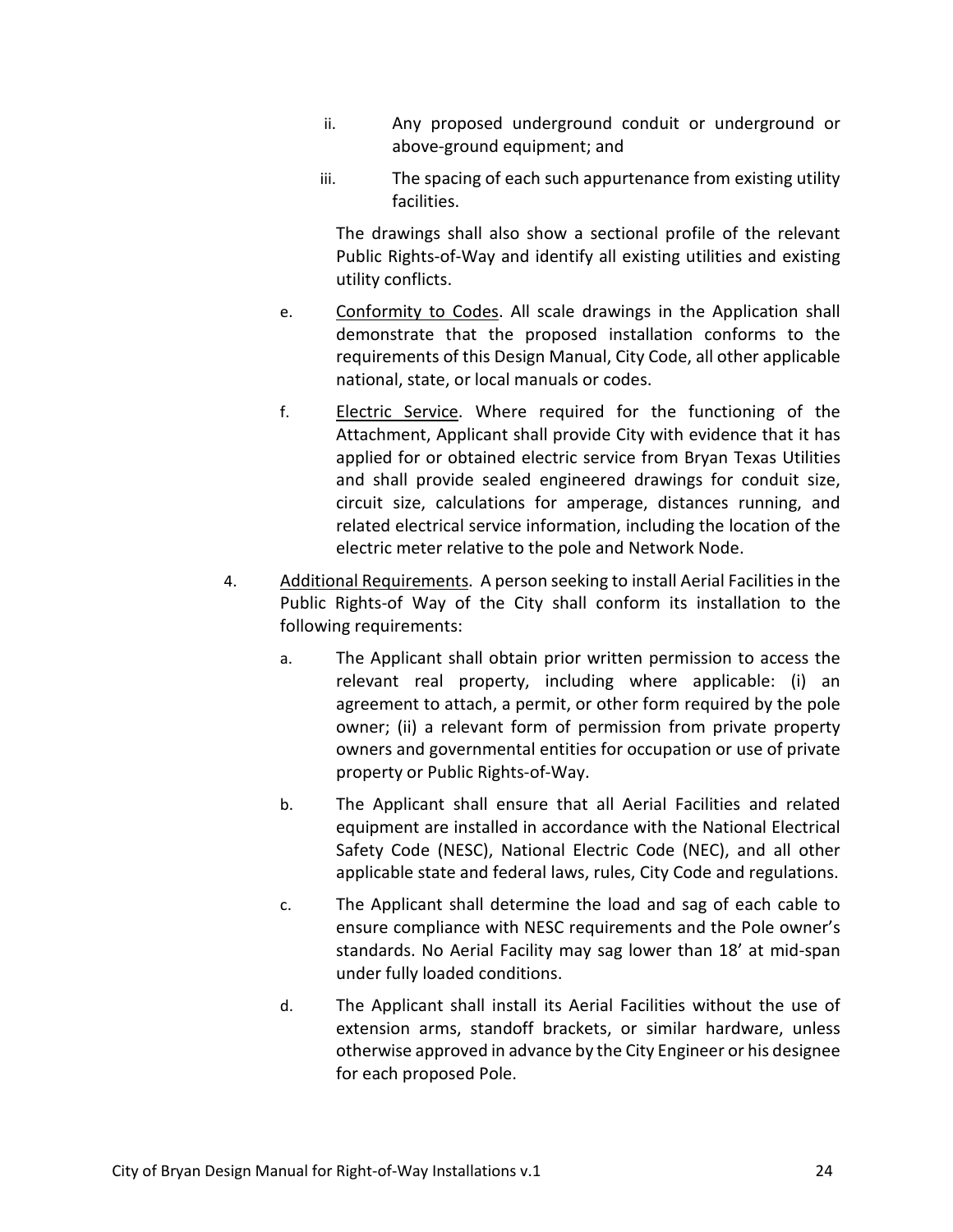- e. The Applicant shall mark its cables and risers at each Pole location with an identifying tag that shall include a contact name and emergency phone number.
- f. The Applicant shall conform its installation to the technical requirements imposed by the Pole owner.
- g. No cable/wire shall be attached to a City of Bryan Traffic Signal Pole or Traffic Signal Mast Arm, except via underground extension.

<span id="page-27-0"></span>Β. Underground Facilities**.** Per City of Bryan Code (Chapter 110 – Subdivision Ordinance) electrical distribution lines in new subdivisions must be underground. As such, facilities that would normally attach to electrical distribution poles must also locate underground in new subdivisions.

<span id="page-27-1"></span>C. Clear Zones and Breakaway Poles. Whenever possible, standalone Poles should be located outside the desirable Clear Zone Width as defined in the latest edition of the TxDOT Roadway Design Manual (table provided for convenience below). Any Pole located between the minimum and desirable Clear Zone Widths shall have a breakaway design meeting the requirements set forth in TxDOT standards, unless a barrier or guard rail system approved by the City or other governing jurisdiction is provided. In any case, no Pole shall be constructed less than the minimum Clear Zone Width.

| Location | <b>Functional</b><br>Classification | <b>Design Speed</b><br>(mph) | Avg. Daily<br>Traffic | Clear Zone Width $(ft)^{3,4,5}$                                           |                  |
|----------|-------------------------------------|------------------------------|-----------------------|---------------------------------------------------------------------------|------------------|
|          |                                     |                              |                       | Minimum                                                                   | <b>Desirable</b> |
| Rural    | Freeways                            | All                          | All                   | 30 (16 for ramps)                                                         |                  |
| Rural    | Arterial                            | All                          | $0 - 750$             | 10                                                                        | 16               |
|          |                                     |                              | 750 - 1500            | 16                                                                        | 30               |
|          |                                     |                              | >1500                 | 30                                                                        |                  |
| Rural    | Collector                           | $\geq 50$                    | All                   | Use above rural arterial criteria.                                        |                  |
| Rural    | Collector                           | $\leq 45$                    | All                   | 10                                                                        |                  |
| Rural    | Local                               | All                          | All                   | 10                                                                        | --               |
| Suburban | All                                 | All                          | < 8,000               | 10 <sup>6</sup>                                                           | 10 <sup>6</sup>  |
| Suburban | All                                 | A <sub>II</sub>              | 8,000 - 12,000        | 10 <sup>6</sup>                                                           | $20^{6}$         |
| Suburban | All                                 | All                          | 12,000 - 16,000       | 10 <sup>6</sup>                                                           | $25^{6}$         |
| Suburban | All                                 | All                          | >16,000               | $20^{6}$                                                                  | $30^{6}$         |
| Urban    | Freeways                            | A <sub>II</sub>              | All                   | 30 (16 for ramps)                                                         |                  |
| Urban    | All (Curbed)                        | $\geq 50$                    | All                   | Use above suburban criteria insofar<br>as available border width permits. |                  |
| Urban    | All (Curbed)                        | $\leq 45$                    | All                   | 4 from curb face                                                          | -16              |
| Urban    | All (Uncurbed)                      | $\geq 50$                    | All                   | Use above suburban criteria.                                              |                  |
| Urban    | All (Uncurbed)                      | $\leq 45$                    | AII                   | 10                                                                        |                  |

Because of the need for specific placement to assist traffic operations, devices such as traffic signal supports, railroad signal/warning device supports, and controller cabinets are excluded from clear zone requirements. However, these devices should be located as far from the travel lanes as practical. Other non-breakaway devices should be located outside the prescribed clear zone or these devices should be protected with barrier. <sup>2</sup> Average ADT over project life, i.e., 0.5 (present ADT plus future ADT). Use total ADT on two-way roadways and directional ADT on one-way roadways.

<sup>3</sup> Without barrier or other safety treatment of appurtenances.

Measured from edge of travel lane for all cut sections and for all fill sections where side slopes are 1V:4H or flatter. Where fill slopes are steeper than 1V:4H it is desirable to provide a 10 ft area free of obstacles beyond the toe of slope.

 $5$  Desirable, rather than minimum, values should be used where feasible.

<sup>6</sup> Purchase of 5 ft or less of additional right-of-way strictly for satisfying clear zone provisions is not required.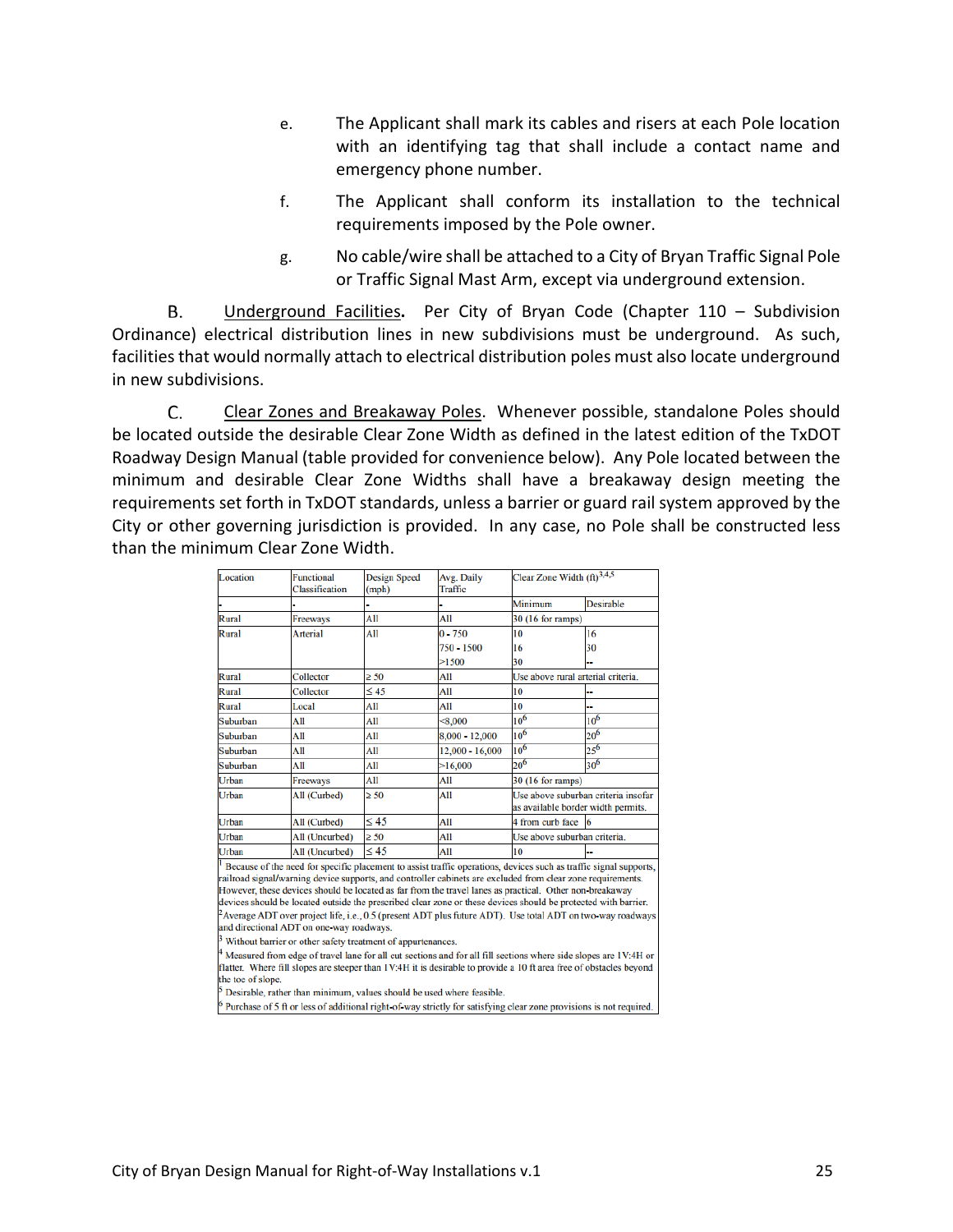D. Height Restrictions**.** No new Pole shall exceed 55 feet in height.

<span id="page-28-1"></span><span id="page-28-0"></span>E. Requirements for Easements. Poles, enclosures, or other equipment are not permitted in easements dedicated for the sole purpose of water, sanitary sewer, drainage, or pedestrian access.

<span id="page-28-2"></span>XII. Wireless Installations

Sections I thru X above are applicable to these facilities in addition to the requirements listed below.

<span id="page-28-3"></span>Specific Application Requirements**.** A Network Provider seeking to install or А. modify a Network Node or Node Support Pole (in context, an "Applicant") in a Public Right-of-Way within the City shall complete and submit a Right-of-Way Work Permit Application ("Application") to the City. To constitute a complete Application, the package must include the following:

- 1. Fee. Applicant shall submit the prescribed permit fee with the complete Application.
- 2. Maps. Applicant shall submit maps showing the location of the existing Pole to which the Network Node is proposed to be attached or the proposed location for the new Node Support Pole, including a streetview image.
- 3. Network Node on or Relying Upon Existing Pole or Pole Location or New Node Support Pole.
	- a. If an existing Pole is proposed for use, Applicant shall submit plans and drawings prepared by a professional engineer licensed in the State of Texas who has performed a Pole-Loading Analysis in which he or she has evaluated the existing Pole or infrastructure for structural stability to carry proposed Network Nodes and determined that it can bear the wind load without Pole modification or whether the installation will require Pole replacement or reinforcement.
	- b. If Pole replacement or reinforcement is necessary, Applicant shall provide engineering design and specification drawings for the proposed replacement of or alteration to the existing Pole. Any Pole replacement or reinforcement shall be at Applicant's sole cost. All replacement or reinforced Poles shall match the character of the pre-existing Pole in order to blend into the surrounding environment and be visually unobtrusive. City reserves the right to deny any proposed replacement or reinforced Pole due to its failure to be consistent with surrounding infrastructure.
	- c. If a new Node Support Pole is proposed for installation, Applicant shall provide engineering design and specification drawings for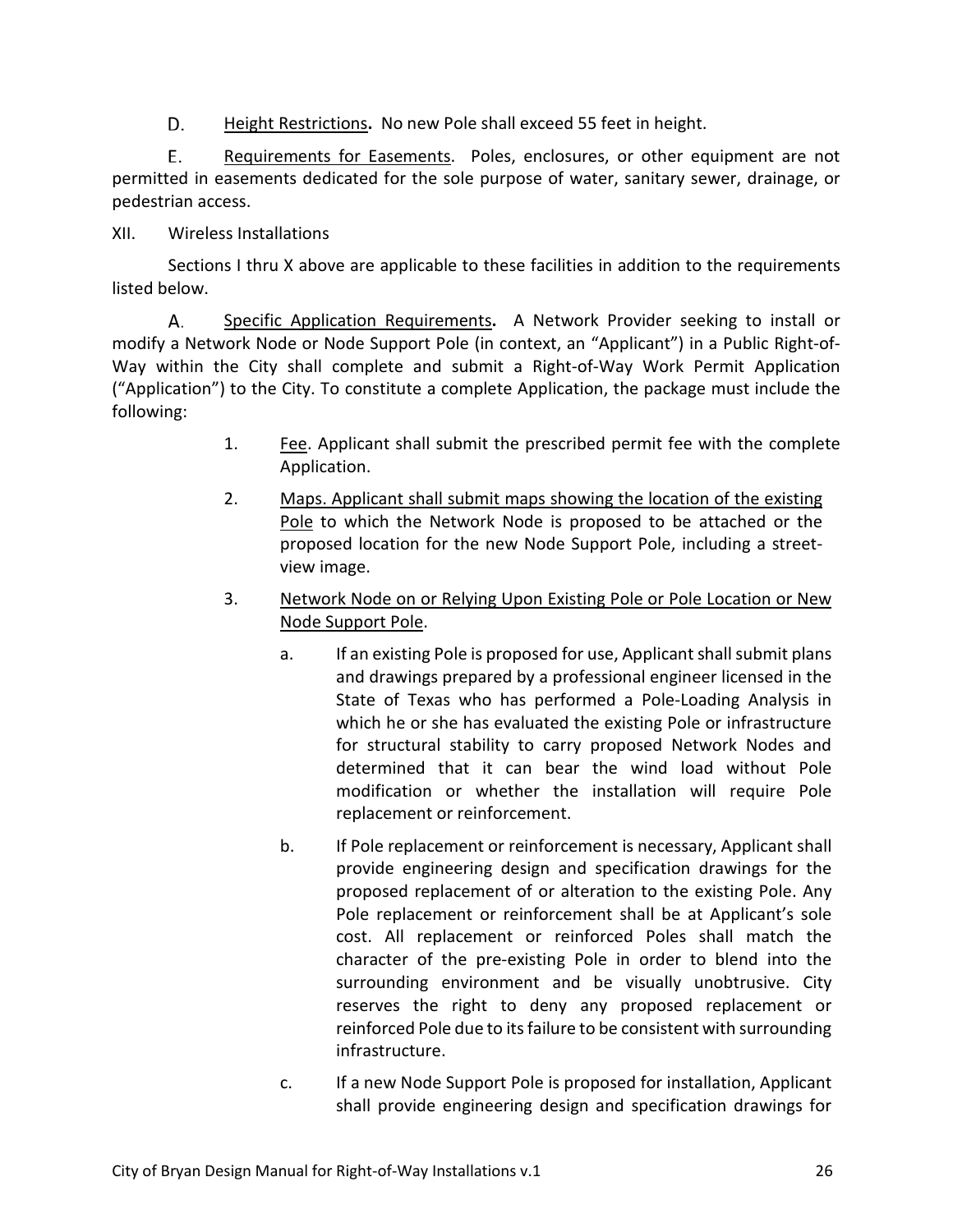the proposed Node Support Pole. Any new Node Support Pole shall be at Applicant's sole cost. All Node Support Poles shall match the character of pre-existing poles within a 500-foot radius in order to blend into the surrounding environment and be visually unobtrusive. City reserves the right to deny any proposed Node Support Pole due to its failure to be consistent with surrounding infrastructure.

- 4. Plans. In addition to the Application requirements set forth in Section IV above, Applicant must submit electronic scale drawings in Portable Document Format ("PDF") showing:
	- a. The dimensions of the proposed Network Node as it is intended to be attached to existing poles or structures or a new Node Support Pole;
	- b. The proposed Node Support Pole, if any;
	- c. All other equipment associated with the proposal;
	- d. A previous similar installation in another location or, if of a design that has not previously been deployed, images showing a typical installation of similar design; and
	- e. Images and pictures for illustration as needed.

For each element of the plans, Applicant's scale drawings or pictures shall indicate the spacing of such facilities from existing curbs, driveways, sidewalks, ground boxes, manholes, valves, Service Poles, Municipally Owned Utility Poles, Streetlight Poles, and any other Poles or appurtenances. Applicant shall include a before-and-after image or drawing of the Pole, its proposed attachments, and associated equipment.

- 5. Plans of Installation Relative to Surrounding Facilities. Applicant shall submit scale construction plans depicting the current extent of the Public Rights-of-Way in relation to:
	- a. The proposed Pole, Network Node, and related equipment;
	- b. Any proposed underground conduit or underground or aboveground equipment; and
	- c. The spacing of each such appurtenance from existing utility facilities.

The drawings shall also show a sectional profile of the relevant Public Rights-of-Way and identify all existing utilities and existing utility conflicts.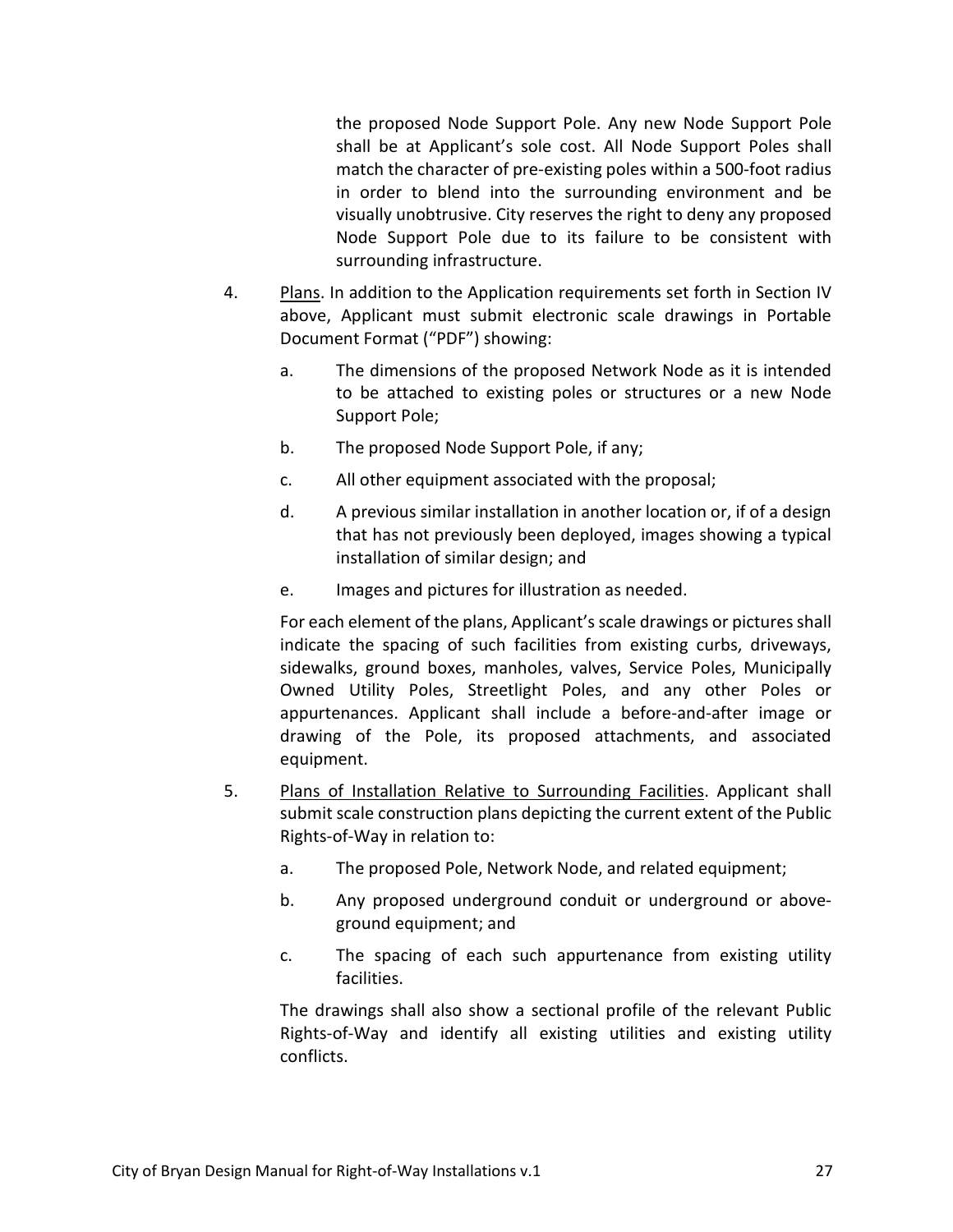- 6. Conformity to Codes. All scale drawings in the Application shall demonstrate that the proposed installation conforms to the requirements of this Design Manual, City Code, all other applicable national, state, or local manuals or codes, and Chapter 284, Local Government Code.
- 7. Electric Service. Applicant shall provide City with evidence that it has applied for or obtained electric service from Bryan Texas Utilities and shall provide sealed engineered drawings for conduit size, circuit size, calculations for amperage, distances running, and related electrical service information, including the location of the electric meter relative to the pole and Network Node.

<span id="page-30-0"></span>В. Network Node Size and Construction Limitations. Except as provided by applicable law, a Network Node to which this Design Manual applies must conform to the following conditions:

- 1. Enclosure Dimensions (Enclosed Antenna). Each antenna that does not have exposed elements and is attached to an existing structure or Pole:
	- a Must be located inside an enclosure of not more than six cubic feet in volume;
	- b. May not exceed a height of three feet above the existing structure or Pole; and
	- c. May not protrude from the outer circumference of the existing structure or Pole by more than two feet;
- 2. Enclosure Dimensions (Exposed Antenna Elements). If an antenna has exposed elements and is attached to an existing structure or Pole, the antenna and all of the antenna's exposed elements:
	- a. Must fit within an imaginary enclosure of not more than six cubic feet;
	- b. May not exceed a height of three feet above the existing structure or pole; and
	- c. May not protrude from the outer circumference of the existing structure or Pole by more than two feet;
- 3. Maximum Cumulative Size. The cumulative size of other wireless equipment associated with the Network Node attached to an existing structure or pole may not:
	- a. Be more than 28 cubic feet in volume; or
	- b. Protrude from the outer circumference of the existing structure or Pole by more than two feet;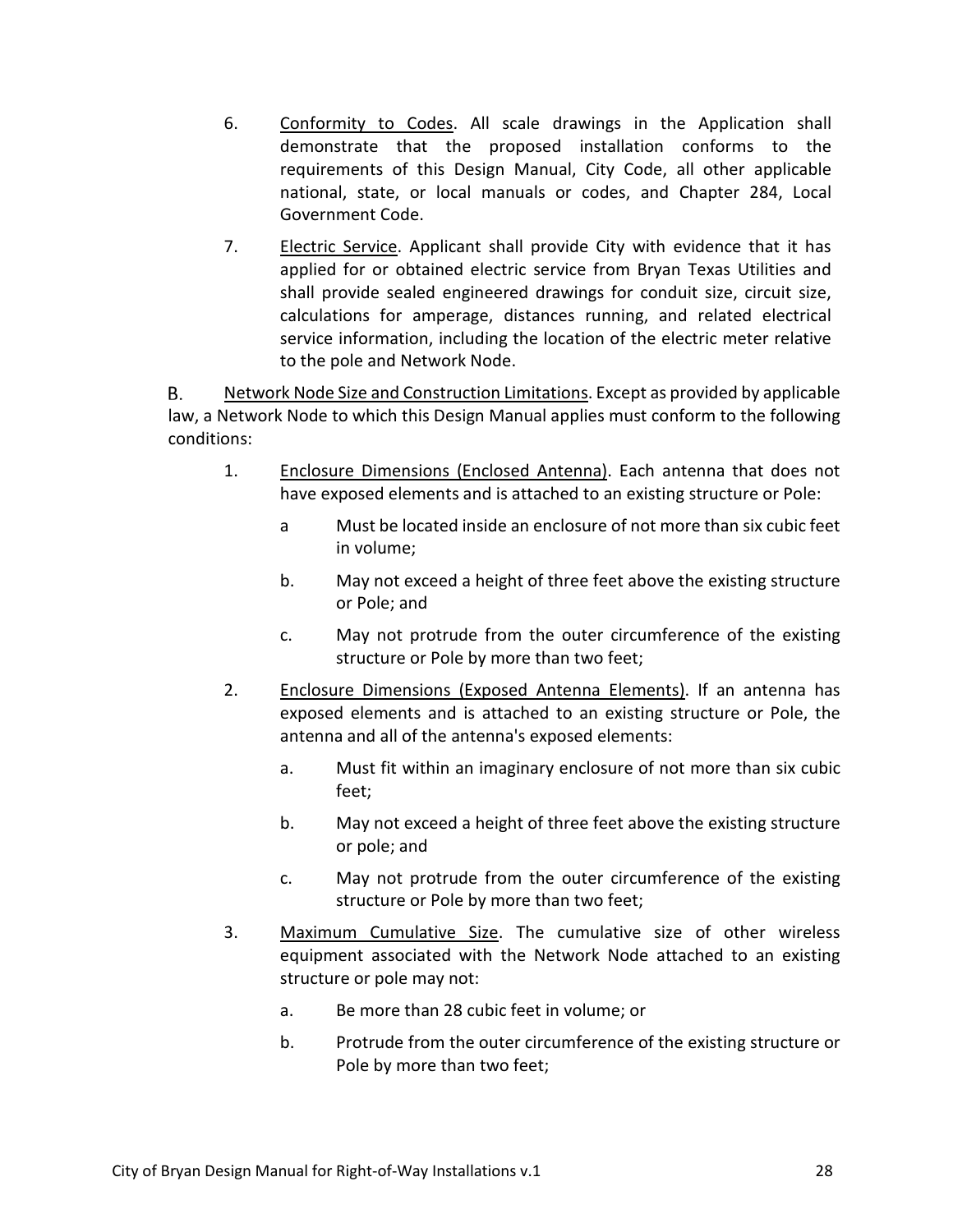- 4. Ground Enclosures. Ground-based enclosures, separate from the Pole, may not be higher than three feet six inches from grade, not wider than three feet six inches, and not deeper than three feet six inches.
- 5. Pole-Mounted Enclosures. Pole-mounted enclosures may not be taller than five feet.
- 6. Excluded Ancillary Equipment. The following types of associated ancillary equipment are not included in the calculation of equipment volume under this Subsection (2):
	- a. Electric meters;
	- b. Concealment elements;
	- c. Telecommunications demarcation boxes;
	- d. Grounding equipment;
	- e. Power transfer switches;
	- f. Cut-off switches; and
	- g. Vertical cable runs for the connection of power and other services.
- 7. Node Support Pole Protrusions. Equipment attached to Node Support Poles may not protrude from the outer edge of the Node Support Pole by more than two feet.
- 8. Location Above Mast-Arm. Where feasible, a Network Node shall be placed above the mast arm or arms of a Pole and may not be attached to a mast arm of a Pole.
- 9. Off-Pole Equipment. Any facilities located off Pole must remain in cabinetry or enclosed structure underground, except for the electric meter pedestal. Facilities on Pole shall be concealed or enclosed as much as possible in an equipment box, cabinet, or other unit that may include ventilation openings. There shall be no external cables or electric wires on Pole or structures or aerial wires or cables extending from the Pole or structure.
- 10. Electric Meter. The electric service meter shall not be mounted on City's metal Poles or structures. Applicant shall use the voltage of service used in the existing City facility, including 120/240V single phase service when connecting to any City infrastructure. A separate, ground-mounted meter pedestal shall be installed according to Bryan Texas Utilities specifications, after consultation with Bryan Texas Utilities, unless otherwise approved by Bryan Texas Utilities. The meter installation shall be mounted to provide 24/7 access by Bryan Texas Utilities and shall not be enclosed. Meter pedestals shall be installed in locations approved by the City and Bryan Texas Utilities prior to installation by a licensed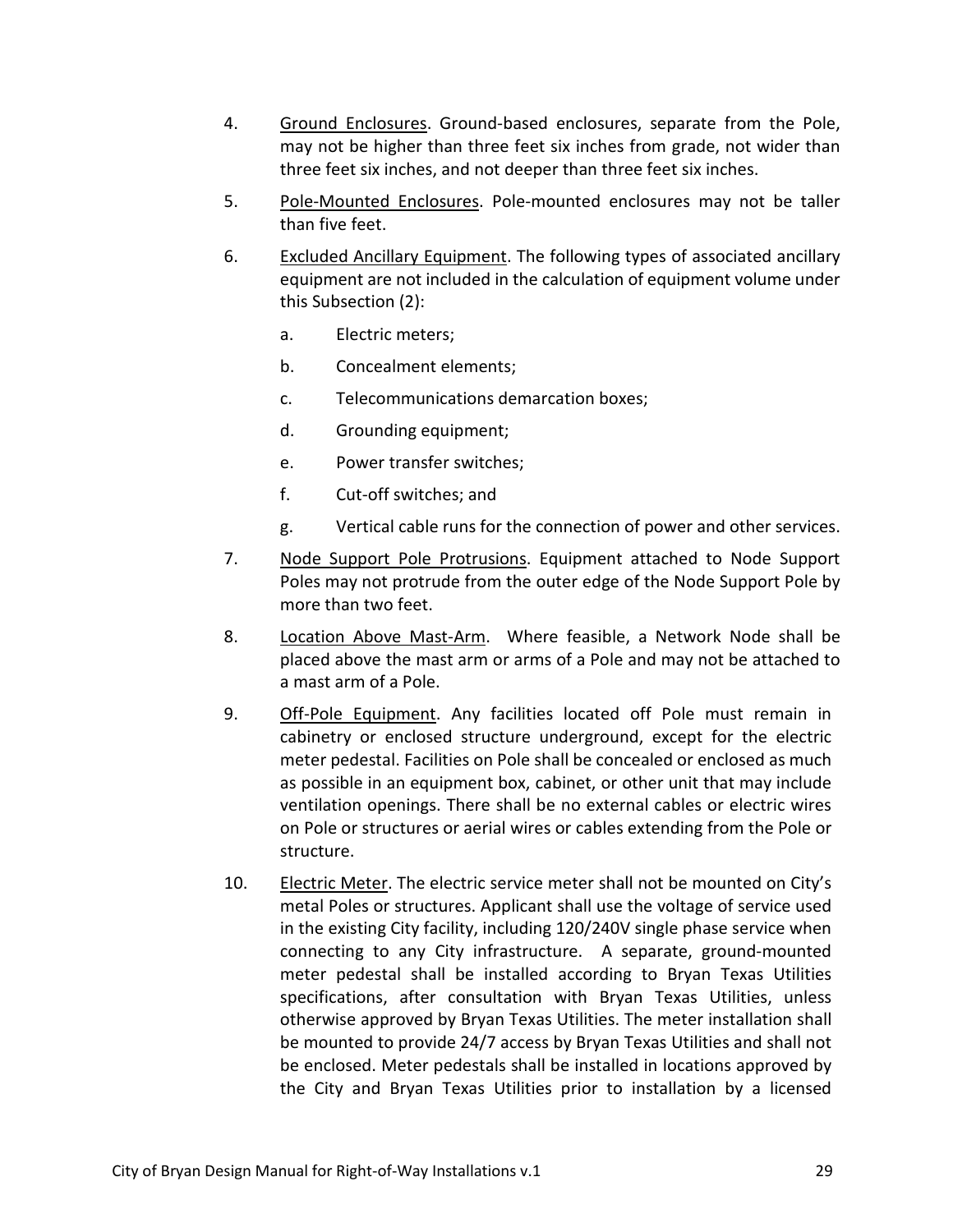electrician. The Meter pedestal will remain the property of the Applicant with neither the City nor Bryan Texas Utilities having any responsibility for maintenance or upkeep of the pedestal.

- 11. Internal Wiring Where Feasible. Whenever technically feasible, wires or cables for any Network Node installed on a City Service Pole shall be internal to the existing Pole or any replacement and contained within a clearly marked, small-diamter PVC conduit. External conduits, if necessary, must be specifically approved by the City Engineer or his designee.
- 12. No Obstructions. All attachments to a Pole that are projecting from the Pole, and any equipment or appurtenance mounted or housed on the ground, shall comply with Texas Accessibility Standards and the Americans with Disabilities Act and shall not obstruct an existing or planned sidewalk or walkway, create a sight-distance issue at an intersection, or block any existing roadway signage.
- 13. Vertical Clearances. All proposed projecting attachments of equipment to the pole shall provide a minimum vertical clearance of eight (8) feet above grade and two (2) feet clear of any mast arm, pedestrian signals, vehicle signals, or other existing attachments or appurtenances to the Pole. If any attachments are projecting towards the street side, Applicant shall provide a minimum vertical clearance of 16 feet.
- 14. Network Node Color or Style. Network nodes shall match the existing Pole color such that the Network Nodes blend with the color of the Pole to the extent possible. City reserves the right to deny a style or color of node to the extent that its color differs from that of the Pole to which it is attached or appurtenant.
- 15. Signage.
	- a. Applicant shall post its name, location identifying information, and emergency telephone number in an area on the cabinet of the Node Support Poles and Network Nodes composed of UVresistant materials that is visible to the public. Signage required under this section shall not exceed 4" x 6", unless otherwise required by applicable law (*e.g*. radio frequency emissions ground notification signs) or City Code or regulation.
	- b. Except as required by applicable law or by the pole owner, Applicant shall not post any other signage or advertising on the Node Support Poles and Network Nodes, or Municipally Owned Utility Pole.

<span id="page-32-0"></span>General Construction Requirements**.** Subject to and in accordance with the C. further requirements of this Design Manual for Right-of-Way Installations and the further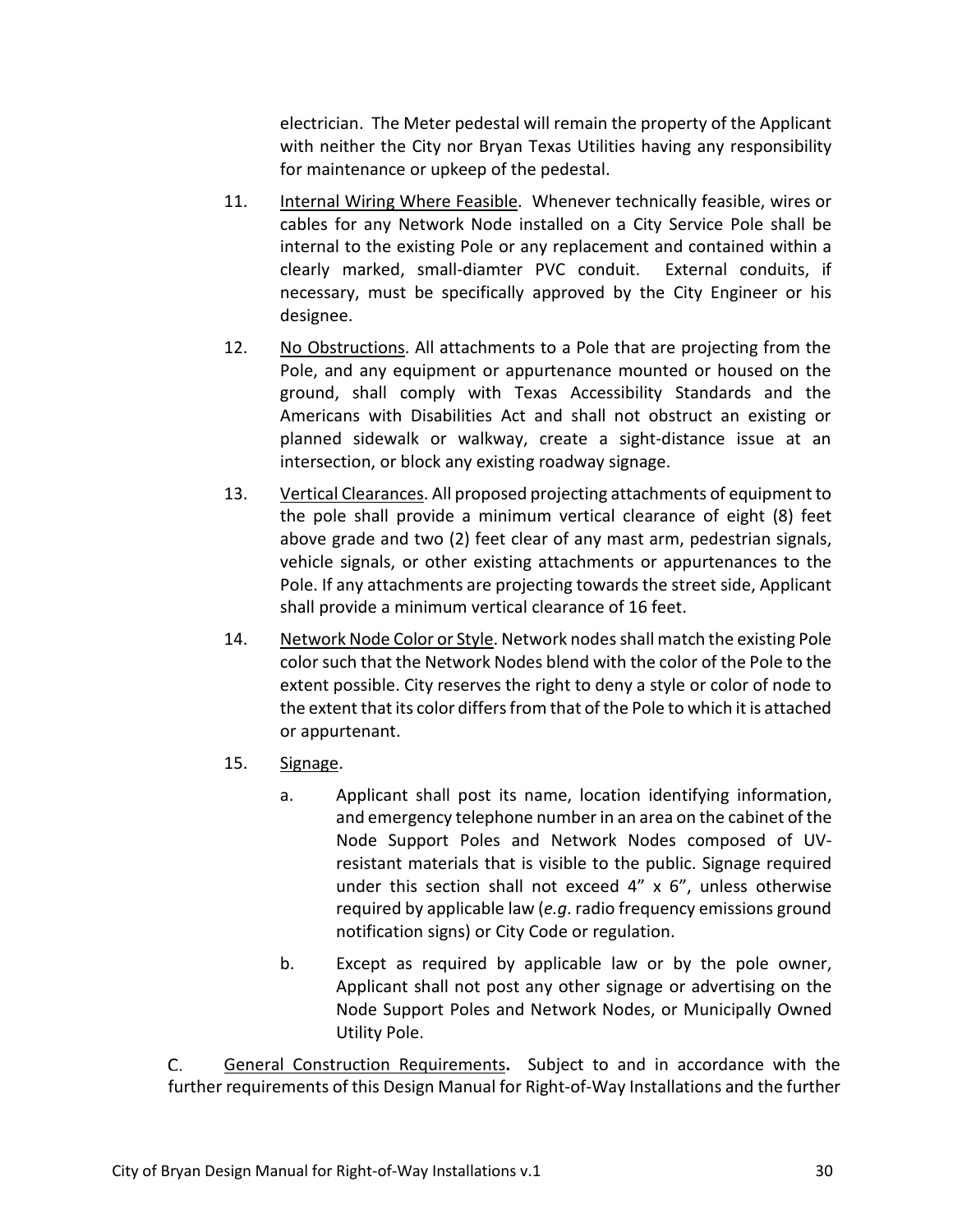provisions of the City Code, a Network Provider shall construct and maintain Network Nodes and Node Support Poles deployed in the Public Rights-of-Way of the City in a manner that does not:

- 1. Obstruct, impede, or hinder the usual travel or public safety on a Public Right-of-Way;
- 2. Obstruct the legal use of a Public Right-of-Way by other utility providers;
- 3. Violate nondiscriminatory applicable codes or regulation, including without limitation the National Electrical Safety Code, National Electric Code, International Electric Code, or the Municipally Owned Utility Pole owner's standards;
- 4. Violate or conflict with City public right-of-way design specifications; or
- 5. Violate Texas Accessibility Standards or federal Americans with Disabilities Act of 1990 (42 U.S.C. § 12101, *et seq*.).
- <span id="page-33-0"></span>D. Limitations on Placement of Poles and Network Nodes.
	- 1. General. A Network Provider shall ensure that each new, modified, or replacement Pole or Node Support Pole installed in a Public Right-of-Way in relation to which the Network Provider received approval of a permit application:
		- a. Does not exceed the lesser of:
			- i. 10 feet in height above the tallest existing Municipally Owned Utility Pole located within 500 linear feet of the new Pole in the same Public Right-of-Way; or
			- ii. 55 feet above ground level; and
		- b. Is not nearer than 300 feet to an existing Network Node or Node Support Pole or Network Node or Node Support Pole for which a Right-of-Way Work Permit Application has been submitted and is pending review and approval; and
		- c. Is not within three hundred feet (300') of any BTU substation's outer fence; and
		- d. Is located outside the minimum Clear Zone Width as defined by TxDOT Roadway Design Manual ("TxDOT Standards").

Any Pole located between the minimum and desirable Clear Zone Widths shall have a breakaway design meeting the requirements set forth in TxDOT Standards, unless a barrier or guard rail system approved by the City or other governing jurisdiction is provided.

2. Installation in City Parks and Residential Areas. A Network Provider may not install a new Node Support Pole in a Public Right-of-Way without the City's written consent if the Public Right-of-Way is in a City park, as defined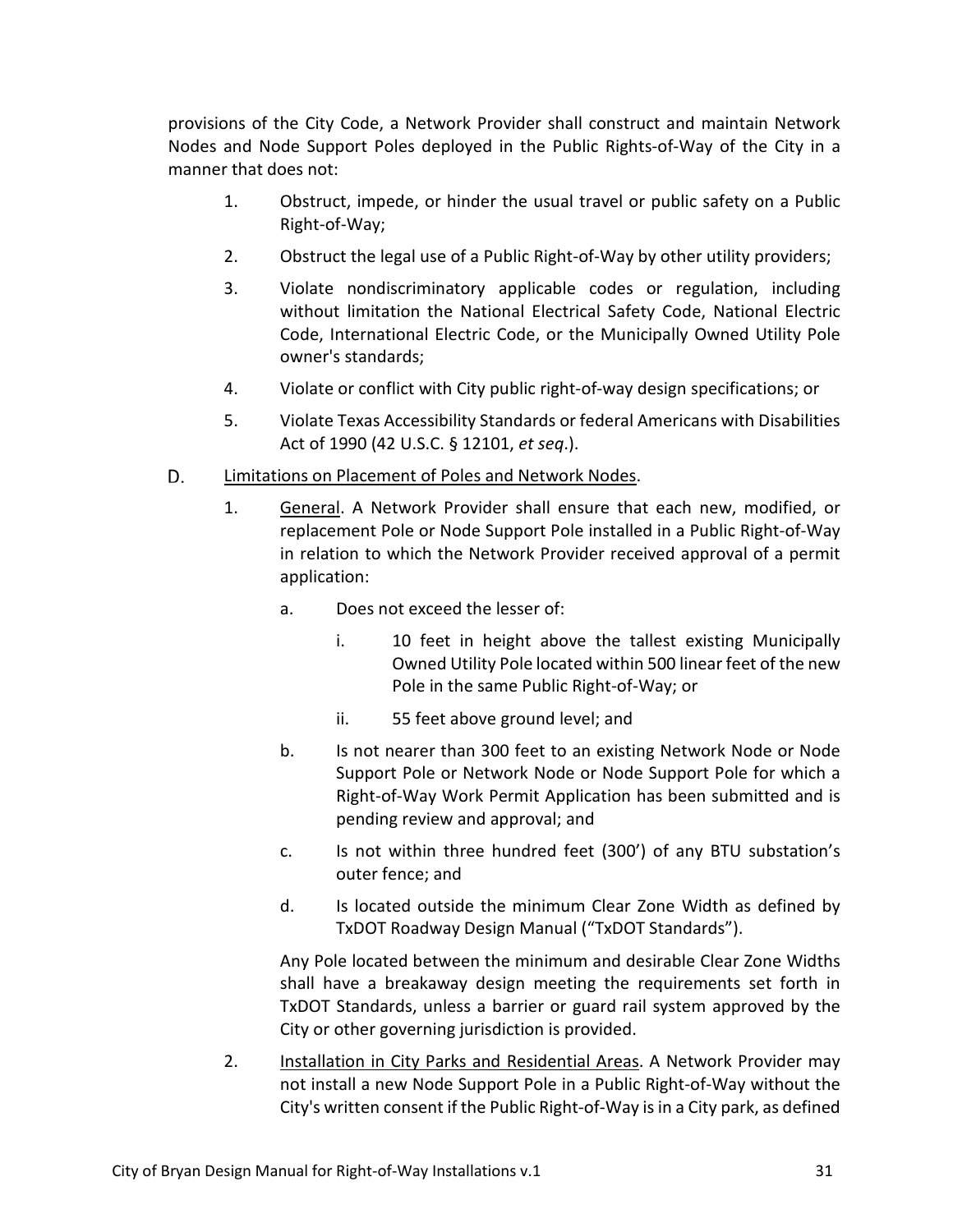in Chapter 86, Article I, Section 86-1, or is adjacent to a street or thoroughfare that is:

- a. Not more than 50 feet wide; and
- b. Adjacent to single-family residential lots or other multifamily residences or undeveloped land that is designated for residential use by zoning or deed restrictions.
- 3. Additional Restrictions.
	- a. No more than one Network Node or Antenna shall be permitted on a Pole. Antenna clusters (more than one antenna in the same general attachment space) are prohibited.
	- b. In addition to the requirements prescribed by this section, a Network Provider installing a Network Node or Node Support Pole in a Public Right-of-Way shall comply with private deed restrictions and other private restrictions in the area that apply to those facilities.
	- c. A Network Node may not create a sound level that exceeds the ambient noise level by more than 3dB between the hours of 7:00 p.m. and 7:00 a.m. and by more than 5dB between the hours of 7:00 a.m. and 7:00 p.m.. Noise levels should be measured at the property line or Public Right-of-Way line.
- 4. Required Order of Installation Locations.
	- a. Collocation Requirement; Obligation to Avoid New Poles Where Reasonable. In submitting an Application for installation of a new Network Node, Applicant shall request authority to collocate the proposed Network Node on an existing BTU-owned Nondecorative Streetlight Pole, a City Service Pole, or a BTU/Municipally Owned Utility Pole, or other existing utility pole, unless Applicant demonstrates to the City's satisfaction that it cannot provide reasonably comparable service using an existing Pole to that which would be offered using a contemplated new Node Support Pole.
	- b. Required Order of Existing Pole Use for Network Nodes. In applying to install a new Network Node, Applicant shall make Application to install its Network Node or nodes on one or more existing Poles in the following order of preference:
		- i. Other existing utility pole (not City or BTU owned)
		- ii. BTU-owned, Non-decorative Streetlight Pole;
		- iii. City-owned Service Pole;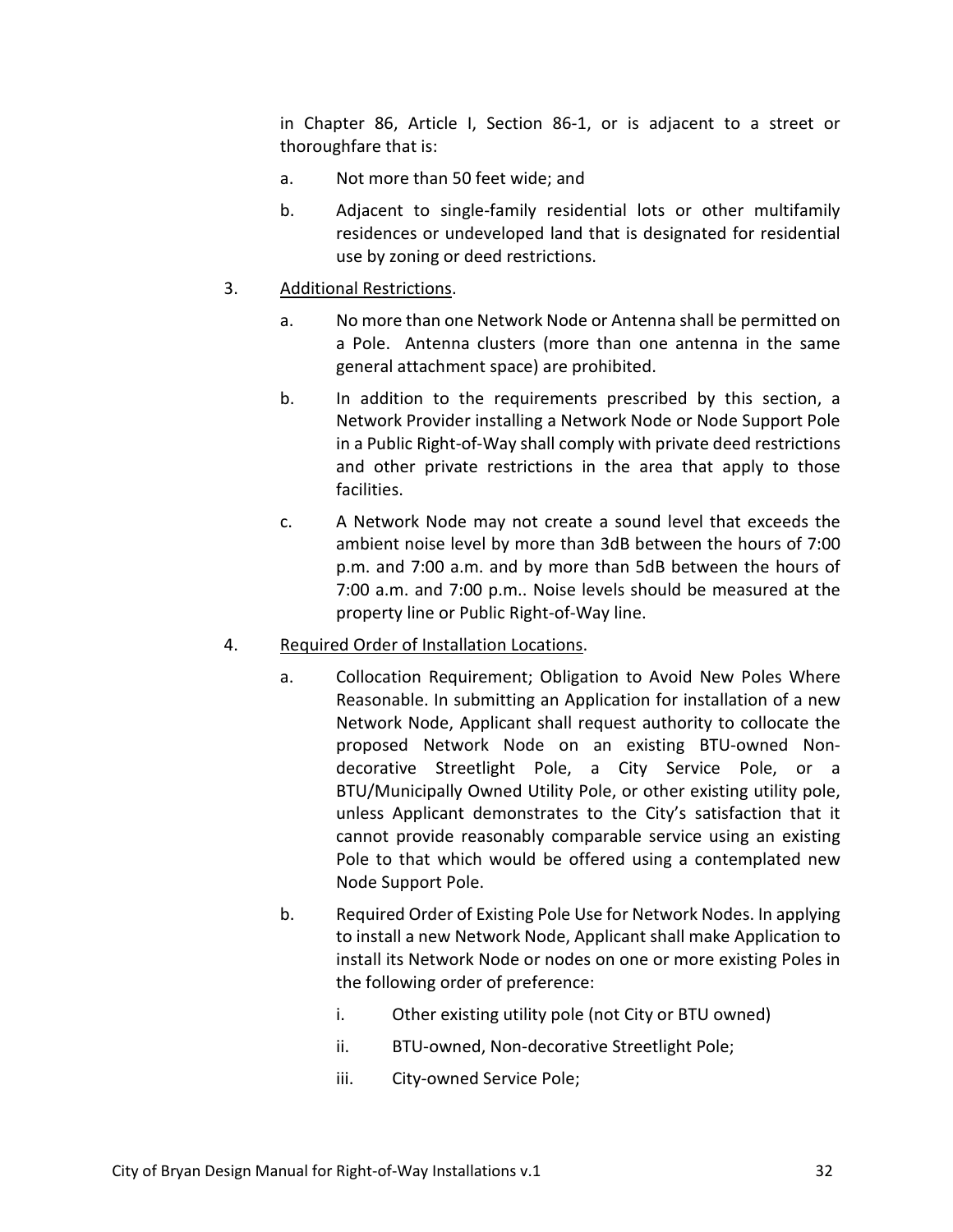- iv. BTU-owned/Municipally Owned Utility Pole.
- c. Lower-Preference Pole Only Where Applicant Cannot Provide Reasonably Comparable Service. The Applicant may apply to install a Network Node on a Pole of lower preference only if Applicant demonstrates to the City's satisfaction in the Application that it cannot provide reasonably comparable service using an existing Pole of higher preference.
- d. New Node Support Pole Only Where Applicant Cannot Provide Reasonably Comparable Service Using an Existing Pole. The Applicant may obtain a Permit to install a new Node Support Pole in the Public Rights-of-Way within the City only if Applicant demonstrates to the City's satisfaction in the Application that its proposed Network Node cannot provide reasonably comparable service using an existing Pole to that which would be provided using a new Node Support Pole.
- 5. Public Utility Easements. Network Nodes and Node Support Poles may not be placed within easements dedicated specifically for water, sanitary sewer, drainage, and/or pedestrian access.

<span id="page-35-0"></span>Е. Construction and Activation Schedules**.** Applicant shall submit its proposed construction schedule, including the proposed date for the commencement of construction and the proposed date of activation of the Network Node.

- <span id="page-35-1"></span>E. Poles and Related Information; Materials.
	- 1. Pole-Identifying Information. If an existing Pole is proposed for use, Applicant shall provide relevant City or Utility Pole-identifying information.
	- 2. New Node Support Pole Locations. If a new Node Support Pole is proposed, Applicant must provide an analysis showing that the proposed new Node Support Pole is to be placed at least three hundred (300) linear feet from an existing pole that is capable of supporting Network Nodes in lieu of the proposed location, unless otherwise approved by the City in writing.
	- 3. Node Support Pole Materials. Applicant may not propose or install a wooden Node Support Pole. All new Node Support Poles must be breakaway and black powder-coated. All new Node Support Poles shall match the existing poles in the surrounding block or district in which the network support pole is located in order to blend into the surrounding environment and be visually unobtrusive. City reserves the right to deny a Node Support Pole to the extent that it differs materially from those deployed in the surrounding environment.

<span id="page-35-2"></span>G. Non-Interference With City Systems**.** Applicant shall submit information sufficient to show that the proposed Network Node will not cause any interference with the City public safety radio system, traffic signal light system, or other communications components. Applicant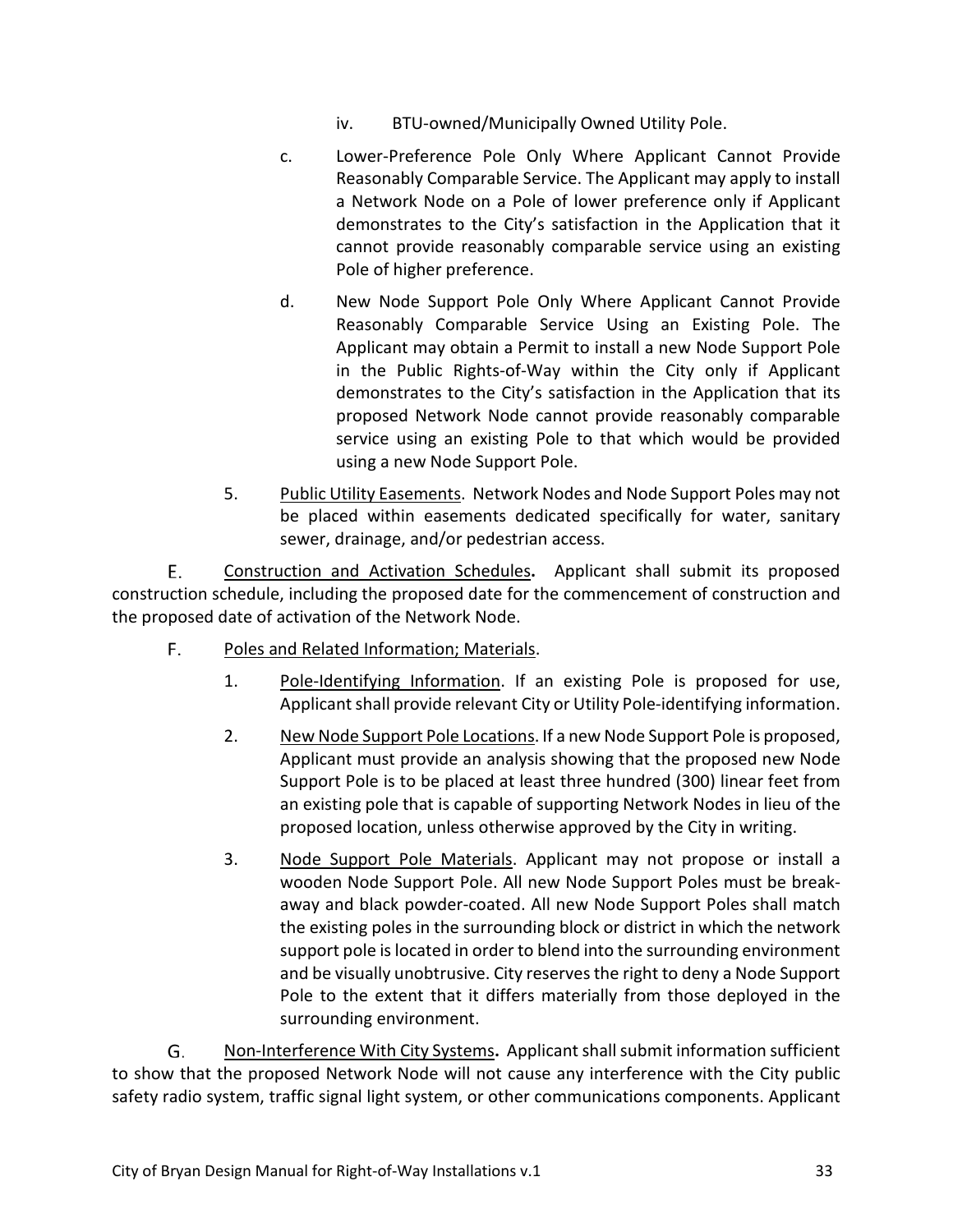shall evaluate, prior to making the application for the permit, the compatibility between the existing City infrastructure and the Applicant's proposed infrastructure. A Network Node shall not be installed in a location that causes any interference. Network nodes shall not be allowed on City's public safety radio infrastructure.

<span id="page-36-0"></span>Non-City-Owned Rights-of-Way and Infrastructure. If approved, the City-issued Η. Right-of-Way Work Permit will authorize use of City Public Rights-of-Way or Service Poles. When an Applicant proposes to use non-City-owned or administered Public Rights-of-Way for an installation, an Applicant is, therefore, responsible for demonstrating in the Application that it has obtained permission to use non-City-owned or administered Public Rights-of-Way or infrastructure as a condition to obtaining a Right-of-Way Work Permit. If the project lies within the State-managed Public Rights-of-Way, including without limitation, State Maintained Highway, Applicant must provide evidence of a permit application to the State. Applicant will provide the City with a copy of the executed State permit prior to commencement of construction.

<span id="page-36-1"></span> $\mathbf{L}$ Location of Underground Facilities. Upon approval of a Right-of-Way Work permit and consistent with Applicant's disclosed construction schedule, Applicant shall call for locates via both 811 and City of Bryan, (979) 209-5900.

<span id="page-36-2"></span> $\mathsf{J}$ . Electrical Service. Applicant shall obtain any required electrical power service to the Network Nodes and Node Support Poles or structures. Applicant's electrical supply shall be separately metered from any service provided to the City and must match City infrastructure voltage.

## <span id="page-36-3"></span>К. Installations.

- 1. General. Upon receiving a Permit, Applicant shall, at its own cost and expense, install Network Nodes and Node Support Poles in a good and workmanlike manner and in accordance with the requirements promulgated in this Right-of-Way Installation Design Manual, City Pole Attachment Standards, and all other applicable laws, ordinances, codes, rules and regulations of the City, the state, and the United States ("Laws"), as such may be amended from time to time. Applicant's work shall be subject to the regulation, control, and direction of the City. All work done in connection with the installation, operation, maintenance, repair, modification, and/or replacement of the Network Nodes and Node Support Poles shall be in compliance with all applicable Laws.
- 2. Installation in a Historic Preservation or Design Overlay District.
	- a. Decorative Poles. In addition to the design limitations imposed under the City Code, a Network Provider must obtain advance written approval from the City Engineer or his designee before making application to collocate new Network Nodes or installing new Node Support Poles in an area zoned or otherwise designated as a Historic District or as an Overlay Design District if the district has Decorative Poles. As a condition for approval of new Network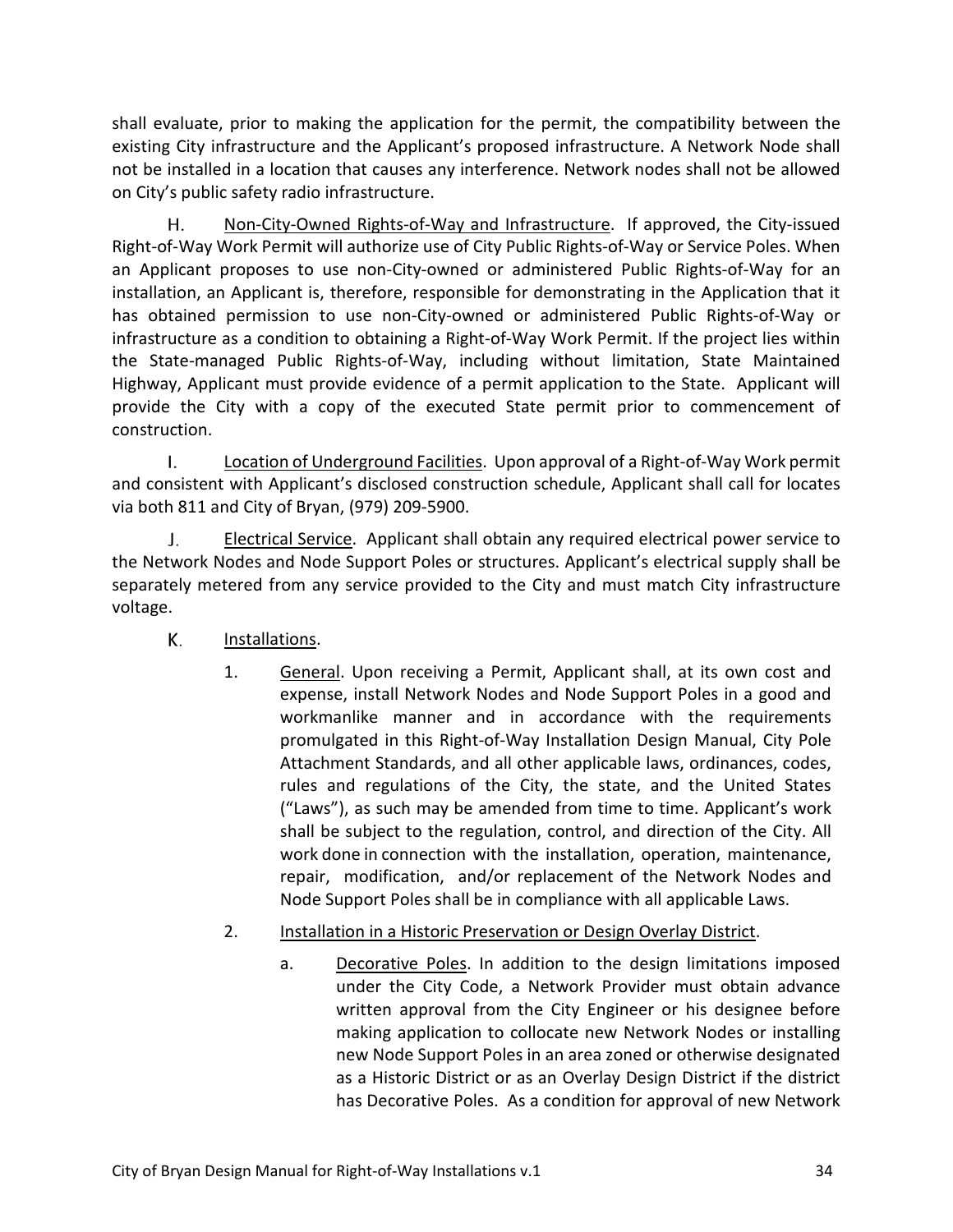Nodes or new Node Support Poles in a Historic District or an Overlay Design District with Decorative Poles, the Network Provider shall use the design or concealment measures required for the district for the new Network Nodes or new Node Support Poles.

- b. Design and Aesthetic Standards; Camouflage. A Network Provider seeking to install new Network Nodes or new Node Support Poles in a Historic District or Overlay Design District shall comply with the design and aesthetic standards of the Historic District or Overlay Design District in which installation is sought and shall use camouflage measures to improve the aesthetics of the new Network Nodes, new Node Support Poles, or related ground equipment, or any portion of the nodes, poles, or equipment, and minimize the impact to the aesthetics in the Historic District or the Overlay Design District's Decorative Poles.
- c. No Limitations on Authority. This subsection (2) may not be construed to limit the City's authority to enforce historic preservation zoning regulations consistent with the preservation of local zoning authority under 47 U.S.C. § 332(c)(7), the requirements for facility modifications under 47 U.S.C. § 1455(a), or the National Historic Preservation Act of 1966 (54 U.S.C. § 300101, *et seq*.), and the Code provisions and regulations adopted to implement those laws.
- 3. Compliance with Undergrounding Requirements.
	- a. Undergrounding Requirements. A Network Provider shall, in relation to installation for which the City has approved a permit application, comply with nondiscriminatory undergrounding requirements, including the City Code, zoning regulations, state law, private deed restrictions, and other public or private restrictions that prohibit installing above-ground structures in a Public Rights-of-Way without first obtaining zoning or land use approval.
	- b. Replacement Structures. A requirement or restriction described by Subsection (3)(a) may not be interpreted to prohibit a Network Provider from replacing an existing structure.
- 4. Generators Prohibited. Applicant shall not request, allow, or install generators or back-up generators in the Public Rights-of-Way. Generators placed in the City of Bryan may not create a sound level that exceeds the ambient noise level by more than 3dB during the night time and by more than 5dB during the day time. Noise levels should be measured at the property line or right of way line.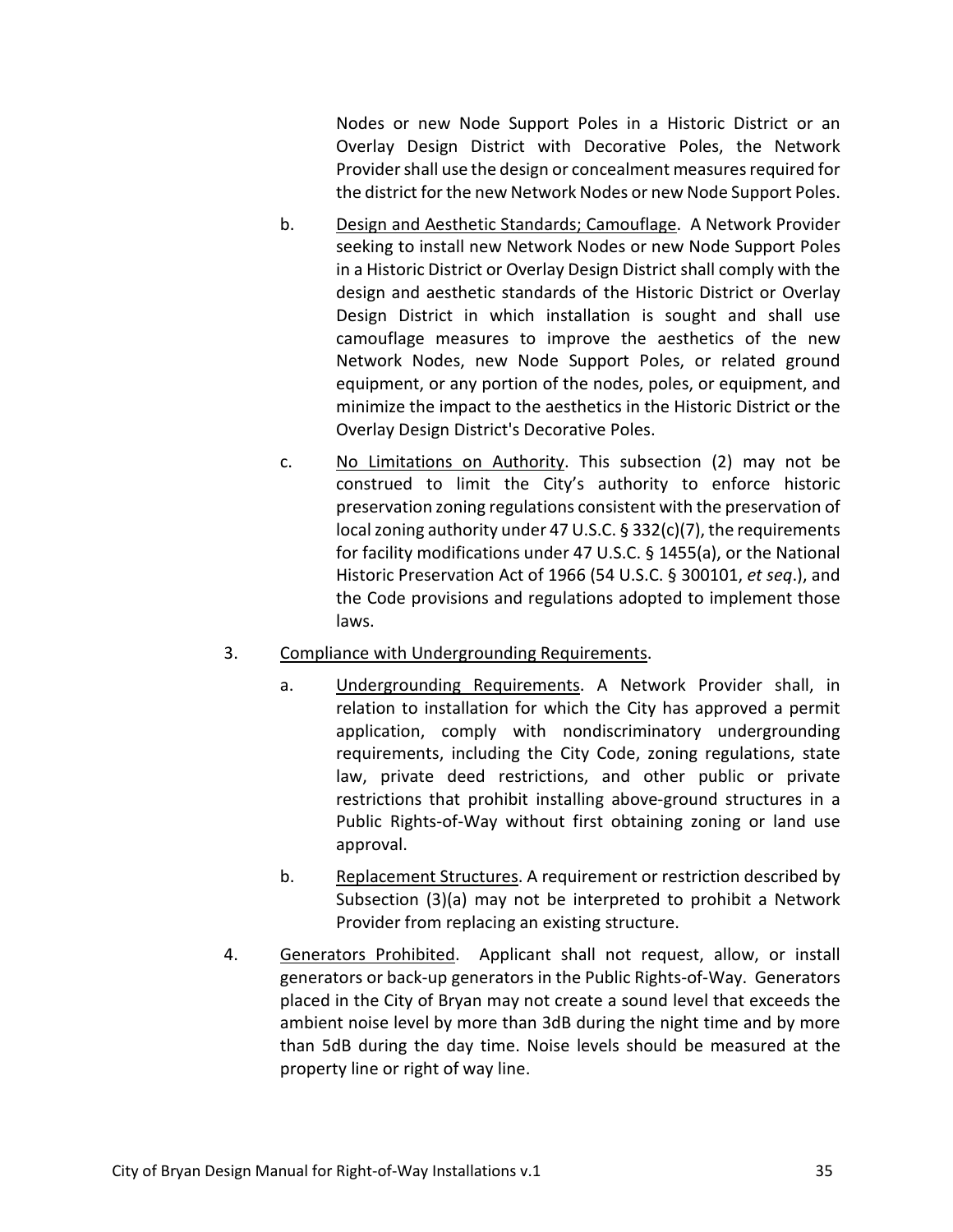5. Post-Installation Duties of Network Provider. Upon completion of the installation, Licensee shall notify the City Engineer or his designee in writing and provide: (a) an inventory of equipment installed, together with technical information describing the functionality and output power of the Network Node; (b) the GIS coordinates of the installation; (c) the date installation was completed; (d) the date the Network Node was or is to be activated; and (e) an image of the installation. Failure to provide above information may result in delay of processing future permits.

<span id="page-38-0"></span>L. Exceptions to Size Limitations; Good Cause. Subject to Section 106-170, City Code, pertaining to the application for, issuance of, and terms of permits for the installation of wireless Network Nodes and related facilities, a Network Provider may construct, modify, or maintain in a public right-of-way a Network Node or Node Support Pole that exceeds the height or distance limitations prescribed by this chapter only if the City approves the construction, modification, or maintenance subject to all applicable zoning or land use regulations and applicable codes after showing of good cause.

## <span id="page-38-1"></span>M. Inspections.

- 1. General. The City may perform visual inspections of any Network Nodes and Node Support Poles located in the Right-of-Way as the City deems appropriate without notice. If the inspection requires physical contact with the Network Nodes or Node Support Poles, the City shall provide written notice to the Applicant not less than five business days prior to the planned inspection. Applicant may have a representative present during such inspection. Failure of Applicant's representative to be present onsite during inspection shall not prevent City from taking whatever means deemed necessary to conduct the inspection.
- 2. Emergencies. In the event of an emergency situation, the City may, but is not required to, notify Applicant of an inspection. The City may take action necessary to remediate the emergency situation and the City shall notify Applicant as soon as practically possible after remediation is complete.

## <span id="page-38-2"></span>N. Inventory and As-Built Drawings.

- 1. Maintenance of Inventory. Applicant shall maintain a list of its Network Nodes and Node Support Poles and provide City an inventory of locations, together with as-built drawings sealed by a professional engineer, within ten (10) days of installation. The Inventory of Network Nodes and Node Support Poles shall include GIS coordinates, date of installation, City or Utility Pole identification number (if applicable), type of Pole used for installation, Pole owner, and description/type of installation for each Network Node and Node Support Pole installation.
- 2. Inventory Upon Request. Upon City's written request, Applicant shall provide a cumulative Inventory within thirty (30) days of City's request.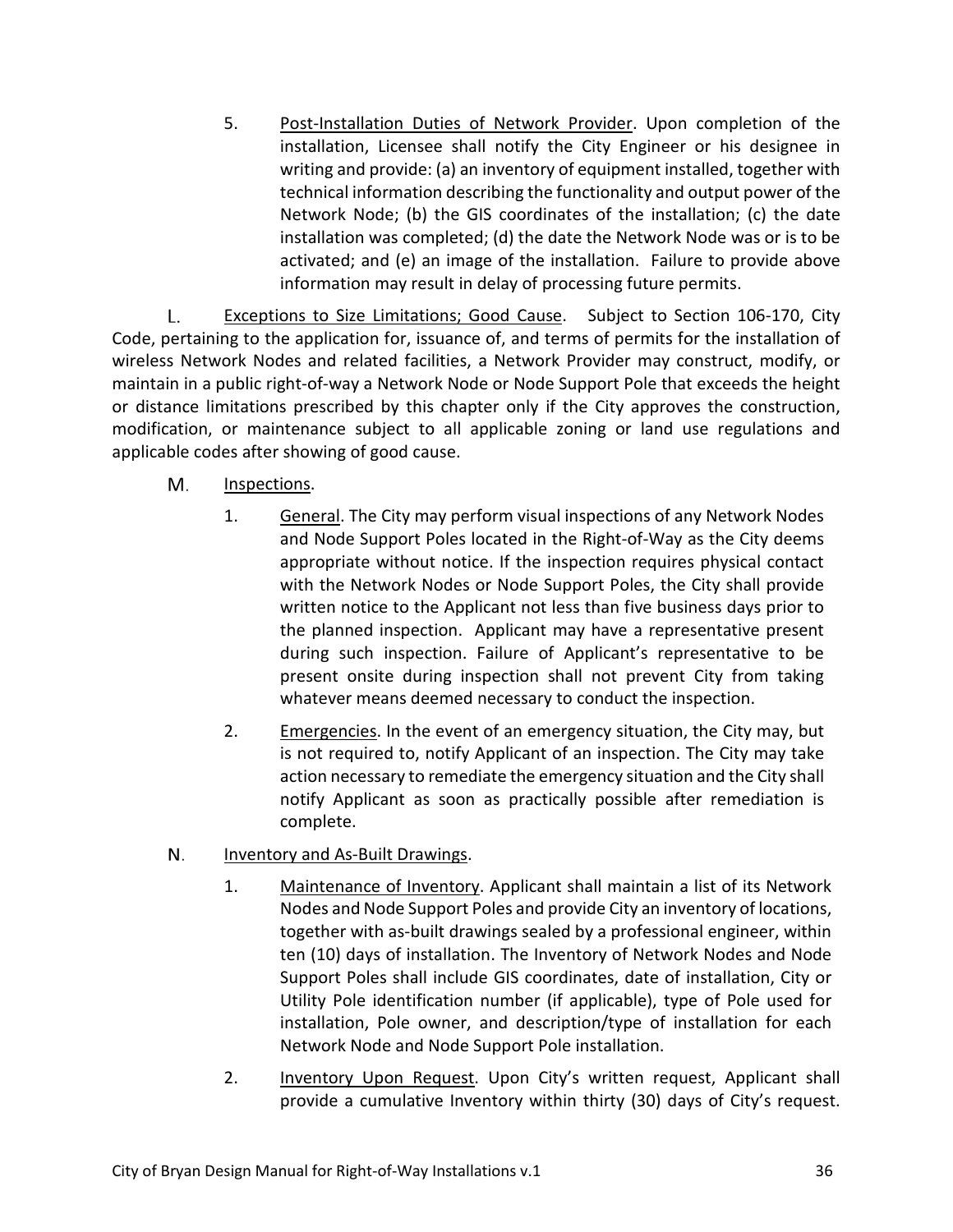Concerning Network Nodes and Node Support Poles that become inactive, the Inventory shall include the same information as active installations in addition to the date the Network Node and/or Node Support Pole was deactivated and the date the Network Node and/or Node Support Pole was removed from the Public Rights-of-Way. City may compare the Inventory to its records to identify any discrepancies.

- 3. December Inventory. On or before December 31 of each year, Applicant shall provide the City with an inventory of all Network Nodes and Node Support Poles installed or in service as of that date.
- <span id="page-39-0"></span>О. Coordination of Traffic Signal Maintenance Activities and Emergency Response.
	- 1. Meter Box Key; Power Shut-Off. Applicant shall provide City a key to the meter box for each Network Node and Node Support Pole at the time of inspection. Applicant shall also have the ability to temporarily cut-off electricity to its facilities for the safety of maintenance personnel.
	- 2. Emergencies. In the event of failure of components of the traffic signal system for whatever reason, including but not limited to damage resulting from vehicular collisions, weather related events, or malicious attacks, City will respond to restore traffic signal operations as a matter of public safety. Should the events that result in damage or failure of the traffic signal system also affect Applicant's Network Nodes, Applicant shall have the sole responsibility to repair or replace its Network Nodes and shall coordinate its own emergency efforts with the City.
- <span id="page-39-1"></span>Ρ. Signal Interference with City's Communications Infrastructure Prohibited.
	- 1. No interference. In the event that Applicant's Network Nodes interferes with the City's traffic signal system, public safety radio system, or other City or BTU communications infrastructure operating on spectrum where the City or BTU is legally authorized to operate (including any unlicensed frequencies), Applicant shall promptly cease operation of the Network Nodes causing said interference upon receiving notice from the City and refrain from operating. Applicant shall respond to the City's request to address the source of the interference as soon as practicable, but in no event later than twenty-four (24) hours of receiving notice.
	- 2. Protocol for Responding to Event of Interference. The protocol for responding to events of interference will require Applicant to provide the City an Interference Remediation Report that includes the following items:
		- a. Remediation Plan. Devise a remediation plan to stop the event of inference;
		- b. Time Frame for Execution. Provide the expected time frame for execution of the remediation plan; and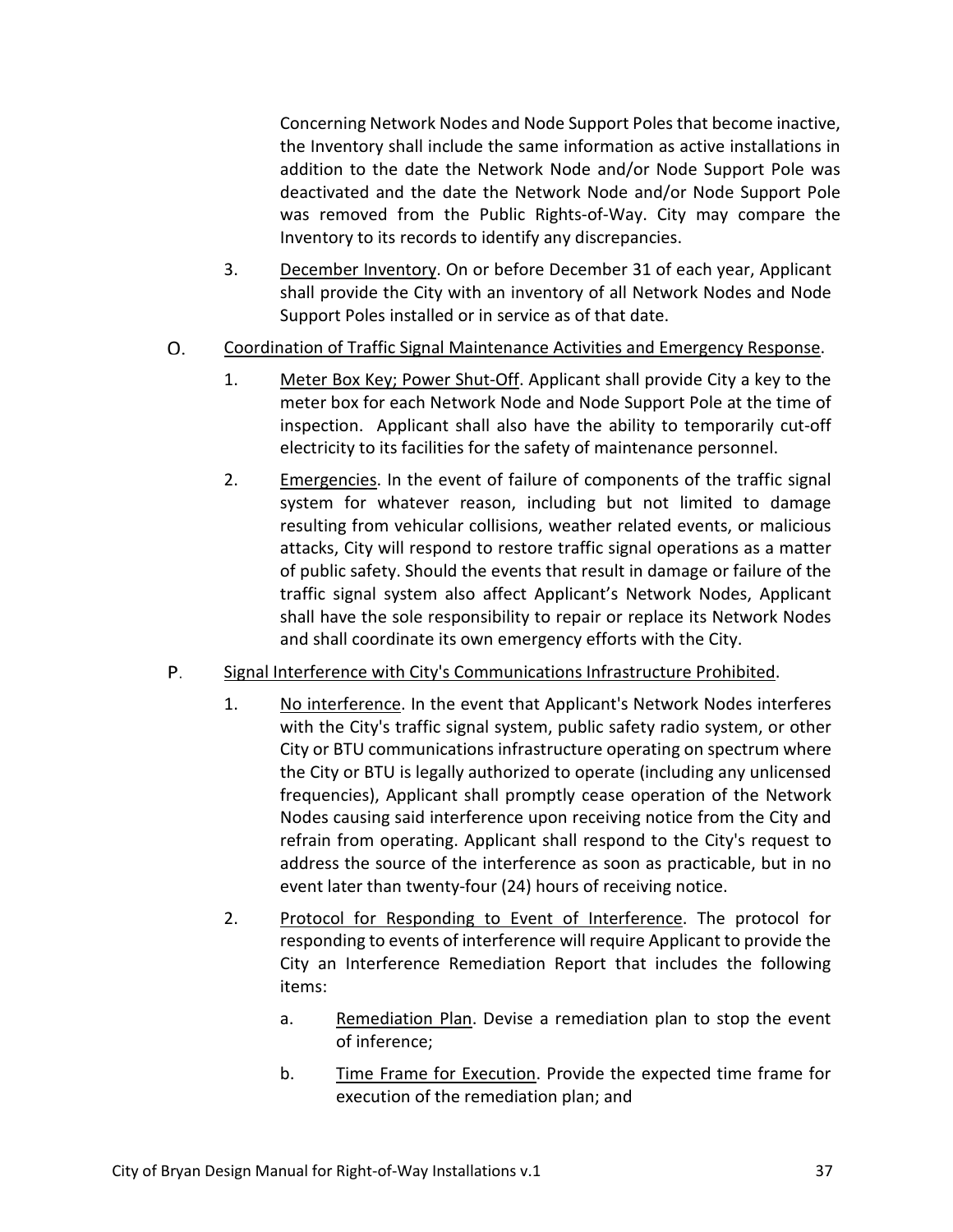- c. Additional Information. Include any additional information relevant to the execution of the remediation plan.
- 3. Failure to Eliminate Interference. In the event that interference with City facilities cannot be eliminated, Applicant shall shut down the Network Nodes and remove or relocate the Network Node that is the source of the interference as soon as possible to a suitable alternative location made available by City.
- 4. Testing. Following installation or modification of a Network Node, the City may require Applicant to test the Network Node's radio frequency and other functions to confirm it does not interfere with the City's Operations.

### <span id="page-40-0"></span>Q. Abandonment, Relocation and Removal.

- 1. Abandonment of Obsolete Network Nodes and Node Support Poles.
	- a. Removal of Abandoned Facilities. Applicant shall remove Network Nodes and Node Support Poles when such facilities are abandoned regardless of whether or not the City provides notice of an obligationto remove. A facility is "abandoned," for purposes of this section, if the Network Node or Node Support Pole is nonfunctioning for any reason for a period of more than 60 consecutive days.
	- b. Time for Removal. Unless the City sends notice that removal must be completed immediately to ensure public health, safety, and welfare, the removal must be completed within the earlier of 90 days of the Network Nodes and Node Support Poles being abandoned or within 90 days of receipt of written notice from the City.
	- c. Notice of Completion. When Applicant removes permanent structures in the Public Right-of-Way, whether for the convenience of Applicant or pursuant to the requirements of this subsection (Q), Applicant shall notify the City in writing of such removal or abandonment and shall file with the City the location and description of each Network Node or Node Support Pole removed or abandoned.
	- d. Additional Remedial Measures. The City may require Applicant to complete additional remedial measures necessary for public safety and the integrity of the Public Right-of-Way.

#### <span id="page-40-1"></span>R. Relocation and Removal at Applicant's Expense.

1. Duty to Remove or Relocate. Applicant shall remove and relocate its Network Nodes and Node Support Poles at its own expense to an alternative location not later than one hundred twenty (120) days after receiving written notice that removal, relocation, and/or alteration of the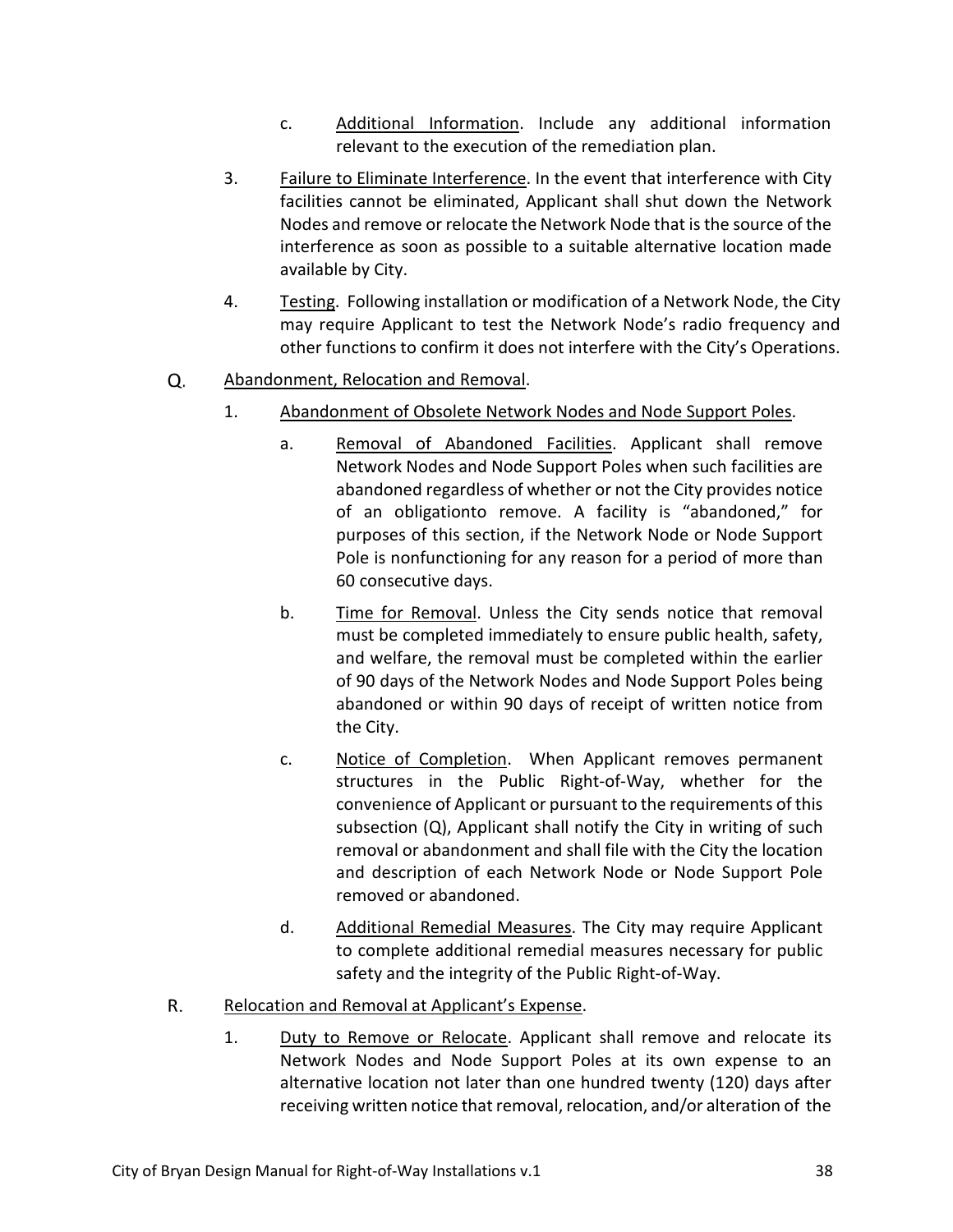Network Nodes or Node Support Poles is necessary if any of the following circumstances arise:

- a. The City engages in construction, repair, widening, relocation, or maintenance in the Public Rights-of-Way for any City construction, maintenance, or repair project or other public improvement project;
- b. The City engages in maintenance, upgrade, expansion, replacement, removal, or relocation of the City's Pole or structure upon which Applicant's Network Node is attached;
- c. The Network Node or Node Support Pole, or portion thereof, Applicant has installed is adversely affecting proper operation of traffic signals, streetlights, or other City systems or property;
- d. A street is closed or the City property or rights-of-way are sold;
- e. The City undertakes a project or program to protect or preserve the public health or safety;
- f. The City undertakes activities to eliminate a public nuisance;
- g. Applicant fails to obtain all applicable licenses, permits, or certifications required by applicable law for its Network Nodes or Node Support Poles; or
- h. A duty otherwise arising from applicable law requires removal or relocation.
- 2. No Contingencies. Applicant's duty to remove and relocate its Network Nodes and Node Support Poles at its expense is not contingent on the availability of an alternative location acceptable for relocation. City will make reasonable efforts to provide an alternative location within the Public Rights-of-Way for relocation, Applicant shall comply with the notice to remove its Network Nodes and Node Support Poles as instructed regardless of whether an alternative site for relocation is available.
- 3. City May Remove. The City may remove the Network Node or Node Support Pole if the Network Provider does not remove the facility within one hundred twenty (120) days of written notice to remove or relocate. If City removes the Network Node or Node Support Pole, Applicant shall reimburse City for the City's actual cost of removal within 30 days of receiving an invoice from the City.
- <span id="page-41-0"></span>S. Discretionary Removal or Relocation.
	- 1. Notice. If the Applicant removes or relocates at its own discretion, it shall notify the City in writing not less than 10 business days prior to removal or relocation. Applicant shall obtain all Permits required for